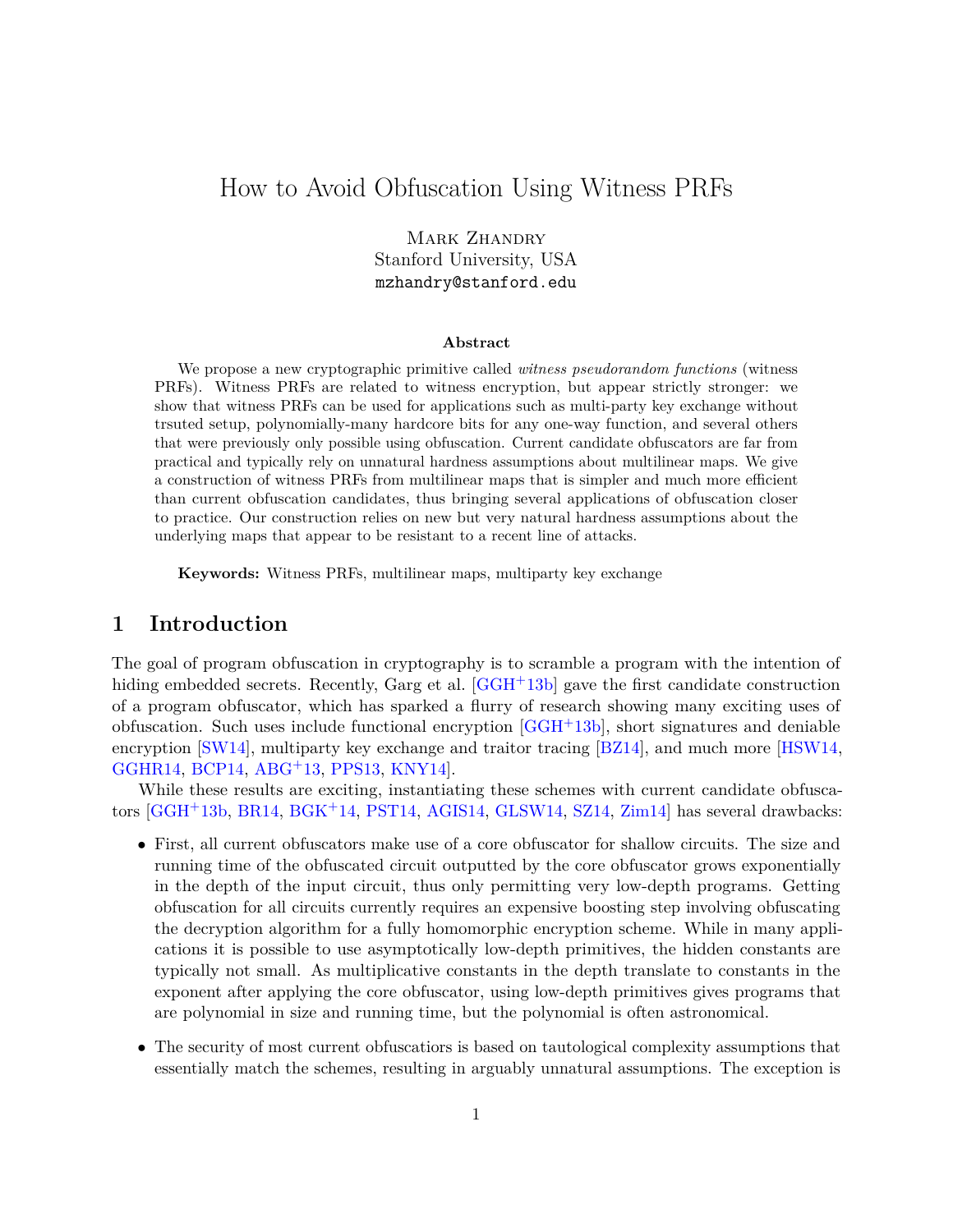the recent work of Gentry, Lewko, Sahai, and Waters [\[GLSW14\]](#page-49-2), who prove the security of their scheme relative to the multilinear subgroup elimination (MSE) assumption, a simple natural hardness assumption on multilinear maps. While [\[GLSW14\]](#page-49-2) makes significant progress in improving the security of obfuscation, there are some drawbacks. First, the MSE assumption is a so-called "source-group" assumption, and our confidence in these assumptions has been shaken due to a recent line of attackss  $\left[ \text{CHL}^{+}14, \text{GHMS14}, \text{BWZ14b}, \text{CLT14} \right]$ . In particular, there is only one possible candidate multilinear map, namely the very recent map of [\[CLT15\]](#page-48-6), on which to instantiate the scheme, and the security of these new maps has not been sufficiently vetted. Another drawback of [\[GLSW14\]](#page-49-2) is that their proof requires complexity leveraging, which appears inherent to basing security of obfuscation on a single assumption [\[GGSW13\]](#page-49-4). To use complexity leveraging, the security parameter must be set quite large, compounding the efficiency issues above. Thus, on any maps that support the MSE assumption, the most efficient obfuscation implementations cannot be based on the MSE assumption and will likely instead rely on assumptions matching the scheme.

#### **1.1 Motivating Example: Non-interactive Key Exchange Without Setup**

We motivate the following discussion using a specific application of obfuscation: multiparty noninteractive key exchange (NIKE). In such a protocol protocol, *n* users each generate a secret and public value and simultaneously publishes their public values to a public bulletin board. All of the users then read off the values from the bulletin board and are each able to derive the same shared key with no further interaction. Non-interaction is crucial to obtaining a *re-usable* protocol:  $N \gg n$  users can each publish their public value, and then at a later point *any* subset of *n* of them can establish a shared secret key *without any additional interaction*. In contrast, in an interactive scheme, the protocol needs to be carried out once *for every* subset of users that wishes to derive a key.

Boneh and Silverberg [\[BS02\]](#page-47-5) show how to build multiparty NIKE from (symmetric) multilinear maps as follows. Recall that a symmetric *n*-linear map consists of a source group G with generator *g* of order *p*, a target group  $\mathbb{G}_T$  with generator  $g_T$  of order *p*, and a multilinear "pairing" operation  $e: \mathbb{G}^n \to \mathbb{G}_T$  with the property that  $e(g^{a_1}, g^{a_2}, \ldots, g^{a_n}) = g_T^{a_1 a_2 \ldots a_n}$ . Ideally any operation except the group and pairing operations should be computationally infeasible. Using an *n*-linear map, the Boneh-Silverberg protocol for  $n + 1$  users is as follows: user *i* chooses a random  $a_i \in$  $\mathbb{Z}_p$ , and publishes  $h_i = g^{a_i}$ . The shared secret is  $K = g_T^{a_1 a_2 ... a_{n+1}}$  $T^{a_1a_2...a_{n+1}}$ . User *i* can compute *K* as  $e(h_1, h_2, \ldots, h_{i-1}, h_{i+1}, \ldots, h_{n+1})^{a_i}$  by pairing the other *n* public values, and then exponentiating by her secret value. However, an eavesdropper that only sees the  $h_i$  would have to pair all  $n + 1$  of the public values to obtain *K*, but the pairing operation only supports pairing *n* elements together.

Garg, Gentry, and Halevi [\[GGH13a\]](#page-48-7) give the first candidate multilinear map construction, thus giving the first multiparty NIKE protocol. However, in their construction, generating *g* and *e* require secrets, knowledge of which completely breaks any security of the maps. The protocol is therefore only non-interactive in a *trusted* setup model, where setup must be performed by a central authority, and the authority will also be able to learn the shared key. Moreover, since *g* is needed for users to compute their public value, the setup must take place *before* the protocol is carried out. The need for a trusted central authority is a serious limitation of the protocol.

**Multiparty NIKE without setup.** Boneh and Zhandry [\[BZ14\]](#page-48-1) show how to use obfuscation to remove the setup phase entirely. In their protocol, each party generates a seed  $s_i$  of length  $\lambda$  for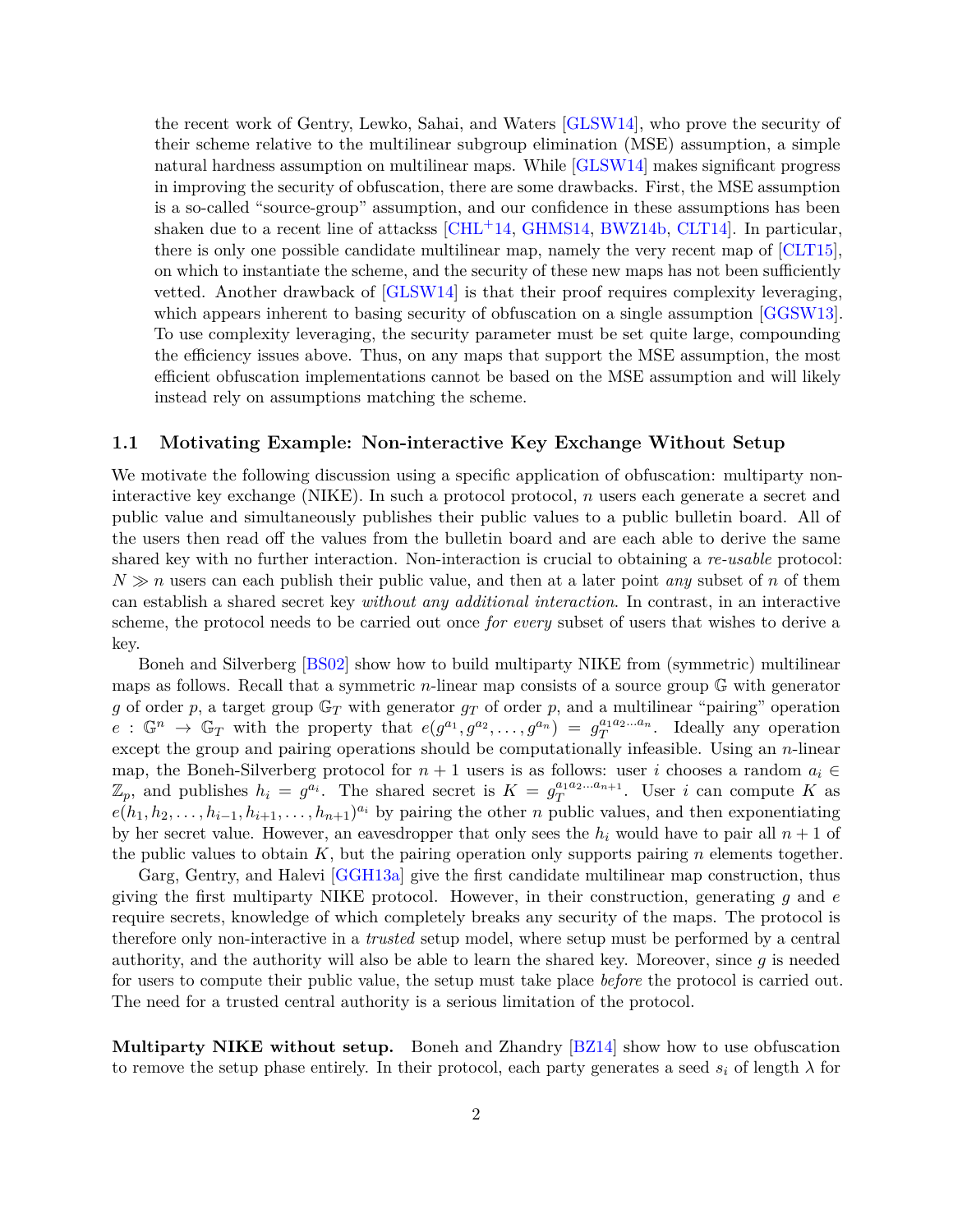a pseudorandom generator **G** with output size  $2\lambda$ , and publishes the corresponding output  $x_i$ . In addition, a designated master party (say, party 1) chooses a random key fk for a PRF F, and builds the following program *P*:

- On input  $y_1, \ldots, y_n, s, i$ , check that  $\mathsf{G}(s) = y_i$ .
- If the check fails, output  $\perp$ .
- Otherwise, output  $F(fk, y_1, \ldots, y_n)$ .

The master party then publishes an obfuscation of  $P$  along with their public  $x_i$ . Each party  $i$ can now compute  $K = F(\mathsf{fk}, x_1, \ldots, x_n)$  by feeding  $x_1, \ldots, x_n, s_i, i$  into the obfuscation of *P*. Thus, all parties establish the same shared key *K*. An eavesdropper meanwhile only gets to see the obfuscation of  $P$  and the  $x_i$ , and tries to determine  $K$ . He can do so in one of two ways:

- Run the obfuscation of *P* on inputs of his choice, hoping that one of the outputs is *K*.
- Inspect the obfuscation of *P* to try to learn *K*.

The one-wayness of G means the first approach is not viable. Boneh and Zhandry show that when using an indistinguishability obfuscator and "puncturable" PRF, the value of *K* is still hidden, even if the adversary inspects the obfuscated code for *P*. The proof works roughly as follows: first, all of the public values  $x_i$  are replaced with truly random strings. The security of  $\mathsf G$  shows that this change is undetectable. Then, since  $G$  is expanding, with high probability, none of the  $x_i$  have pre-images under G. This means there is no input to the program *P* that causes it to pass the check and output  $K = F(fk, x_1, \ldots, x_n)$ . Then, using indistinguishability obfuscation and the puncturing property of F, it is possible to show the adversary learns no information about *K*.

**Implementing the Boneh Zhandry protocol.** There are two ways to instantiate the obfuscator in the protocol above using multilinear maps:

- Directly on a "core obfuscator" for shallow circuits. The multilinearity required for the underlying map will be approximately 2 *d* for input circuit of depth *d*. This presents a serious implementation barrier, as parameters in current multilinear maps grow polynomially with the multilinearity. In an asymptotic sense, using circuits of logarithmic depth will result in polynomial-sized programs. In the case of the Boneh-Zhandry protocol, the bottleneck is clearly the PRF. While there exist puncturable PRFs that are computable in log-depth (for example, it is folklore that the Naor-Reignold PRF is puncturable), the constant term is moderate. Thus, if the depth of the PRF is, say  $c \log(2n\lambda)$  ( $2n\lambda$  being roughly the input size to the PRF), the resulting program requires multilinearity at least  $(2n\lambda)^c$ , a polynomial. However, for even moderate *c*, this polynomial becomes very large.
- By boosting the "core obfuscator" to a general obfuscator for all circuits. Depending on the conversion used, this at best requires obfuscating a low-depth PRF [\[App13\]](#page-47-6) with the core obfuscator any way, and at worst obfuscating the decryption function of a fully homomorphic encryption scheme  $[GGH^+13b]$  $[GGH^+13b]$ . Therefore, this approach seems unlikely to yield significant improvements.

Thus, we pay a very steep price for eliminating the setup. Using multilinearity as a proxy for efficiency, we see that the multilinearity for an *n*-user protocol increases from  $n-1$  to  $(2n\lambda)^c$  for a moderate constant *c*.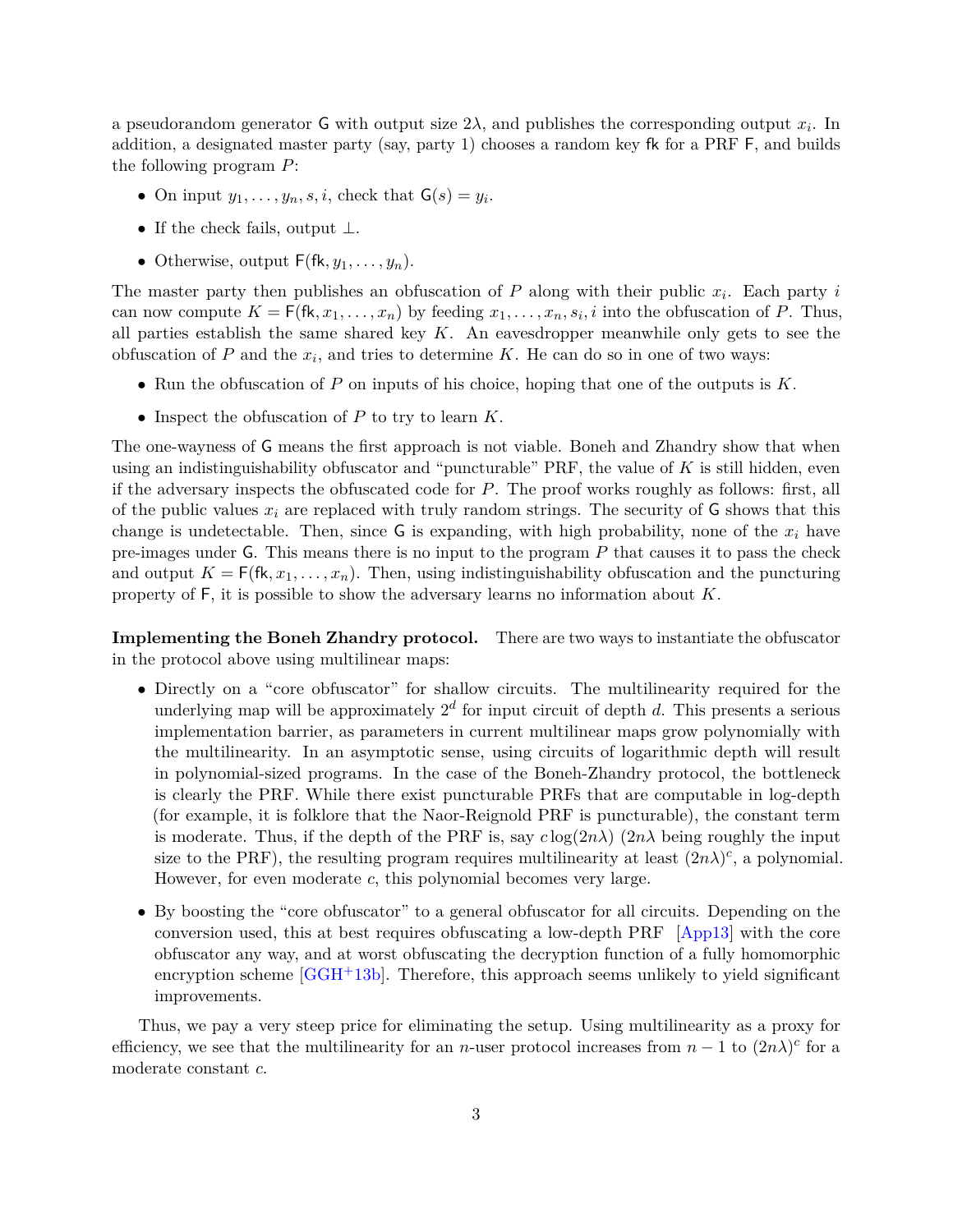## **1.2 Abstracting the Needed Functionality**

Observe that we do not need to hide the entire program *P* in the application above: for example, the entire computation up until the evaluation of the PRF can be leaked. Thus, we do not necessarily need the full power of obfuscation. In fact, obfuscation is used in a very particular way:

- First, the input is separated into two parts. The first part, the "instance", consists of the  $y_1, \ldots, y_n$ . The second part, the "witness" or "token", consists of *s, i*.
- The program has the following structure: check some relation between the instance and witness and then apply a PRF to the instance (but not the witness) if the check passes.
- The security we desire is that if the instance has no witness, no information about the output of the PRF at that point is revealed.

Thus, obfuscation is acting as an access control to the PRF, only allowing evaluation at a point if the user can supply a valid token.

## **1.3 Our Results**

In this work, define a new primitive called *witness pseudorandom functions* (witness PRFs) that captures the functionality and security properties needed above. Informally, a witness PRF for an NP language *L* is a PRF F such that anyone with a valid witness that  $x \in L$  can compute  $F(x)$ without the secret key, but for all  $x \notin L$ ,  $F(x)$  is computationally hidden without knowledge of the secret key. More precisely, a witness PRF consists of the following three algorithms:

- Gen( $L, n$ ) takes as input (a description of) an NP language  $L$  and instance length  $n$  (and implicitly a security parameter), and outputs a secret function key fk and public evaluation key ek.
- F(fk, x) takes as input the function key fk, an instance  $x \in \{0,1\}^n$ , and produces an output y.
- Eval(ek, x, w) takes the evaluation key ek, and instance x, and a witness w that  $x \in L$ , and outputs  $F(fk, x)$  if *w* is a valid witness,  $\perp$  otherwise.

For security, we require that for any  $x \in \{0,1\}^n \setminus L$ , the value  $\mathsf{F}(\mathsf{fk}, x)$  is pseudorandom even given ek. In Section [3,](#page-15-0) we also consider many variants of this definition. For example, an interactive variant allows the adversary to make polynomially many PRF queries to F(fk*,* ·), and still requires that  $F(fk, x)$  is indistinguishable from random (conditioned, of course, on x not being one of the PRF queries). We also define an extractable variant that allows  $x \in L$ , but if the adversary can distinguish  $\mathsf{F}(\mathsf{fk}, x)$  from random, then the adversary must "know" a witness that  $x \in L$ .

Witness PRFs are closely related to the concept of smooth projective hash functions (a comparison is given in Section [1.9\)](#page-11-0), and can be seen as a generalization of constrained PRFs [\[BW13,](#page-48-8) [KPTZ13,](#page-49-5)  $\text{BGI14}$  $\text{BGI14}$  $\text{BGI14}$  to arbitrary NP languages<sup>1</sup>.

We first show how to replace obfuscation with witness PRFs for certain applications, including a no-setup multiparty key exchange protocol. We then show how to build witness PRFs from multilinear

<span id="page-3-0"></span> $1$ This is not strictly true, as constrained PRFs generate the secret function key independent of any language and multiple evaluation keys can be generated for multiple languages. Witness PRFs, on the other hand, only permit one evaluation key, and the language for the key must be known when the function key is generated. In Section [7.1,](#page-43-0) we discuss how to obtain *multi-relation* witness PRFs which get around these issues.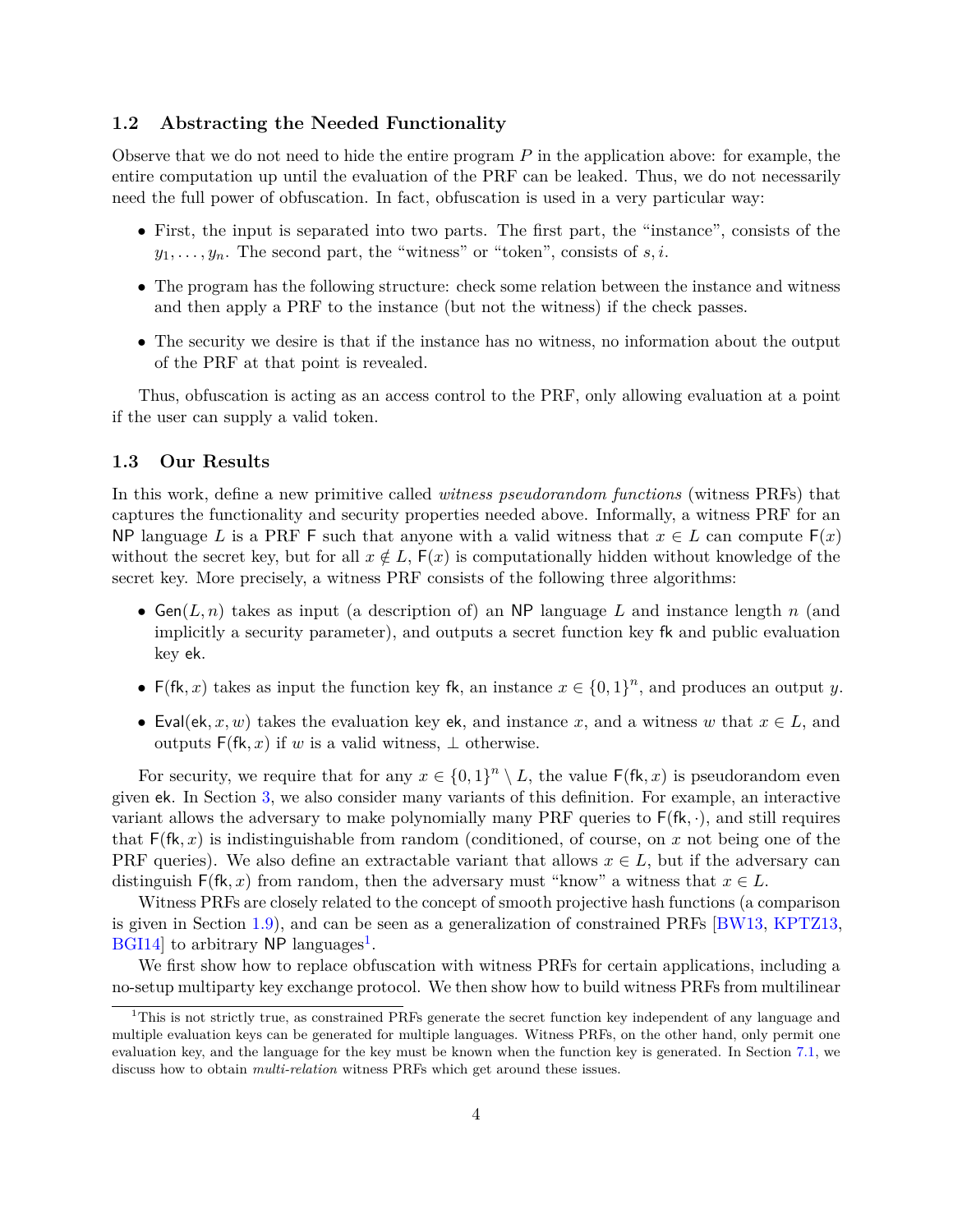maps. Our witness PRFs are more efficient than current obfuscation candidates, and rely on very natural, though new, assumptions about the underlying maps. We stress that all of our applications can be instantiated using obfuscation, and the applications are therefore not "new." However, instantiating the applications with witness PRFs result in significant efficiency improvements compared to obfuscation. Moreover, in light of recent attacks on multilinear maps  $\lbrack \text{CHL}^+14, \rbrack$ [GHMS14,](#page-49-3) [BWZ14b,](#page-48-4) [CLT14\]](#page-48-5), the only assumptions on which we can based security for current obfuscation implementations is the tautological assumption that the schemes are secure. While our witness PRFs also have a similar drawback, our new assumptions are simpler and more natural than the assumptions required for obfuscation, and rely on more robust "target group" assumptions (more details below). Therefore, our work can be seen as (1) improving the minimal assumption under which several applications are possible and (2) providing significant efficiency improvements for those applications.

Below, we list our main results:

- We show how to realize the following primitives from witness PRFs
	- **– Multiparty non-interactive key exchange (NIKE) without trusted setup** (Section [4.2\)](#page-20-0). We give a construction closely related to the Boneh-Zhandry [\[BZ14\]](#page-48-1) protocol, where the obfuscator is replaced with a witness PRF, and prove that security still holds.
	- **– Poly-many hardcore bits** (Section [4.3\)](#page-22-0). Bellare, Stepanovs, and Tessaro[\[BST14\]](#page-47-8) construct a hardcore function of arbitrary output size for any one-way function. They require differing inputs obfuscation [\[BGI](#page-47-9)+01, [BCP14,](#page-47-0) [ABG](#page-47-1)+13], which is a form of knowledge assumption for obfuscators. We show how to replace the obfuscator with a witness PRF that satisfies our extractable notion of security.
	- **– Reusable Witness Encryption** (Section [4.4\)](#page-23-0). In witness encryption, messages are encrypted to instances  $x$  of some NP language  $L$ , and any user that knows a witness that  $x \in L$  can decrypt the ciphertext. Security says that if  $x \notin L$ , the ciphertext reveals no information about the plaintext. Garg, Gentry, Sahai, and Waters [\[GGSW13\]](#page-49-4) define and build the first witness encryption scheme from multilinear maps. Later, Garg et al. [\[GGH](#page-48-0)+13b] show that indistinguishability obfuscation implies witness encryption. We show that witness PRFs are actually sufficient, showing that witness PRFs are essentially a generalization of witness encryption.

We also define a notion of re-usability for witness encryption, and give a construction from witness PRFs. Our re-usable witness encryption scheme has very short ciphiertexts: namely proportional to the security parameter and independent of the size of the relation. Combining with the witness encryption-to-attribute-based encryption conversion of Garg et al. [\[GGSW13\]](#page-49-4), this allows us to build attribute-based encryption (ABE) for circuits with similarly short ciphertexts (namely independent of the size of the access policy). No other ABE construction with such succinct ciphertexts is known without using obfuscation; it is not known how to construct such an ABE scheme from the (non-reusable) witness encryption scheme of [\[GGSW13\]](#page-49-4).

**– Rudich Secret Sharing for** mNP (Section [4.5\)](#page-26-0). Rudich secret sharing is a generalization of secret sharing to the case where the sets of "qualified" users correspond to instances of a monotone NP (mNP) language *L*. In other words, *n* users are each given a share of a secret *s*. Any set  $S \subseteq [n]$  of users corresponds to an instance  $x \in \{0,1\}^n$ , and if the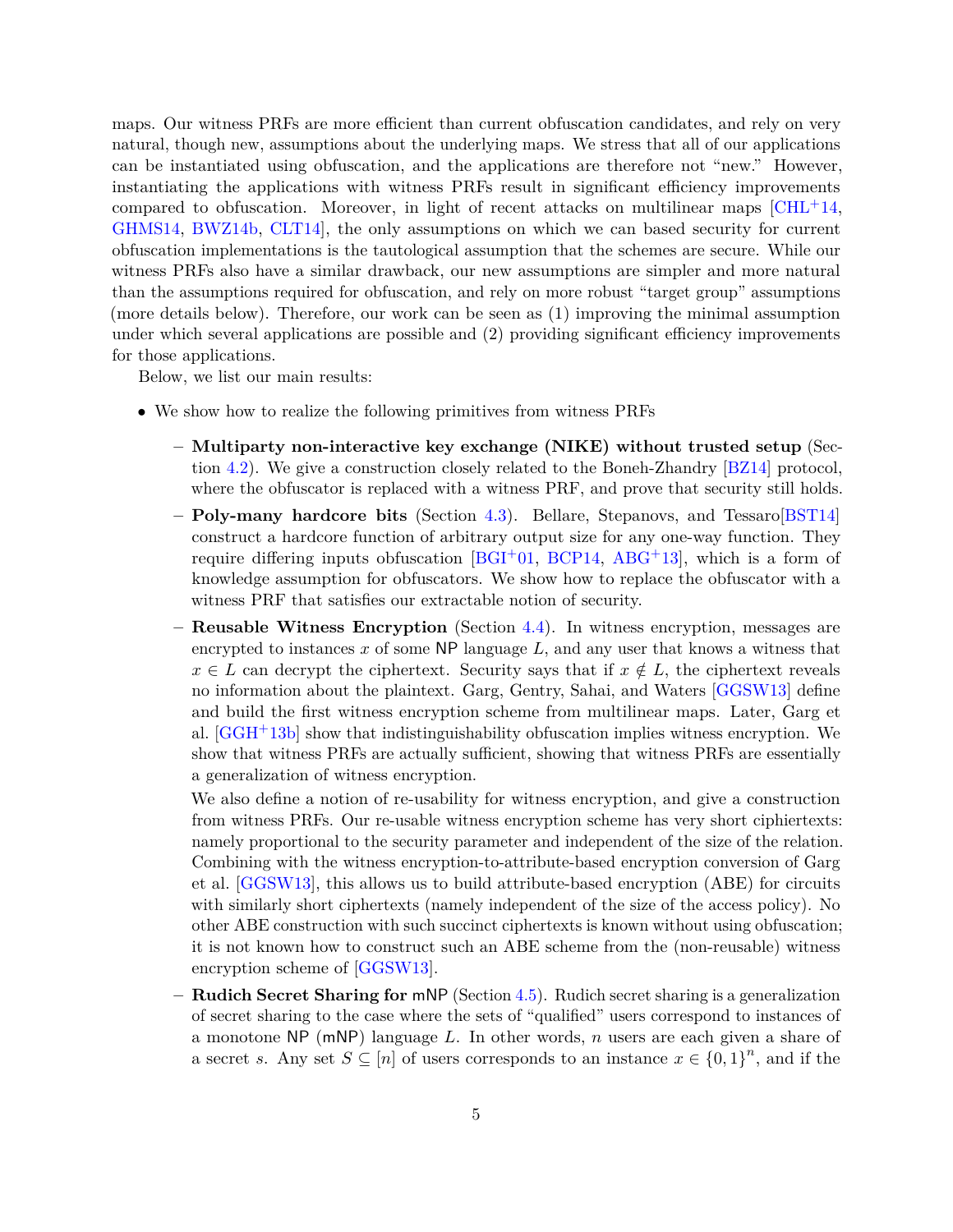users in *S* know a witness that  $x \in L$ , they can collectively reconstruct the secret using their shares. However, if  $x \notin L$ , the secret remains hidden. Monotonicity implies that adding users to a qualified set *S* does not affect the ability of *S* to compute the secret. Komargodski, Naor, and Yogev [\[KNY14\]](#page-49-1) give the first construction for all of mNP using witness encryption<sup>[2](#page-5-0)</sup>. We give a related protocol using witness PRFs that is reusable, which results in much shorter shares than in [\[KNY14\]](#page-49-1).

- **– Fully distributed broadcast encryption** (Section [4.6\)](#page-28-0). In broadcast encryption, *n* users each have a user-specific secret key, and anyone can encrypt a message to an arbitrary subset  $S \subseteq [n]$  of users. Each user in *S* can decrypt using their individual secret, but users outside of *S*, even if they all collude, learn nothing about the message. The measures of interest for broadcast encryption are the sizes of the ciphertext, user secret keys, and public broadcast key as a function of the number of users *n*. Boneh and Zhandry [\[BZ14\]](#page-48-1) observe that multiparty NIKE protocols with small messages give rise to broadcast encryption with constant-size ciphertexts and secret keys, but with large public keys. The resulting scheme has the novel property of being distributed, where users generate their own secret keys. In Boneh and Zhandry's notion of distributed broadcast encryption, the large public keys are inherent because there is a component of the public key corresponding to each user. We put forward a new notion of *fully distributed* broadcast encryption which does not suffer from this issue, and give a construction from our extractable notion of witness PRFs where secret keys, public keys, and ciphertexts are all poly-logarithmic in *n*. Our scheme even obtains the strong notion of adaptive security<sup>[3](#page-5-1)</sup>. We note that our construction could have been instantiated using (extractable) witness encryption, but witness PRFs give a protocol with better parameters.
- Next, we show how to build witness PRFs from multilinear maps. We first define an intermediate notion of a subset-sum encoding, and construct such encodings from multilinear maps. Our construction is very simple, and we argue security based on new assumptions on multilinear maps. While our assumptions basically match the security of the subset-sum encodings, the assumptions are very simple and natural due to the simplicity of our scheme. Our full construction is given in Section [5.](#page-33-0)

In Section [6,](#page-36-0) we then show how to build witness PRFs from subset-sum encodings. The resulting construction is much more efficient that what is currently possible with obfuscation. In particular, we can build witness PRFs for arbitrary relations directly without the costly boosting step required for obfuscation. The multilinearity required for the underlying multilinear maps is roughly equal to the size of the circuit defining the relation, rather than exponential in the depth, as in current obfuscators. While implementing our construction is still impractical for all except the most basic relations, future research in improving the efficiency of multilinear maps will bring our construction closer to practice.

• Finally, in Section [7.1,](#page-43-0) we discuss how to obtain a multi-language variant of witness PRFs, where multiple evaluation keys  $ek_{L_i}$  corresponding to multiple language  $L_i$  can be produced. A witness for *x* relative to any of the  $L_i$  can be used to evaluate the PRF on *x*, and if  $x \notin L_i$  for any  $i$ , then the value of the PRF on  $x$  is pseudorandom. We do not need such multi-language

<span id="page-5-1"></span><span id="page-5-0"></span> $2$ Originally, [\[KNY14\]](#page-49-1) used obfuscation, but in a later update showed that witness encryption was sufficient.

<sup>3</sup>Of course, obtaining adaptive security from an interactive assumption is not that interesting. However, our construction relies only on a *non*-interactive variant. Therefore, obtaining adaptive security is non-trivial.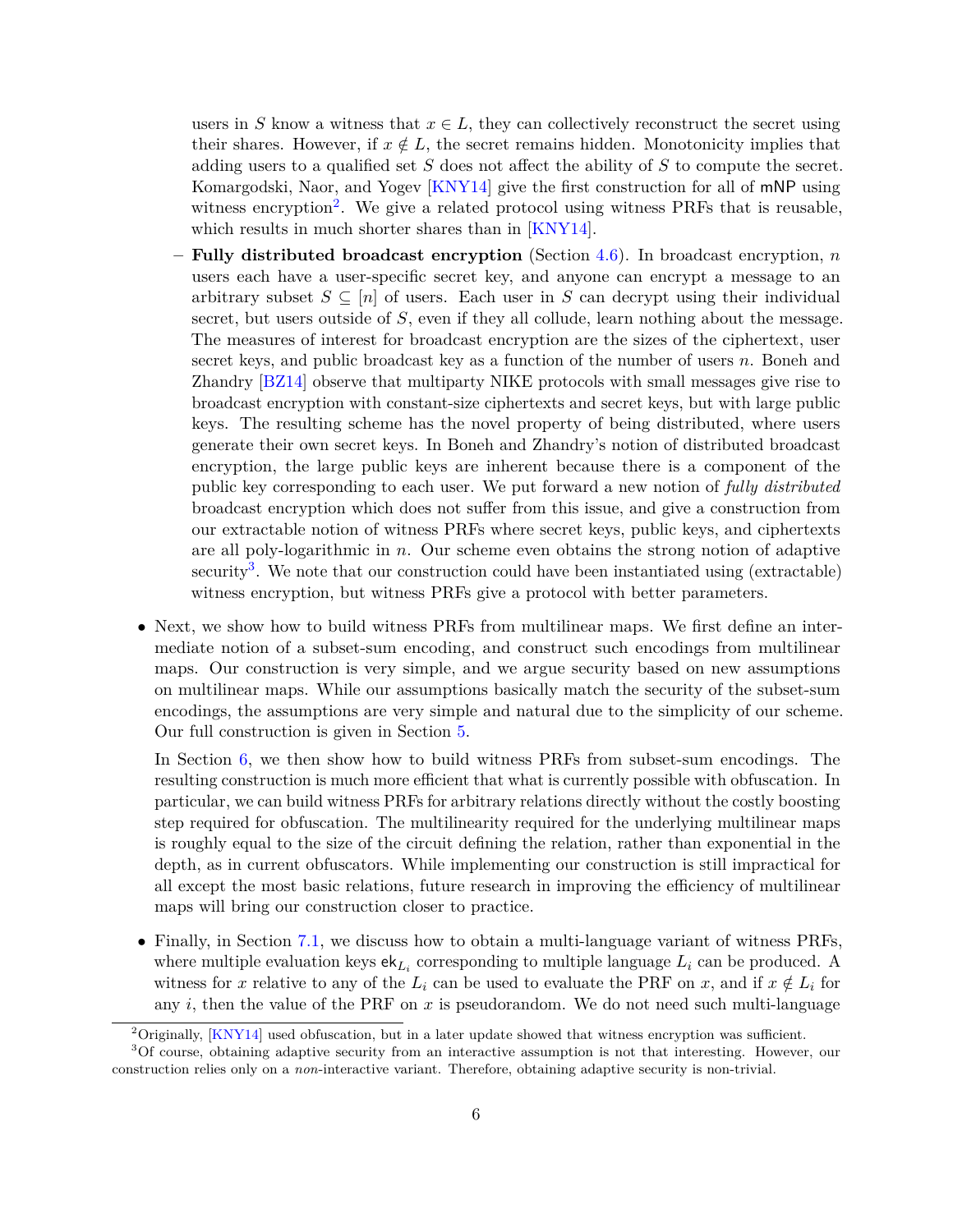witness PRFs for any of our applications, but we believe they are an interesting object, and may be useful in other situations.

#### **1.4 Secure Subset-Sum Encodings**

As a first step to building witness PRFs, we construct a primitive called a subset-sum encoding. Roughly, such an encoding corresponds to a (multi-)set *S* of *n* integers, and consists of a secret encoding function which maps integers  $t$  into encodings  $\hat{t}$ . Additionally, there is a public evaluation function which takes as input a subset  $T \subseteq S$ , and can compute the encoding  $\hat{t}$  of the sum of the elements in *T*:  $t = \sum_{i \in T} i$ . For security, we ask that for any *t* that does not correspond to a subset-sum of elements of *S*, the encoding  $\hat{t}$  is indistinguishable from a random element.

We provide a simple candidate subset-sum encoding from asymmetric cryptographic multilinear maps. We use an asymmetric variant of multilinear maps, though it is straightforward to adapt our protocol to the symmetric setting. Recall that in an asymmetric *n*-linear map, instead of a single source group  $\mathbb{G}$ , there are now *n* source groups  $\mathbb{G}_1, \ldots, \mathbb{G}_n$  with generators  $g_1, \ldots, g_n$ , and the pairing operation only allows for one element from each group. That is,  $e : \mathbb{G}_1 \times \cdots \times \mathbb{G}_n \to \mathbb{G}_T$ where

$$
e(g_1^{a_1}, g_2^{a_2}, \dots, g_n^{a_n}) = g_T^{a_1 a_2 \dots a_n}.
$$

To generate a subset-sum encoding for a collection  $S = \{v_1, \ldots, v_n\}$  of *n* integers, choose a random  $\alpha \stackrel{R}{\longleftarrow} \mathbb{Z}_p$ , and compute  $V_i = g_i^{\alpha^{v_i}}$  $a^{v_i}$  for  $i = 1, \ldots, n$ . Publish  $V_i$  for each  $i$ .  $\alpha$  is kept secret.

The encoding of a target integer *t* is  $\hat{t} = g_T^{\alpha t}$  $T$ <sup>*t*</sup>. Given the secret *α* it is easy to compute  $\hat{t}^5$  $\hat{t}^5$ . Moreover, if  $t = \sum_{i \in T} i$  for some subset  $T \subseteq S$ , then given the public values  $V_i$ , it is also easy to compute  $\hat{t}$  using the multilinear operation: define  $V_{i,1} = V_i$  and  $V_{i,0} = g_i$  so that  $V_{i,b} = g_i^{\alpha^{bv_i}}$  $\frac{\alpha^{ov_i}}{i}$ . Then set  $b_i$  to be the indicator function for  $i \in T$  (so that  $t = \sum_{i \in [n]} b_i v_i$ ) and compute

$$
\hat{t} = e(V_{1,b_1}, \dots, V_{n,b_n}) = e(g_1^{\alpha^{b_1 v_1}}, \dots, g_n^{\alpha^{b_n v_n}}) = g_T^{\prod_{i \in [n]} \alpha^{b_i v_i}} = g_T^{(\alpha^{(\sum_{i \in [n]} b_i v_i)})} = g_T^{\alpha^t}
$$

However, if *t* cannot be represented as a subset-sum of elements in *S*, then the multilinear map operations do not allow for computing  $\hat{t}$ : there is no way to pair or multiply the  $V_i$  and  $q_i$  together so that the result is  $\hat{t}$ . We conjecture that in this case,  $\hat{t}$  is hard to compute. This gives rise to a new complexity assumption on multilinear maps: we say that the *multilinear subset-sum Diffie-Hellman assumption* holds for a multilinear map if, for any set of integers  $S = \{v_1, \ldots, v_n\}$  and any target *t* that cannot be represented as a subset-sum of elements in  $S$ , that  $g_T^{\alpha t}$  $T$ <sup>*a*</sup> is indistinguishable from a random group element, even given the elements  $\{g_i^{\alpha^{v_i}}\}$  $a^{v_i}$ <sub>*i*</sub> $\in$ [*n*]<sup>[6](#page-6-2)</sup>. In Section [7,](#page-41-0) we show that this assumption holds in a generic model of multilinear maps. We leave for future work the problem of proving security in the more refined generic model of Gentry et al. [\[GHMS14\]](#page-49-3), which captures the

<span id="page-6-0"></span><sup>4</sup>This is the asymmetric variant of the multilinear map notion proposed by Boneh and Silverberg [\[BS02\]](#page-47-5). Current multilinear map candidates actually support a much richer set of operations, but our construction does not require this additional structure.

<span id="page-6-1"></span><sup>&</sup>lt;sup>5</sup>Current multilinear map candidates do not allow all users to perform exponentiation by arbitrary elements of  $\mathbb{Z}_p$ , which makes computing  $V_i$  and  $\hat{t}$  potentially problematic. However, whomever sets up the subset-sum encoding will also set up the multilinear map, and will thus have a trapdoor that *does* allow computing  $V_i$  and  $\hat{t}$ . Therefore, the secret key should also include this trapdoor along with *α*.

<span id="page-6-2"></span><sup>&</sup>lt;sup>6</sup>We can also use an even stronger assumption that also allows the adversary to adaptively ask for values  $g_T^{\alpha t'}$  for  $t' \neq t$ . This will result in a stronger security guarantee for the subset-sum encodings and our derived witness PRFs.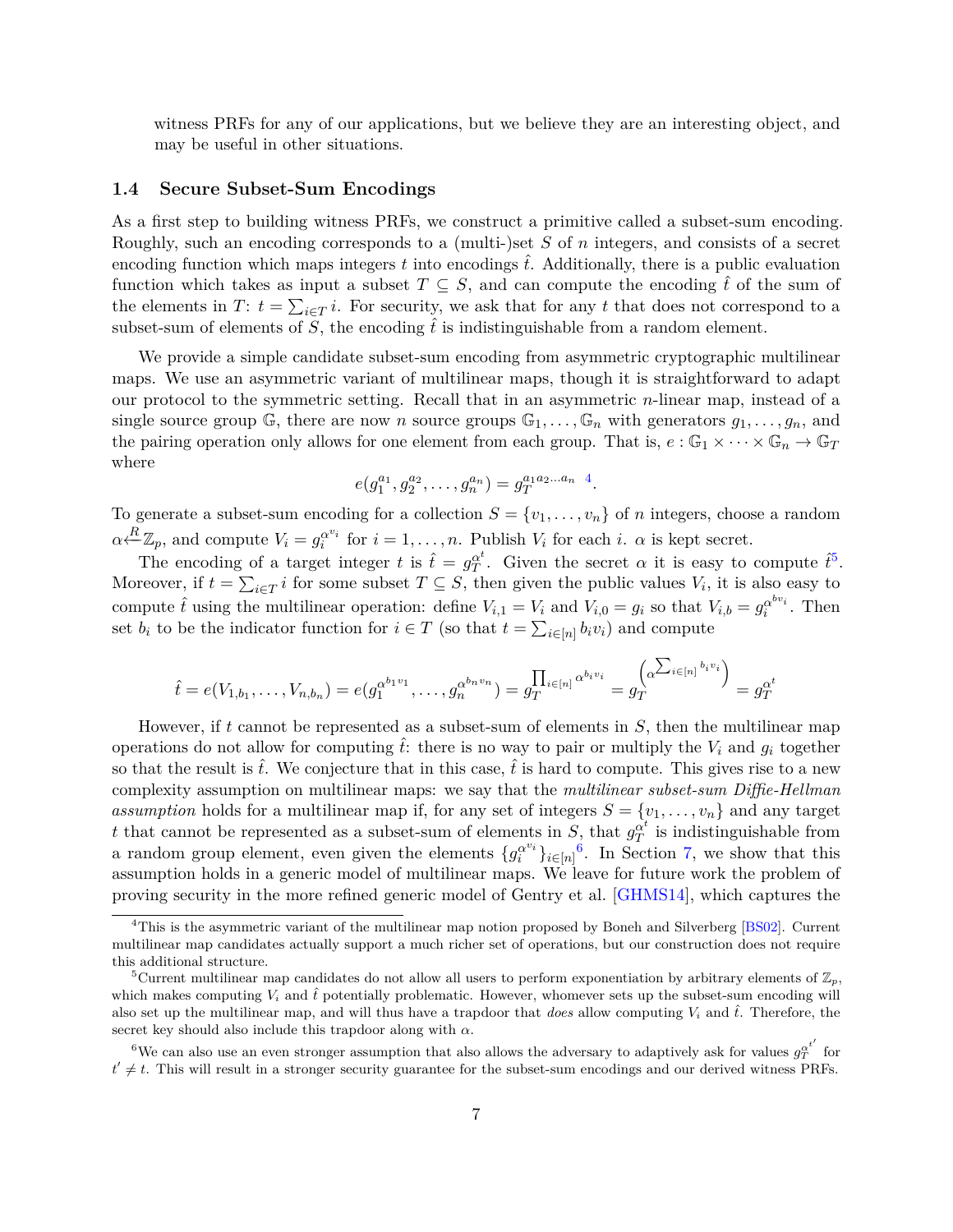recent line of "zero-izing" attacks. However, while we do not prove security in the zero-izing model, we stress that these attacks do not appear to apply to our assumptions.

Our assumption can the seen as an "uber-assumption" family, containing exponentially-many assumptions, one per SUBSETSUM instance  $(S, t)$ . For example, setting *S* to be  $\{1, 2, 3\}$  and *t* to be  $-1$ , our assumption states that  $g_T^{\alpha^{-1}}$  is indistinguishable from random, given the elements  ${g_1^{\alpha^1}, g_2^{\alpha^2}, g_3^{\alpha^3}}$ . The assumptions in this family are similar in flavor to several existing assumptions on bilinear and multilinear maps, such as the Diffie-Hellman inversion and Diffie-Hellman Exponent assumptions.

Notice that the element that must be distinguished from random, namely  $g_T^{\alpha^t}$  $T^{\alpha}$ , is in the target group G*<sup>T</sup>* . Therefore, our assumption is a *target-group* assumption, which appears more plausible on currently multilinear map candidates than *source-group* assumptions involving only elements in the groups  $\mathbb{G}_1,\ldots,\mathbb{G}_n$ . Indeed, recent attacks have broken many source-group assumptions  $\lbrack \text{CHL}^+14, \rbrack$ [GHMS14,](#page-49-3) [BWZ14b,](#page-48-4) [CLT14\]](#page-48-5), and arguably all of the "nice" such assumptions. For all current obfuscators, the assumption that the scheme is secure is a source-group assumption; while the recent line of attacks does not appear to break current obfuscators, the attacks do decrease our confidence in their security. Target-group assumptions, on the other hand, have so-far resisted attack.

**Application to witness encryption.** Recall that in a witness encryption scheme as defined by Garg, Gentry, Sahai, and Waters [\[GGSW13\]](#page-49-4), a message *m* is encrypted to an instance *x*, which may or may not be in some NP language L. Given a witness w that  $x \in L$ , it is possible to decrypt the ciphertext and recover *m*. However, if  $x \notin L$ , *m* should be computationally hidden.

Our subset-sum encodings immediately give us witness encryption for the language *L* of Subset Sum instances. Let  $(S, t)$  be a SUBSET SUM instance. To encrypt a message m to  $(S, t)$ , generate a subset-sum encoding for set *S*. Then, using the secret encoding algorithm, compute  $\hat{t}$ . The ciphertext is the public evaluation function, together with  $c = \hat{t} \oplus m$ . To decrypt using a witness subset  $T \subseteq S$ , use the public evaluation procedure on *T* to obtain  $\hat{t}$ , and then XOR with *c* to obtain *m*. If  $(S, T) \notin \text{SUBSETSum}$ , then the security of our subset-sum encoding implies that  $\hat{t}$ , and hence *m*, is hidden from the adversary.

Since SUBSETSUM is NP-complete, we can use NP reductions to obtain witness encryption for any NP language *L*. Our scheme may be more efficient than [\[GGSW13\]](#page-49-4) for languages *L* that have simpler reductions to SUBSETSUM than to the EXACTCOVER problem used by [\[GGSW13\]](#page-49-4). For example, the language  $L_{LWE}$  of learning-with-errors instances admits a very simple algebraic reductions to SUBSETSUM. Also, while our assumptions are new, they are no more or less plausible than the assumptions used in [\[GGSW13\]](#page-49-4).

We can also obtain a special case of Rudich secret sharing. Given a SUBSETSUM instance  $(S, t)$ , compute the elements  $V_i$ ,  $\hat{t}$  as above, and compute  $c = \hat{t} \oplus s$  where *s* is the secret. Hand out share  $(V_i, c)$  to user *i*. Notice that a set *U* of users can learn *s* if they know a subset  $T \subseteq U$  such that  $\sum_{j\in T} j = t$ . If no such subset exists, then our subset-sum Diffie-Hellman assumption implies that *s* is hidden from the group *U* of users.

## **1.5 Witness PRFs for** NP

As defined above, witness PRFs are PRFs that can be evaluated on any input *x* for which the user knows a witness *w* that  $x \in L$ . For any  $x \notin L$ , the value of the PRF remains computationally hidden. Notice that subset-sum encodings *almost* give us witness PRFs for the SUBSETSUM problem.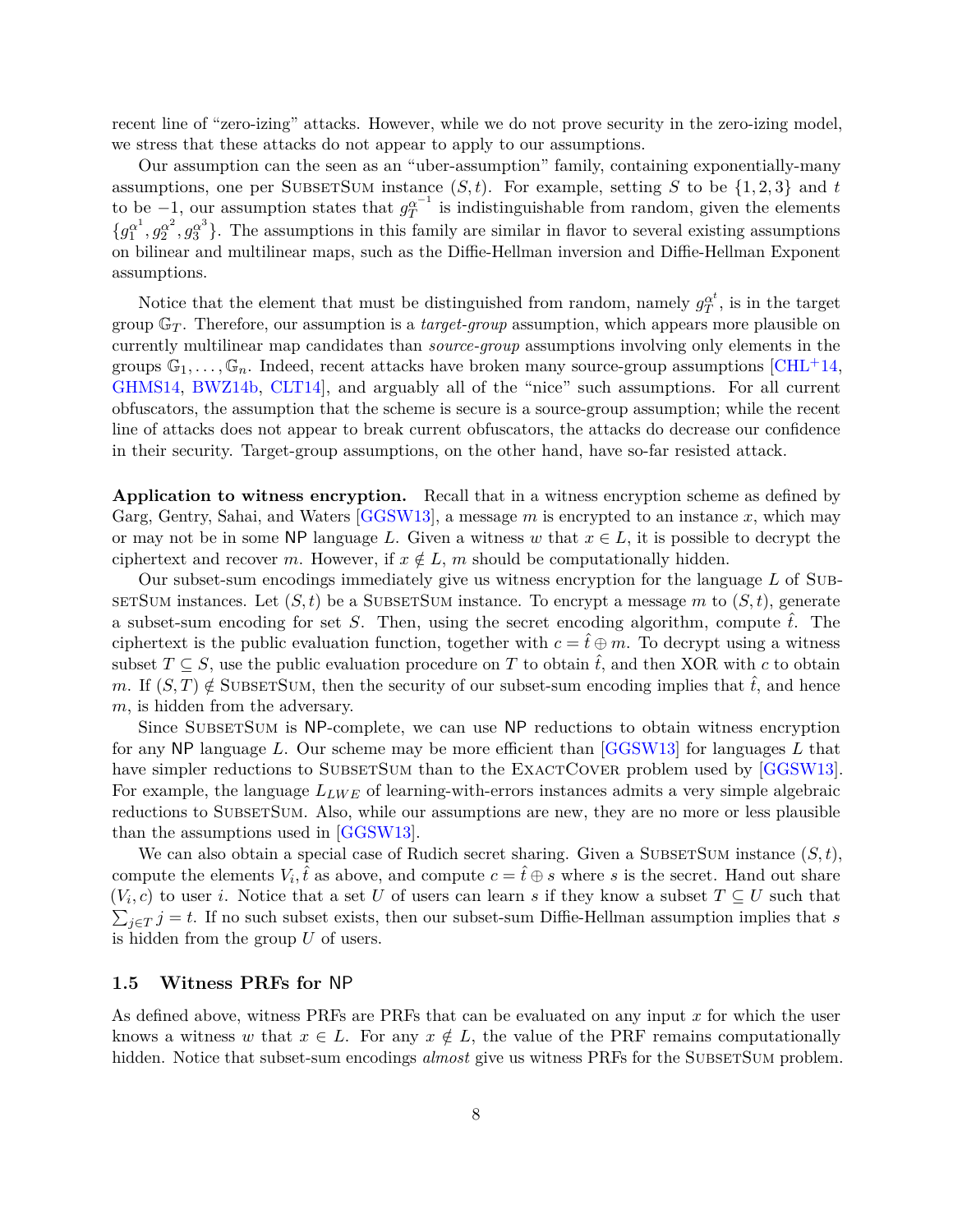Indeed, the setup algorithm for a subset-sum encoding only depends on the subset *S* of integers, and not the target value *t*. Thus, a subset-sum encoding for a set *S* gives us a witness PRF for the language *L<sup>S</sup>* of all integers *t* that are subset-sums of the integers in *S*.

To turn a subset-sum encoding into a witness PRF for an arbitrary language, we give a reduction from any NP language  $L$  to SUBSETSUM with the following property: the set  $S$  is independent of the instance *x* itself, but is instead determined entirely by the NP relation defining *L* (and the instance length). The instance *x* instead only affects the target *t*. Therefore, to build a witness PRF for any fixed NP relation *R*, run our reduction algorithm to obtain a set *SR*, and then build a subset-sum encoding for *SR*.

A notable feature of our resulting witness PRF is that its efficiency is comparable to the efficiency of existing witness encryption schemes for general relations *R*. In particular, the level of multilinearity required and the number of group elements in the evaluation key are equal to the size of the set *SR*, which is roughly equal to the number of gates in *R*. In the original witness encryption scheme of Garg, Gentry, Sahai, and Waters [\[GGSW13\]](#page-49-4), the level of multilinearity required and the number of group elements in the ciphertexts roughly correspond to the EXACTCOVER instance size, which similarly grows linearly with *R*. Therefore, we get the added functionality of witness PRFs essentially "for free" in terms of efficiency.

#### **1.6 Replacing Obfuscation with Witness PRFs**

To demonstrate how to use witness PRFs in place of obfuscation, we return to the problem of multiparty non-interactive key exchange without setup.

We now explain how witness PRFs actually suffice for this application. As in the Boneh-Zhandry protocol, each user chooses a random seed  $s_i$  for the PRG  $\mathsf{G}$ , and publishes the output  $x_i$ . Simultaneously, we define an NP language *L* consisting of all tuples  $(x_1, \ldots, x_n)$  where at least one of the  $x_i$  has a pre-image under  $\mathsf G$ . Instead of obfuscating a program, the master party can simply produce a witness PRF F for the language *L*, and publishes the corresponding evaluation key ek. All users then set the shared key to be  $F(fk, x_1, \ldots, x_n)$ , which all the honest parties can compute using ek since they know a witness.

To argue security, as in the Boneh-Zhandry protocol we replace the *x<sup>i</sup>* with random elements, and rely on the security of G to show that this change is undetectable. Then with overwhelming probability none of the *x<sup>i</sup>* have pre-images under G. This means that with overwhelming probability  $(x_1, \ldots, x_n)$  is no longer in L. Therefore, the security of the witness PRF shows that the value  $K = F(fk, x_1, \ldots, x_n)$  is computationally indistinguishable from a random string, as desired.

Notice that the master party does not know the instance  $(x_1, \ldots, x_n)$  until *after* all parties have published their values; in particular, he does not know the instance when setting up the witness PRF. This is crucial to obtaining a non-interactive scheme. Witness encryption, on the other hand, requires knowing the instance when generating the ciphertext, and therefore appears insufficient for non-interactive key exchange.

**Efficiency comparison.** Let  $p(\lambda)$  be the circuit size for computing G. It is straightforward to implement a relation for *L* with circuits of size  $8n\lambda + O(\lambda) + p(\lambda)$  (the bottleneck is the muxing operation to select one of the inputs to check). Using fast PRGs, we can take  $p(\lambda) = O(\lambda)$ . Thus, our witness PRF uses multilinear maps with linearity  $8n\lambda + O(\lambda)$ . While this is somewhat worse than the multilinearity  $n-1$  required for the direct protocol with trusted setup, it is several orders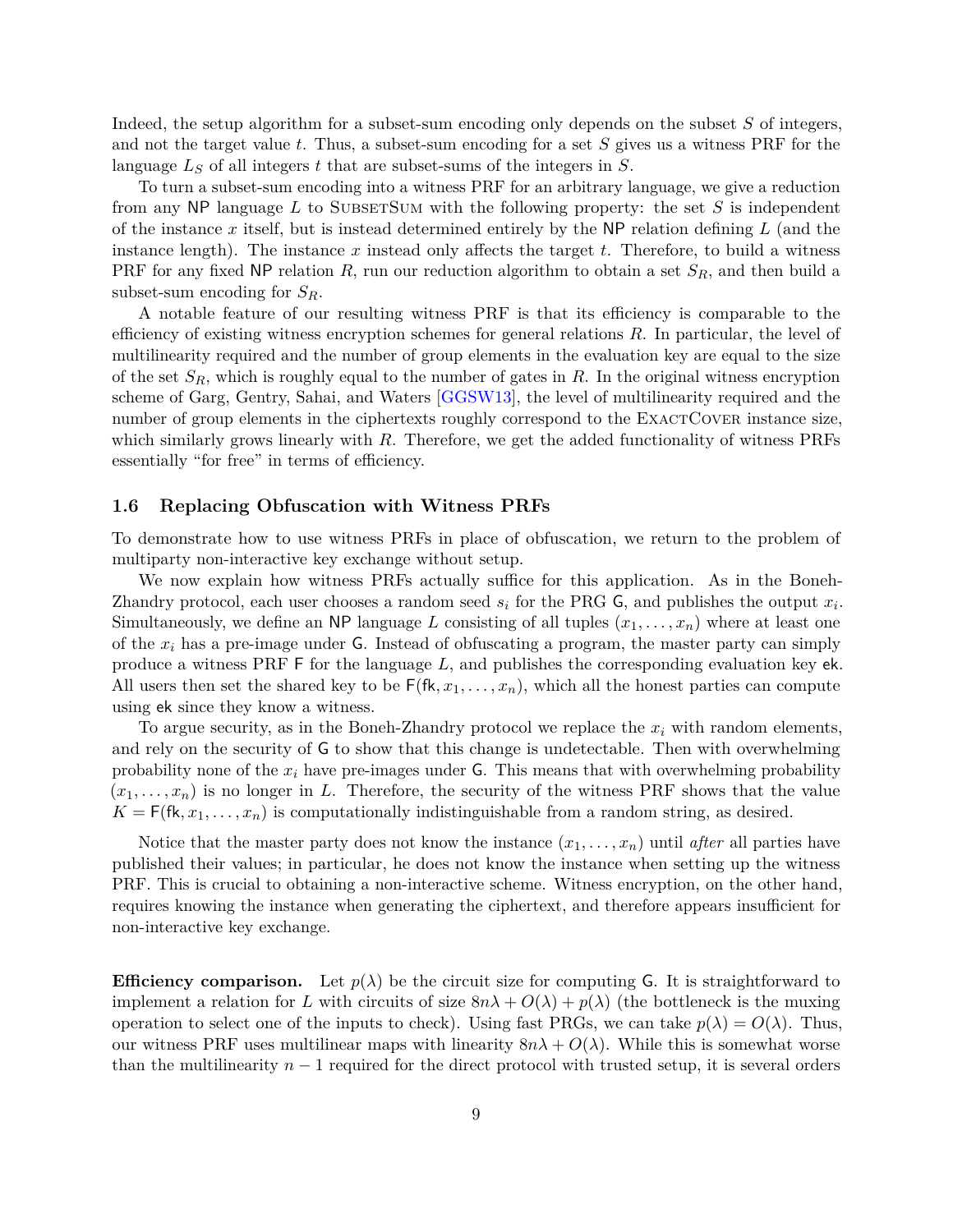of magnitude better than the  $(2n\lambda)^c$  linearity required for the obfuscation-based construction. We note that, using knowledge variants of obfuscation as in  $[ABC^+13]$ , it is possible to reduce the multilinearity required for the obfuscation construction to  $(\lambda \log n)^{c'}$  for a larger constant *c*'. Using our knowledge variant of witness PRFs, we can similarly reduce the multilinearity of our protocol to  $O(\lambda \log n)$ . In either case (using knowledge assumptions or not), our witness PRFs are currently (by far) the most efficient multiparty key exchange protocols that do not require a trusted setup.

The reasons for the efficiency gains are two-fold:

- Our witness PRF construction grows polynomially with circuit size, rather than exponentially in the depth as in current obfuscators. Thus we will get immediate improvements for all except the shallowest circuits.
- For the applications discussed in this work, the original constructions required obfuscating a PRF. This translates to using the underlying multilinear map operations to simulate the evaluation of the PRF, which is quite costly. In contrast, our witness PRFs use the multilinear map elements themselves as the PRF outputs, eliminating the need for a separate PRF computation. Thus only the relation checking needs to be carried out with multilinear operations. For cases such as key exchange where the PRF evaluation is the bottleneck, this results in significant additional efficiency gains.

### **1.7 More Detail on Results**

We now describe in slightly more detail how witness PRFs can be used for applications in addition to multiparty NIKE.

**Poly-many hardcore bits for any one-way function.** Bellare, Stepanovs, and Tessaro [\[BST14\]](#page-47-8) show, given any one-way function  $f$ , how to construct a function  $g$  such that  $g(x)$  for a random *x* is pseudorandom even given  $f(x)$ , and the function *g* has arbitrary-length outputs. The idea is that *g* is an obfuscation of the program that first takes *x* as input, computes  $y = f(x)$ , and outputs  $K = F(y)$  where F is a puncturable PRF. Intuitively, in order to learn anything about *K* from the obfuscation, it should be necessary to know an input *x* that causes *g* to output *K*. Such an input is a pre-image  $x'$  of  $y$ , which can then be used to break the one-wayness of  $f$ . However, such an input always exists (since  $y = f(x)$ ), and this appears to preclude the use of *indistinguishability* obfuscation to argue security<sup>[7](#page-9-0)</sup>. Instead, security relies on a "knowledge" variant of obfuscation, called differing-inputs obfuscation [\[BCP14,](#page-47-0) [ABG](#page-47-1)+13].

To use witness PRFs, define the language  $L_f = \{y : y = f(x)\}\$ , where witnesses that  $y \in L_f$  are simply the pre-images of *y*. Then define  $g(x)$  as the output of a witness PRF on  $y = f(x)$ . That is, run  $(fk, ek) \leftarrow Gen(L_f, n)$ , discard fk, and define  $g(x) = Exal(ek, f(x), x) = F(fk, f(x))$ . To prove that *g* is hardcore, we rely on a knowledge version of witness PRFs, which requires that even for instances in the language, the output of the function is pseudorandom, so long as the adversary does not "know" a witness. The one-wayness of f implies that the adversary who sees only  $y = f(x)$  does not "know" a pre-image (a witness) for  $y \in L_f$ . This means that  $g(x) = F(fk, y)$  is pseudorandom.

<span id="page-9-0"></span><sup>7</sup>However, in the case where *f* is injective, they show that indistinguishability obfuscation *does* suffice.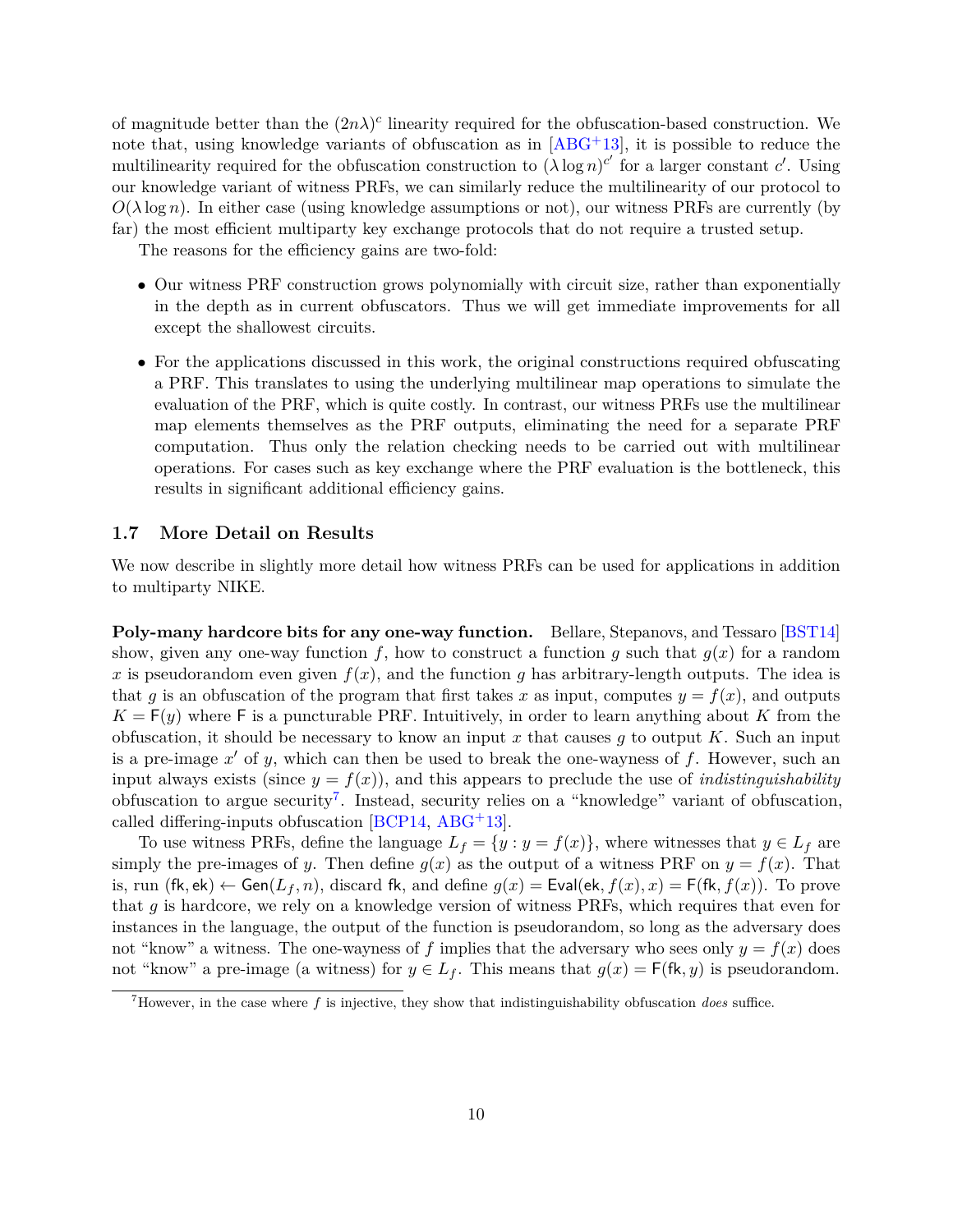**Re-usable witness encryption.** We have already seen how witness PRFs give witness encryption. We will actually show that witness PRFs give a re-usable variant, which cuts down significantly on ciphertext size.

The idea is to run  $(fk, ek) \leftarrow Gen(L, n)$  once, and publish ek as a public parameter. Then, to encrypt a message *m* to an instance *x*, simply produce the ciphertext  $F(fk, x) \oplus m$ . Of course, this scheme can only securely encrypt once to each instance, and requires the secret function key to encrypt. To overcome these limitations, we define a new language  $L' = \{(x, y) : x \in L \text{ or } y = G(s) \text{ for some } s\}$ where  $G: \{0,1\}^{\lambda} \to \{0,1\}^{2\lambda}$  is an expanding pseudorandom generator. Now ek is generated for the language L'. To encrypt to an instance x, choose a random  $s \in \{0,1\}^{\lambda}$ , let  $y = G(s)$ . Now notice that *s* is a witness that  $(x, y) \in L'$ . Therefore, the encrypter can evaluate F on  $(x, y)$  as  $K = \text{Eval}(\text{ek}, (x, y), s) = \text{F}(\text{fk}, (x, y))$ , and output the ciphertext  $(y, K \oplus m)$ .

For decryption, notice that a witness *w* that  $x \in L$  is also a witness that  $(x, y) \in L'$ . Therefore, anyone with a witness *w* can compute  $K = \text{Eval}(\text{ek}, (x, y), w)$ , and from this recover *m*.

For security, suppose  $x \notin L$ . First, we move to a setting where *y* is chosen uniformly at random in  $\{0,1\}^{2\lambda}$ , which is indistinguishable from a valid ciphertext by the security of G. Then, we observe that *y* is, with overwhelming probability, not in the image space of G. This means that  $(x, y) \notin L'$ . Witness PRF security then implies that *K* is pseudorandom, and therefore the plaintext is hidden.

Notice that in our protocol, the length of the ciphertext, not including the instance, is simply  $|y| + |m|$ , where  $|y| = 2\lambda$ . This is essentially as good as symmetric key encryption of *m*, and is notably independent of the instance size and relation size.

We can therefore use our re-usable witness encryption scheme with the witness encryption-toattribute-based encryption conversion of Garg et al. [\[GGSW13\]](#page-49-4) to obtain a new ABE scheme. The resulting protocol has very compact ciphertexts: always 2*λ* + |*m*|, regardless of attribute or policy size. It is straightforward to obtain similar results from obfuscation; to our knowledge, this is the first ABE scheme with constant-sized ciphertexts that does *not* require obfuscation. No construction with short ciphertexts from weaker primitives such as witness encryption is known.

**Distributed broadcast encryption.** Our attribute-based encryption scheme can immediately be used to obtain broadcast encryption with short ciphertexts, though short ciphertext protocols have been known for some time [\[BGW05\]](#page-47-10). Our multiparty NIKE protocol can be combined with a conversion of Boneh and Zhandry [\[BZ14\]](#page-48-1) to obtain a protocol with short ciphertexts that is *distributed*, where each user choses their own secret key. Such a protocol was previously only possible with obfuscation. The scheme also has short user secret keys, but public broadcast keys are large.

The large broadcast key is inherent in Boneh and Zhandry's notion of distributed broadcast encryption, since the public key contains a component for each user. We therefore propose a notion of *fully distributed* broadcast encryption, where the components are gradually absorbed into the broadcast key without (necessarily) increasing its length.

We show how to obtain this fully distributed notion using our knowledge variant of witness PRFs and the techniques of Ananth et al. [\[ABG](#page-47-1)+13]. Our protocol works roughly as follows. Each user  $i$  chooses a random input  $s_i$  to a one-way function  $f$ , and publishes the corresponding output  $x_i = f(s_i)$ . The public broadcast key (roughly) consists of the Merkle tree hash *h* of all the  $x_i$ , and the secret key for user *i* consists of  $s_i, x_i$ , and the "opening" of *h* to  $x_i$  at position *i*. This opening is effectively a "proof" that one of the hashed values is  $x_i$ . We show h can be constructed iteratively, one user at a time, so that each user can compute the openings for themselves. Moreover, the properties of Merkle hashes ensure that the size of the opening is at most logarithmic in the number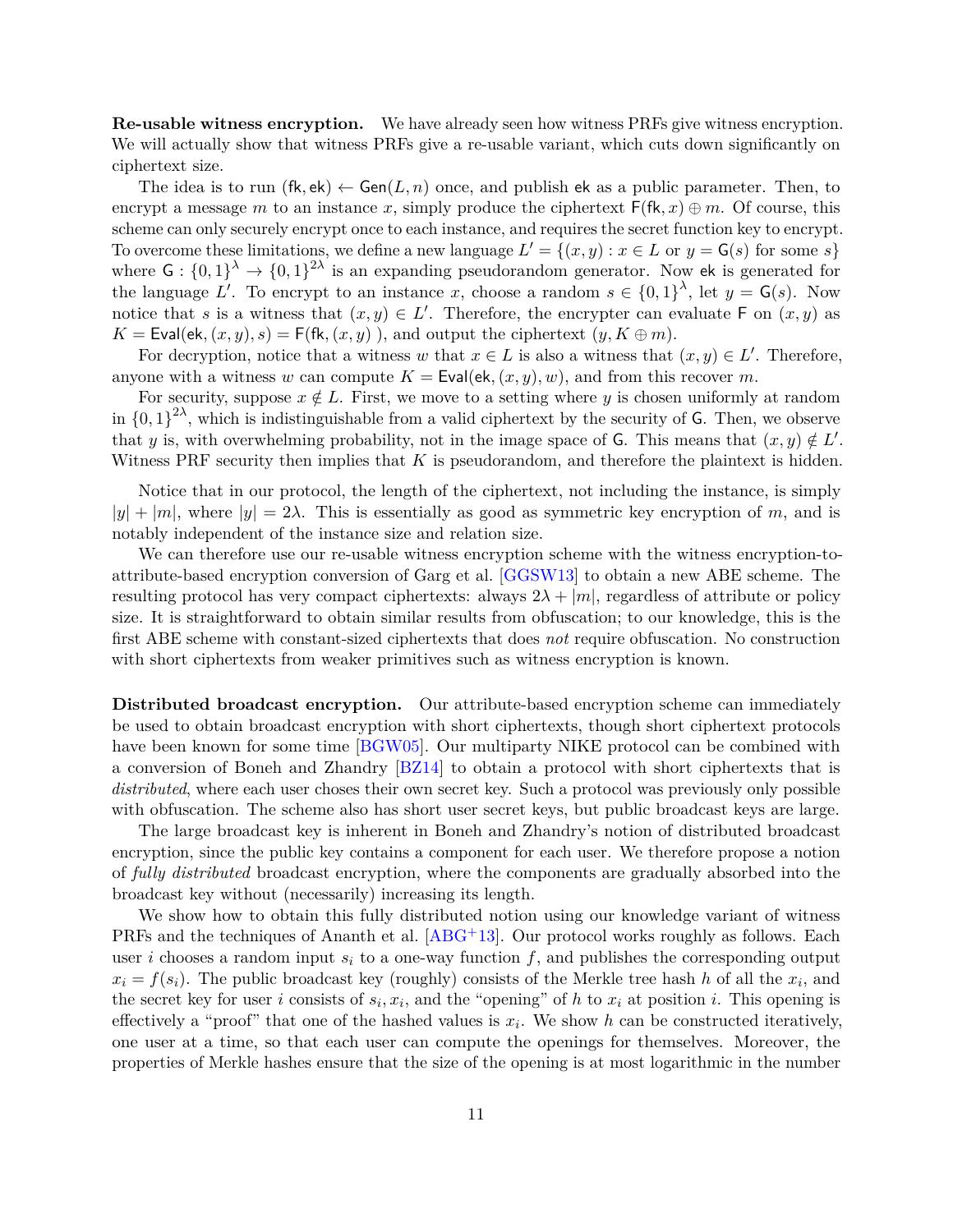of elements hashed (that is, the number of users).

To encrypt to a set *S* of users, the encrypter constructs a language *L<sup>S</sup>* of Merkle hashes in such a way that, for each user  $i \in S$ , that user's secret key will be a witness that  $h \in L_S$ , but users outside *S* will not know a witness. Then, the encrypter encrypts the broadcast message using a witness encryption scheme for language  $L<sub>S</sub>$  to the instance h. Users in  $S$  can decrypt because they know a witness, and those outside *S* cannot. The size of the relation defining *L<sup>S</sup>* is logarithmic in the number of users, so the size of the ciphertext is (poly)logarithmic. The result scheme is distributed, and has ciphertexts, secret keys, and broadcast keys that are poly-logarithmic in the number of users. We show that by using our *reusable* witness encryption based on witness PRFs, additional log factors can be shaved off. Unfortunately, witnesses that  $h \in L_S$  always exist (and more importantly, false "proofs" exist), and so we need to rely on our knowledge variant of witness PRFs (or similarly, a knowledge variant of witness encryption). However, our protocol attains the strong notion of adaptive security.

#### **1.8 Directions for Future Work**

Our work raises several intriguing open questions:

- We give several applications of witness PRFs that previously required the full power of obfuscation. For what other applications of obfuscation do witness PRFs suffice?
- Witness PRFs do not appear sufficient for many applications of obfuscation, including some that seem well-suited for witness PRFs on the surface. For example, obfuscation plays a similar role of gatekeeper to a PRF in the traitor tracing scheme of Boneh and Zhandry [\[BZ14\]](#page-48-1). However, in there scheme, the underlying relation must actually be kept secret for security to hold. In our notion of witness PRFs, the relation is not a secret, and our construction explicitly requires the relation to be public. A natural goal is to devise a stronger notion of witness PRFs that would suffice for these applications (say, by hiding some information about the relation) but yet has efficiency similar to that of witness PRFs and witness encryption.
- While our assumptions are natural, they are *instance dependent*, meaning that the assumption depends on the challenge instance. This means our scheme relies on an exponential number of assumptions, one per instance. An important goal is therefore to construct witness PRFs from simple instance *in*dependent assumptions. We note that the since witness PRFs imply witness encryption, the arguments of Garg et al. [\[GGSW13\]](#page-49-4) indicate that such a construction would likely involve complexity leveraging.

Indistinguishability obfuscation can be used to build witness PRFs, and indistinguishability obfuscation can in turn be based on simple assumptions following the work of Gentry et al. [\[GLSW14\]](#page-49-2). However, such an approach defeats the efficiency gains of building witness PRFs directly. A natural starting point to look for a construction would be the witness encryption scheme of Gentry, Lewko, and Waters [\[GLW14\]](#page-49-6), which is also based on instance independent assumptions.

#### <span id="page-11-0"></span>**1.9 Other Related Work**

**Obfuscation.** Barak et al.  $[**BGI**+01]$  begin the formal study of program obfuscation by giving several formalizations of program obfuscation, including virtual black box (VBB) obfuscation,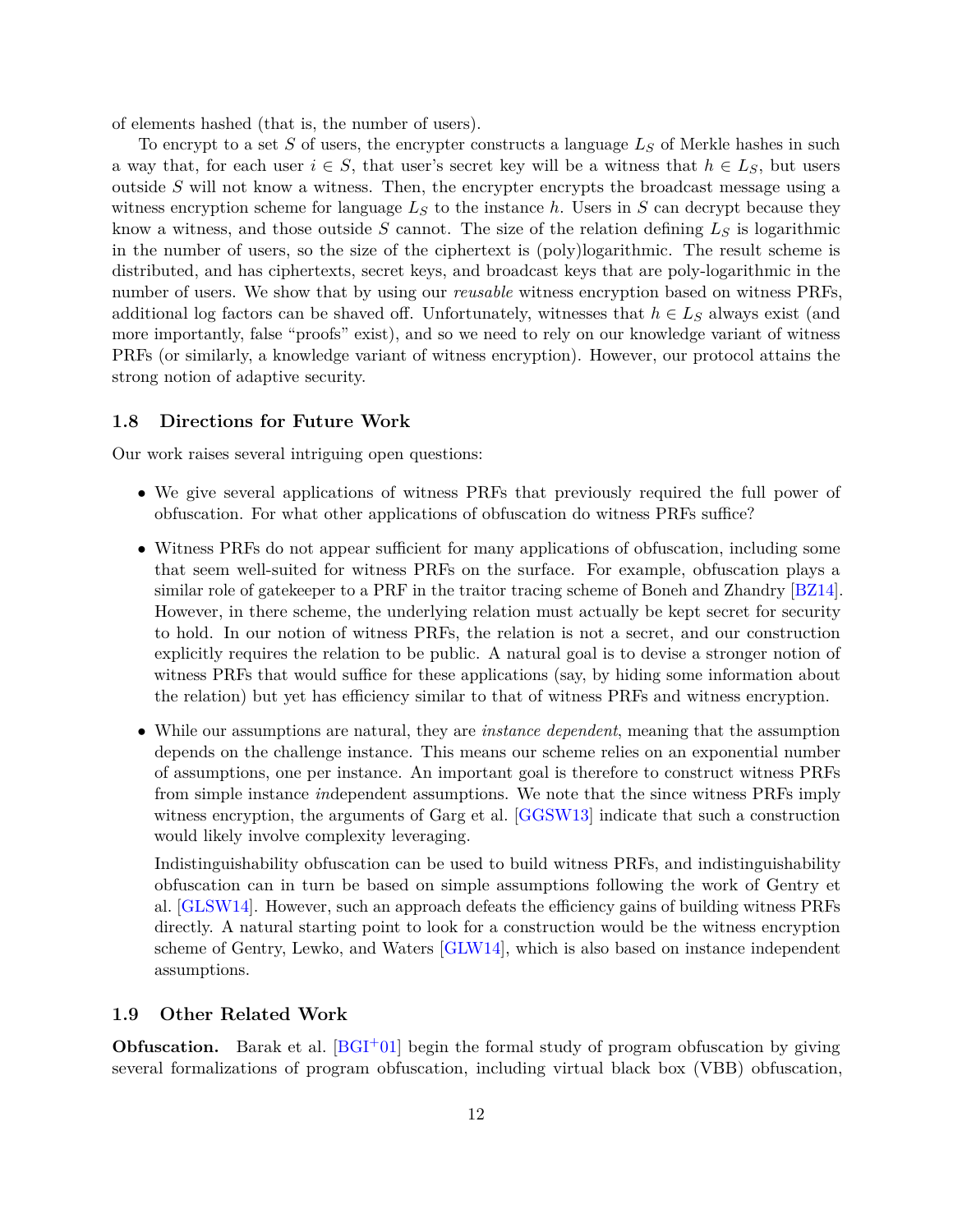indistinguishability obfuscation (iO), and differing inputs obfuscation (diO). They show that VBB obfuscation is impossible to achieve for general programs, though VBB obfuscation has since been achieved for very specific functionalities  $[CRV10]$ . Garg et al.  $[GGH<sup>+</sup>13b]$  $[GGH<sup>+</sup>13b]$  give the first candidate construction of a general purpose indistinguishability obfuscator, which has been followed by several constructions with improved security analyses [\[BR14,](#page-47-2) [BGK](#page-47-3)+14, [PST14,](#page-50-2) [GLSW14,](#page-49-2) [SZ14\]](#page-50-3) or improved efficiency [\[AGIS14,](#page-47-4) [SZ14,](#page-50-3) [Zim14\]](#page-50-4). Boyle, Chung, and Pass [\[BCP14\]](#page-47-0) and Ananth et al.  $[ABC^{+13}]$  independently conjecture that current candidate indistinguishability obfuscators might actually differing inputs obfuscations (also referred to as extractability obfuscators in [\[BCP14\]](#page-47-0)).

**Removing Obfuscation.** Very recently, a few works have shown how to remove obfuscation from certain applications. Garg, Gentry, Halevi, and Zhandry [\[GGHZ14\]](#page-49-7) build the first manykey functional encryption schemes that do not rely on obfuscation, though their construction is obfuscation-inspired. Boneh et al.  $[BLR+14]$  $[BLR+14]$  build a near-practical order revealing encryption scheme; the only other known construction requires obfuscation and is therefore far from practical.

**Smooth Projective Hash Functions.** Cramer and Shoup [\[CS02\]](#page-48-10) define the notion of *smooth projective hash functions* (SPHFs), a concept similar to that of witness PRFs. Concurrently and independently of our work, Chen and Zhang [\[CZ14\]](#page-48-11) define the notion of *publicly evaluable PRFs* (PEPRFs), which are again similar in concept to witness PRFs. The main differences between SPHFs and PEPRFs and our witness PRFs are the following:

- Existing constructions of SPHFs and PEPRFs are only for certain classes of languages, such as certain group-theoretic languages. Witness PRFs on the other hand, can handle arbitrary NP languages, and such flexibility is required for the applications in this work.
- Security definitions for SPHFs and PEPRFs are somewhat different than for witness PRFs. SPHFs, for example, do not allow multiple function queries, but require statistical security. For PEPRFs, the challenge is chosen randomly, whereas witness PRFs allow adversarial challenges.
- SPHFs and PEPRFs can be built efficiently from standard assumptions. In contrast, our witness PRFs require new assumptions on multilinear maps.

**Witness Encryption.** Garg, Gentry, Sahai, and Waters [\[GGSW13\]](#page-49-4) define witness encryption and give the first candidate construction for the NP-Complete ExactCover problem, whose security is based on the *multilinear no-exact-cover problem*, which they define. Goldwasser et al. [\[GKP](#page-49-8)+13] define a stronger notion, called extractable witness encryption, which stipulates that anyone who can distinguish the encryption of two messages relative to an instance *x* must actually be able to produce a witness for *x*. Our extractable notion for witness PRFs can be seen as a generalization of extractable witness encryption. Subsequently, Garg, Gentry, Halevi, and Wichs [\[GGHW14\]](#page-49-9) cast doubt on the plausibility of the most general forms of extractable witness encryption (and thus extractable witness PRFs), though their results do not apply to most potential applications of the primitives.

**Multiparty Key Exchange.** The first key exchange protocol for  $n = 2$  users is the celebrated Diffie-Hellman protocol. Joux  $\left[\frac{\text{Jou04}}{\text{Jou04}}\right]$  shows how to use pairings to extend this to  $n=3$  users, and Boneh and Silverberg [\[BS02\]](#page-47-5) show that multilinear maps give rise to *n*-user key exchange for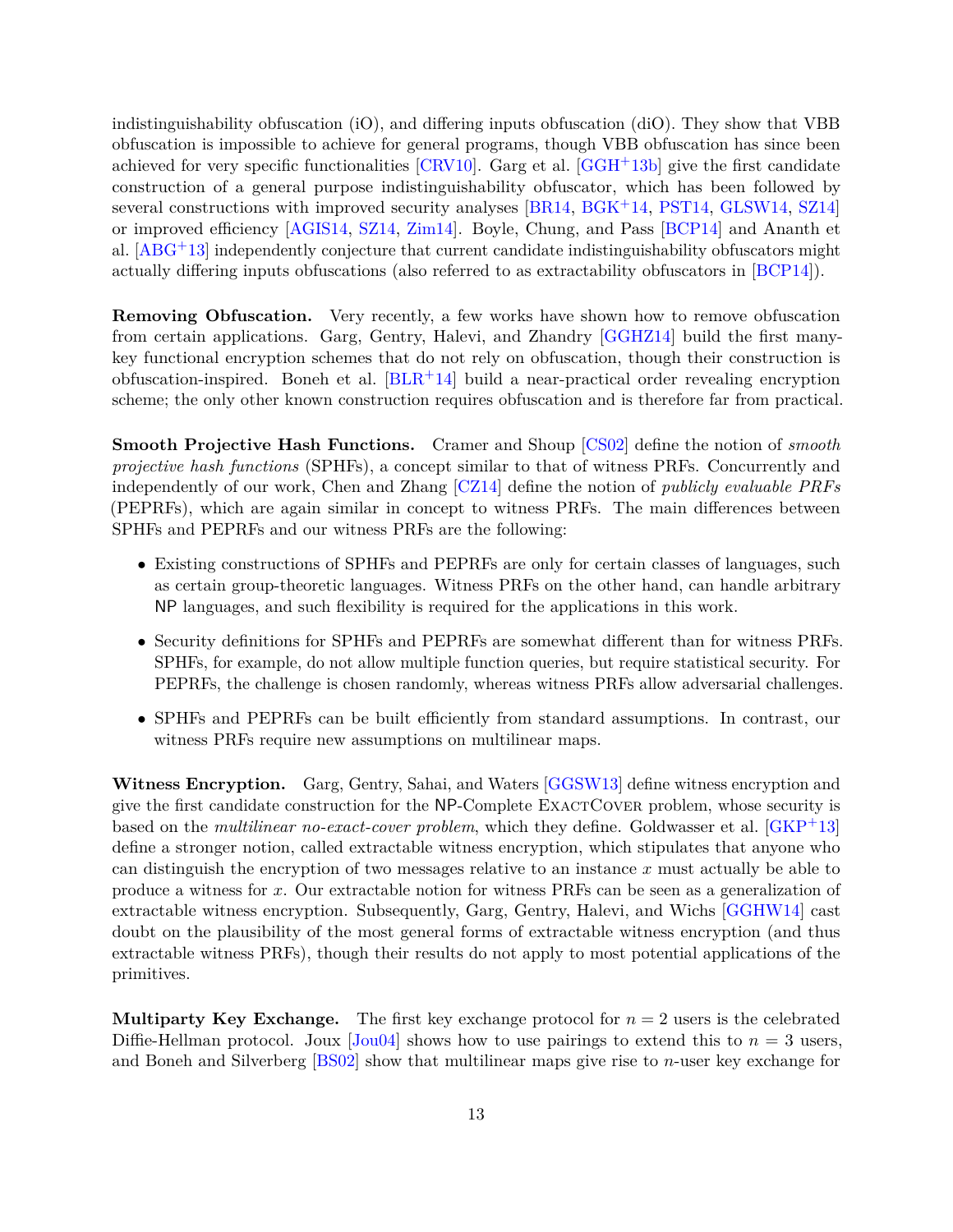any *n*. The first multilinear maps were constructed by Garg, Gentry, and Halevi [\[GGH13a\]](#page-48-7) and by Coron, Lepoint, and Tibouchi [\[CLT13\]](#page-48-12), giving the first *n*-user key exchange for *n >* 3. However, the parameters for the map must be published *before* the protocol is executed, meaning the scheme is only non-interactive in the common reference string model. Moreover, whomever creates the parameters would know secrets that would allow for breaking the protocol, which means the reference string must be set up by a trusted authority. Using obfuscation, Boneh and Zhandry [\[BZ14\]](#page-48-1) give the first *n* user key exchange protocol for  $n > 3$  that does not require a trusted setup, and in fact requires no setup at all.

**Hard-core bits.** The Goldreich-Levin theorem [\[GL89\]](#page-49-11) shows how to build a single hard-core bit for any one-way function. While this result can be extended to logarithmically-many bits, and polynomially-many hard-core bits have been constructed for *specific* one-way functions [\[CGH01\]](#page-48-13), producing polynomially-many hard-core bits for *arbitrary* one-way functions remained an open problem. The obfuscation-based hard-core function of Bellare, Stepanovs, and Tessaro [\[BST14\]](#page-47-8) is the first and only construction prior to this work.

**Broadcast Encryption.** There has been an enormous body of work on broadcast encryption, and we only mention a few specific works. Boneh, Gentry, and Waters [\[BGW05\]](#page-47-10) use bilinear maps to give the first broadcast scheme with short ciphertexts and secret keys, though public broadcast keys grew linearly with the number of users. Some subsequent schemes based on bilinear maps were able to achieve adaptive security [\[GW09\]](#page-49-12), but the public parameters always grew linearly with the number of recipients. Boneh and Zhandry [\[BZ14\]](#page-48-1) give a broadcast scheme from indistinguishability obfuscation which achieves similarly short ciphertexts and secret keys. Their broadcast scheme has the novel property of being distributed, where every user chooses their own secret key. However, their public keys are obfuscated programs, and are quite large (namely, linear in the number of users), and security is proved in a weaker *static* model. Ananth et al. [\[ABG](#page-47-1)+13] show how to shrink the public key (while keeping secret keys and ciphertexts roughly the same size) at the expense of losing the distributed property. Boneh, Waters, and Zhandry [\[BWZ14a\]](#page-48-14) give several broadcast schemes whose concrete parameter sizes are much better directly from multilinear maps, and very recently Zhandry [\[Zha14\]](#page-50-5) gives a variant that is adaptively secure. However, these schemes are also not distributed.

**Secret Sharing.** The first secret sharing schemes due to Blakely [\[Bla79\]](#page-47-12) and Shamir [\[Sha79\]](#page-50-6) are for the *threshold* access structure, where any set of users of size at least some threshold *t* can recover the secret, and no set of size less than *t* can learn anything about the secret. In an unpublished work, Yao shows how to perform (computational) secret sharing where the allowable sets are decided by a polynomial-sized monotone circuit. Rudich raises the possibility of performing secret sharing where allowable sets are decided by a non-deterministic circuit. The first such scheme was built by Komargodski, Naor and Yogev [\[KNY14\]](#page-49-1), and uses witness encryption.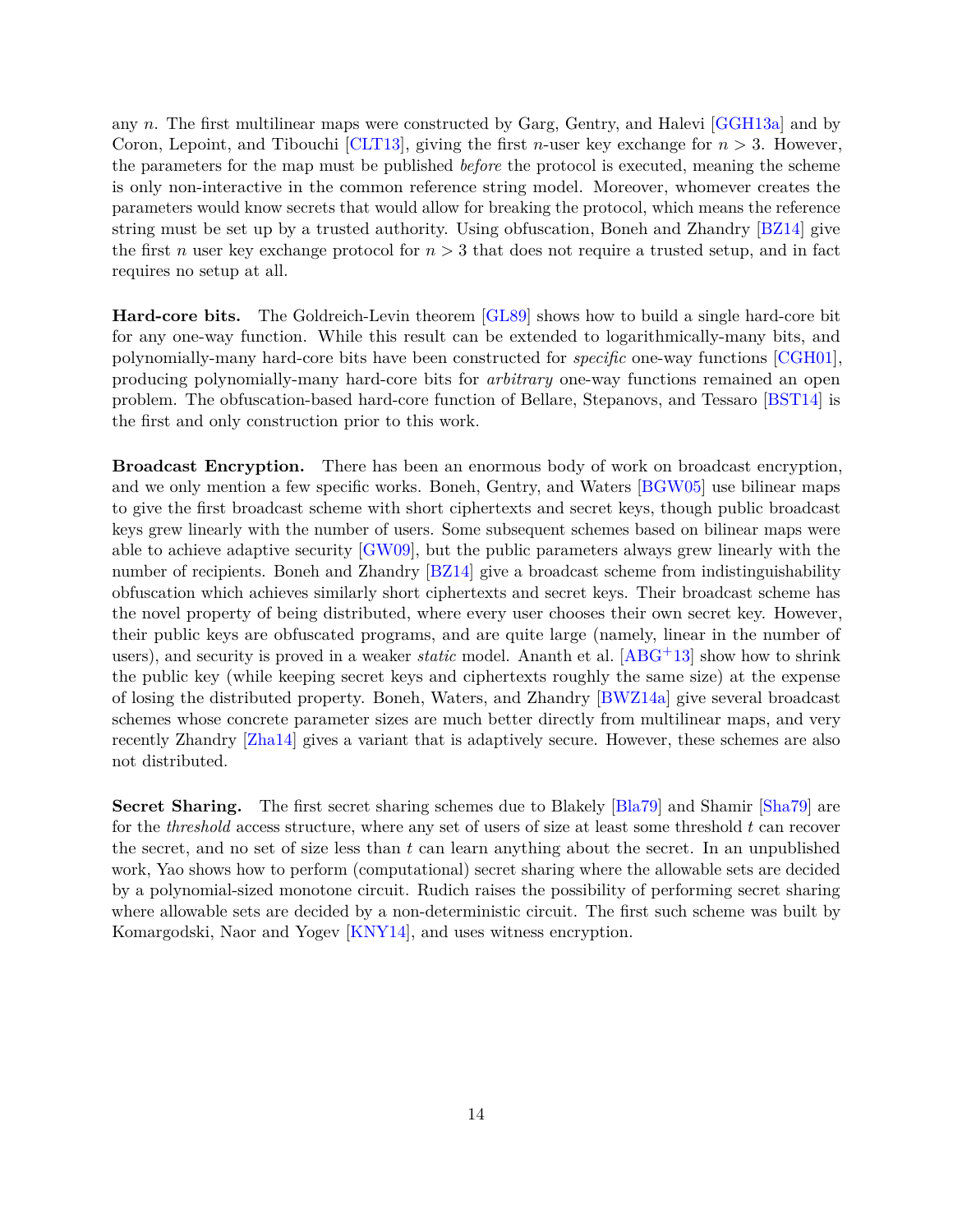## **2 Preliminaries**

## **2.1 Subset-Sum**

Let  $A \in \mathbb{Z}^{m \times n}$  be an integer matrix, and  $\mathbf{t} \in \mathbb{Z}^m$  be an integer vector. The *subset-sum* search problem is to find an  $\mathbf{w} \in \{0,1\}^n$  such that  $\mathbf{t} = \mathbf{A} \cdot \mathbf{w}$ . The decision problem is to decide if such an **w** exists.

We define several quantities related to a subset-sum instance. Given a matrix  $\mathbf{A} \in \mathbb{Z}^{m \times n}$ , let SubSums(A) be the set of all subset-sums of columns of **A**. That is, SubSums(A) =  $\{A \cdot w : w \in$  $\{0,1\}^n\}$ . Define Span(A) as the convex hull of SubSums(A). Equivalently, Span(A) = { $\mathbf{A} \cdot \mathbf{w} : \mathbf{w} \in \mathbb{R}$  $[0,1]^n$ . We define the integer range of **A**, or IntRange(**A**), as  $Span(A) \bigcap \mathbb{Z}^m$ . We note that given an instance  $(A, t)$  of the subset-sum problem, it is efficiently decidable whether  $t \in \text{IntRange}(A)$ . Moreover,  $\mathbf{t} \notin \textsf{IntRange}(\mathbf{A})$  implies that  $(\mathbf{A}, \mathbf{t})$  is unsatisfiable. The only "interesting" instances of the subset sum problem therefore have  $t \in \text{IntRange}(A)$ . From this point forward, we only consider  $(A, t)$  a valid subset sum instance if  $t \in \text{IntRange}(A)$ .

## **2.2 Multilinear Maps**

An asymmetric multilinear map [\[BS02\]](#page-47-5) is defined by an algorithm Setup which takes as input a security parameter  $\lambda$ , a multilinearity  $n$ , and a minimum group order  $p_{min}^8$  $p_{min}^8$ . It outputs (the description of)  $n + 1$  groups  $\mathbb{G}_1, \ldots, \mathbb{G}_n, \mathbb{G}_T$  of prime order  $p \ge \max(2^{\lambda}, p_{min})$ , corresponding generators  $g_1, \ldots, g_n, g_T$ , and a map  $e : \mathbb{G}_1 \times \cdots \times \mathbb{G}_n \to \mathbb{G}_T$  satisfying

$$
e(g_1^{a_1}, \ldots, g_n^{a_n}) = g_T^{a_1 \ldots a_n}
$$

*Cryptographic* multilinear maps are multilinear maps where certain computations not expressly allowed by the map are computationally difficult. For example, it should at a minimum be computationally infeasible to compute  $a \in \mathbb{Z}_p$  given  $g_i^a$  for a random *a*. An example of the type of computational assumption we make in this work is that the following problem is hard: given  $g_i^{ab}$ for  $i \in [n]$ , distinguish  $g_T^a$  from a random element of  $\mathbb{G}_T$ .

Another requirement we make on multilinear maps is that a random element of  $\mathbb{G}_T$  is statistically indistinguishable from a uniform random bit string.

**Approximate Multilinear Maps.** Current candidate multilinear maps [\[GGH13a,](#page-48-7) [CLT13\]](#page-48-12) are only *approximate* and do not satisfy the ideal model outlined above. In particular, the maps are noisy, resulting in several implications. First, representations of group elements are not unique. Current map candidates provide an extraction procedure that takes a representation of a group element in the the target group  $\mathbb{G}_T$  and outputs a canonical representation. This allows multiple users with different representations of the same element to arrive at the same value. The extraction procedure satisfies the requirement that, when applied to a random element of the target group, the result is statistically close to a uniform random bit string.

A more significant limitation is that noise grows with the number of multiplications and pairing operations. If the noise term grows too large, then there will be errors in the sense that the extraction procedure above will fail to output the canonical representation. In our application, the number of

<span id="page-14-0"></span><sup>&</sup>lt;sup>8</sup>It is easy to adapt multilinear map constructions [\[GGH13a,](#page-48-7) [CLT13\]](#page-48-12) to allow setting a minimum group order.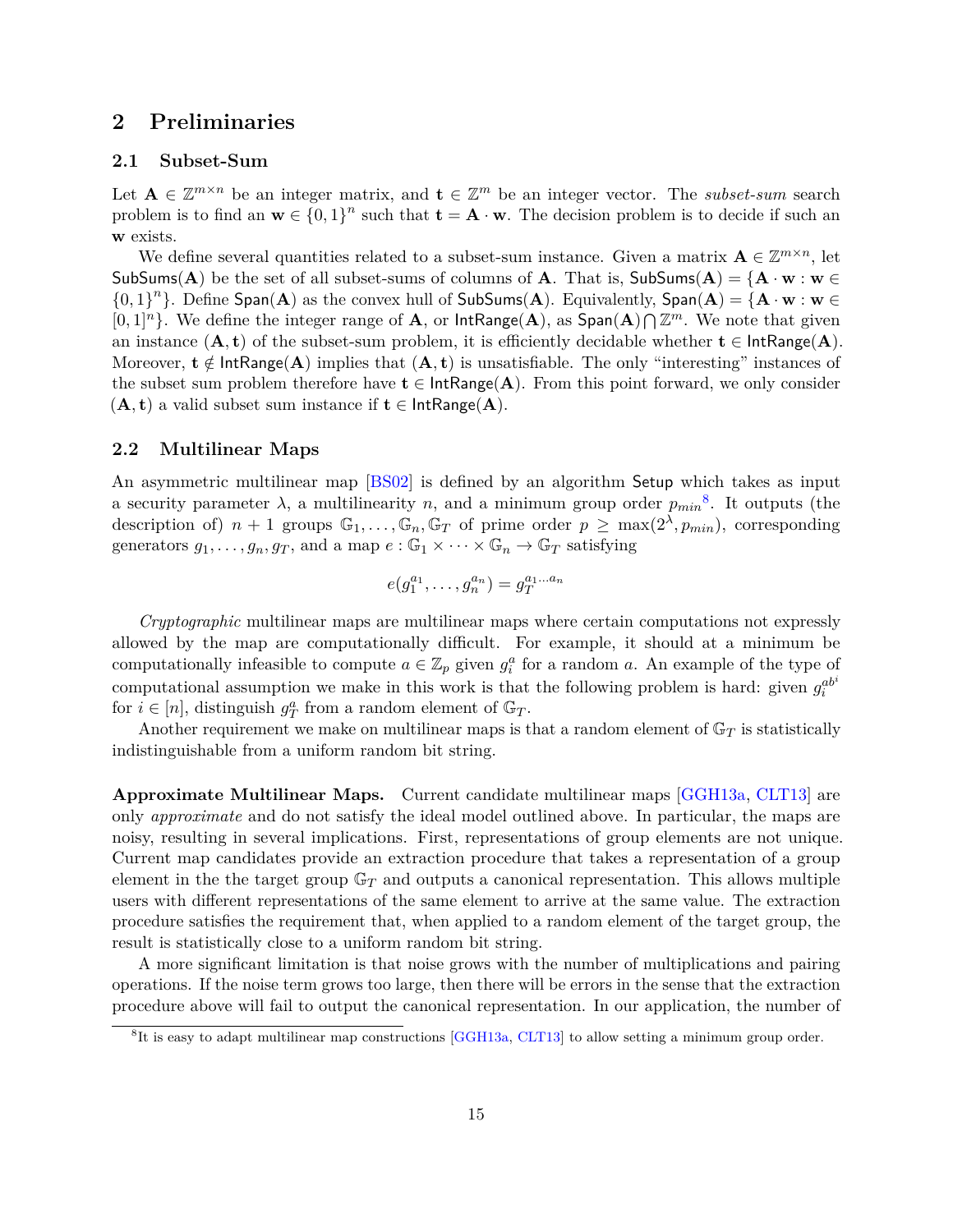multiplications is equal to the multilinearity, which current candidates natively support without needing to adjust the parameter settings<sup>[9](#page-15-1)</sup>.

Lastly, and most importantly for our use, current map candidates do not allow regular users to compute  $g_i^{\alpha}$  for any  $\alpha \in \mathbb{Z}_p$  of the user's choice. Instead, the user computes a "level-0 encoding" of a random (unknown)  $\alpha \in \mathbb{Z}_p$ , and then pairs the "level-0 encoding" with  $g_i$ , which amounts computing the exponentiation  $g_i^{\alpha}$ . To compute terms like  $g_i^{\alpha^k}$  would require repeating this operation *k* times, resulting in a large blowup in the error. Thus, for large k, computing terms like  $g_i^{\alpha^k}$  $\hat{i}^{\alpha}$  is infeasible for regular users. However, whomever sets up the map knows secret parameters about the map and *can* compute  $g_i^{\alpha}$  for any  $\alpha \in \mathbb{Z}_p$  without blowing up the error. Thus, the user who sets up the map can pick  $\alpha$ , compute  $\alpha^k$  in  $\mathbb{Z}_p$ , and then compute  $g_i^{\alpha^k}$  using the map secrets. This will be critical for our construction.

## <span id="page-15-0"></span>**3 Witness PRFs**

Informally, a witness PRF is a generalization of constrained PRFs [\[BW13,](#page-48-8) [KPTZ13,](#page-49-5) [BGI14\]](#page-47-7) to arbitrary NP relations. That is, for an NP language *L*, a user can evaluate the function F at an instance *x* only if  $x \in L$  *and* the user can provide a witness *w* that  $x \in L$ . More formally, a witness PRF is the following:

**Definition 3.1.** A witness PRF is a triple of algorithms (Gen*,* F*,* Eval) such that:

- Gen is a randomized algorithm that takes as input a security parameter  $\lambda$  and a circuit  $R: \mathcal{X} \times \mathcal{W} \rightarrow \{0,1\}^{10}$  $R: \mathcal{X} \times \mathcal{W} \rightarrow \{0,1\}^{10}$  $R: \mathcal{X} \times \mathcal{W} \rightarrow \{0,1\}^{10}$ , and produces a secret function key fk and a public evaluation key ek.
- F is a deterministic algorithm that takes as input the function key fk and an input  $x \in \mathcal{X}$ , and produces some output  $y \in \mathcal{Y}$  for some set  $\mathcal{Y}$ .
- Eval is a deterministic algorithm that takes as input the evaluation key ek and input  $x \in \mathcal{X}$ , and a witness  $w \in \mathcal{W}$ , and produces an output  $y \in \mathcal{Y}$  or  $\perp$ .
- For correctness, we require  $\textsf{Eval}(\textsf{ek}, x, w) = \begin{cases} \textsf{F}(\textsf{fk}, x) & \text{if } R(x, w) = 1 \\ 0 & \text{if } R(x, w) = 0 \end{cases}$  $\perp$  if  $R(x, w) = 0$ for all  $x \in \mathcal{X}, w \in \mathcal{W}$ .

We note one significant way in which our notion of witness PRFs is *weaker* than constrained PRFs: our notion only allows a single evaluation key ek for a relation *R* that must be chosen at setup time. In contrast, constrained PRFs allow arbitrarily-many ek for different circuits, and the circuits can be chosen after setup. This limitation will be inherent to our construction: the function defined by  $F(fk, \cdot)$  will depend on the relation R. Nonetheless, this definition will be sufficient for our applications. In section [7.1,](#page-43-0) we define a multi-relation variant, discuss a possible approach to building such enhanced primitives.

<span id="page-15-1"></span><sup>&</sup>lt;sup>9</sup>In fact, the parameters can be set more aggressively since our application does not need to support re-randomization. Re-randomizing elements adds significant noise in current encodings, and the native parameter settings support this noise growth.

<span id="page-15-2"></span> $^{10}$ By accepting relations as circuits, our notion of witness PRFs only handles instances of a fixed size. It is also possible to consider witness PRFs for instances of arbitrary size, in which case *R* would be a Turing machine.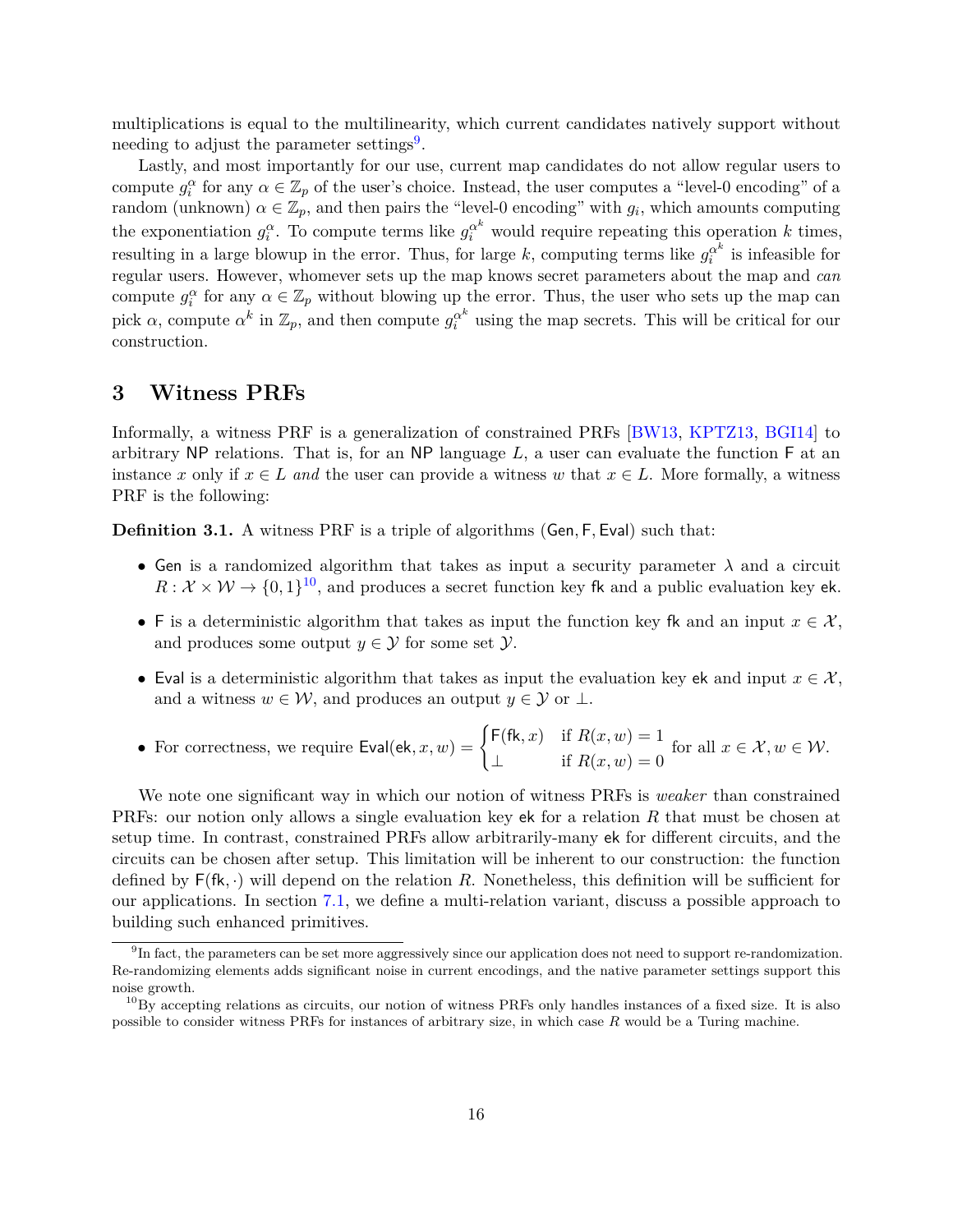## **3.1 Security**

The simplest and most natural security notion we consider is a direct generalization of the security notion for constrained PRFs, which we call adaptive instance interactive security. Consider the following experiment  $\texttt{EXP}_{\mathcal{A}}^R(b, \lambda)$  between an adversary  $\mathcal A$  and challenger, parameterized by a relation  $R: \mathcal{X} \times \mathcal{W} \rightarrow \{0, 1\},$  a bit *b* and security parameter  $\lambda$ .

- Run  $(\mathsf{fk}, \mathsf{ek}) \stackrel{R}{\leftarrow} \mathsf{Gen}(\lambda, R)$  and give ek to A.
- A can adaptively make queries on instances  $x_i \in \mathcal{X}$ , to which the challenger response with  $F(fk, x_i)$ .
- A can make a single challenge query on an instance  $x^* \in \mathcal{X}$ . The challenger computes  $y_0 \leftarrow \mathsf{F}(\mathsf{fk}, x^*)$  and  $y_1 \leftarrow R \mathcal{Y}$ , and responds with  $y_b$ .
- After making additional F queries, A produces a bit *b'*. The challenger checks that  $x^* \notin \{x_i\}$ , and that there is no witness  $w \in \mathcal{W}$  such that  $R(x, w) = 1$  (in other words,  $x \notin L$ )<sup>[11](#page-16-0)</sup>. If either check fails, the challenger outputs a random bit. Otherwise, it outputs *b'*.

Define  $W_b$  as the event the challenger outputs 1 in experiment *b*. Let  $\text{WPRF.Adv}_{\mathcal{A}}^R(\lambda) = |\Pr[W_0] Pr[W_1]$ .

**Definition 3.2.** WPRF = (Gen, F, Eval) is *adaptive instance interactively secure* for a relation *R* if, for all PPT adversaries  $A$ , there is a negligible function negl such that  $\texttt{WPRF.Adv}_{\mathcal{A}}^R(\lambda) < \texttt{negl}(\lambda)$ .

We can also define a weaker notion of *static instance* security where A commits to *x* <sup>∗</sup> before seeing ek or making any F queries. Independently, we can also define *non-interactive* security where the adversary is not allowed any F queries.

**Fine-grained security notions.** While adaptive instance interactive security and its weaker variants will suffice for many applications, it is in some ways stronger than necessary. For example, for several applications, the instance is chosen by the reduction algorithm, not the adversary. Therefore, we aim to give more fine-grained notions of security, similar to the obfuscation-based notions of [\[BST14\]](#page-47-8). Such notions might be more plausible than the general purpose notion above, yet suffice for applications.

To that end, we define an *adaptive R*-instance sampler for WPRF as a PPT algorithm  $D$  that does the following. D is given ek derived as  $(fk, ek) \stackrel{R}{\leftarrow} \mathsf{Gen}(\lambda, R)$ , and is then allowed to make a polynomial number of queries on instances  $x_i$ , receiving  $\mathsf{F}(\mathsf{fk}, x_i)$  in response. Finally,  $\mathcal D$  produces an instance  $x^* \notin \{x_i\}$  and potentially some auxiliary information Aux. We say that  $D$  is *static* if  $D$ does not depend on ek and does not make any F queries (but may still depend on  $\lambda$ ). Finally,  $\mathcal D$  is *semi-static* if it does not make any F queries, but may depend on ek.

We now define an experiment  $\texttt{EXP}_{\mathcal{D},\mathcal{A}}^R(b,\lambda)$  between a challenger and algorithm  $\mathcal{A}$ , parameterized by relation  $R$ , an adaptive, semi-static, or static  $R$ -instance sampler  $D$ , and bit  $b$ :

- $\bullet$  (fk, ek) $\stackrel{R}{\leftarrow}$ Gen( $\lambda, R$ ), ( $x^*,$  Aux) $\stackrel{R}{\leftarrow}$  $\mathcal{D}^{\mathsf{F}(\mathsf{fk},\cdot)}(\mathsf{ek}),$   $y_0 \leftarrow$   $\mathsf{F}(\mathsf{fk},x^*),$   $y_1 \stackrel{R}{\leftarrow} \mathcal{Y}$ . Give ek,  $x^*,$  Aux,  $y_b$  to  $\mathcal{A}$
- A is allowed to make F queries on instances  $x_i \in \mathcal{X}, x_i \neq x^*$ , to which the challenger responds with  $F(\mathsf{sk}, x_i)$ .

<span id="page-16-0"></span> $11$ This check in general cannot be implemented in polynomial time, meaning our challenger is not efficient.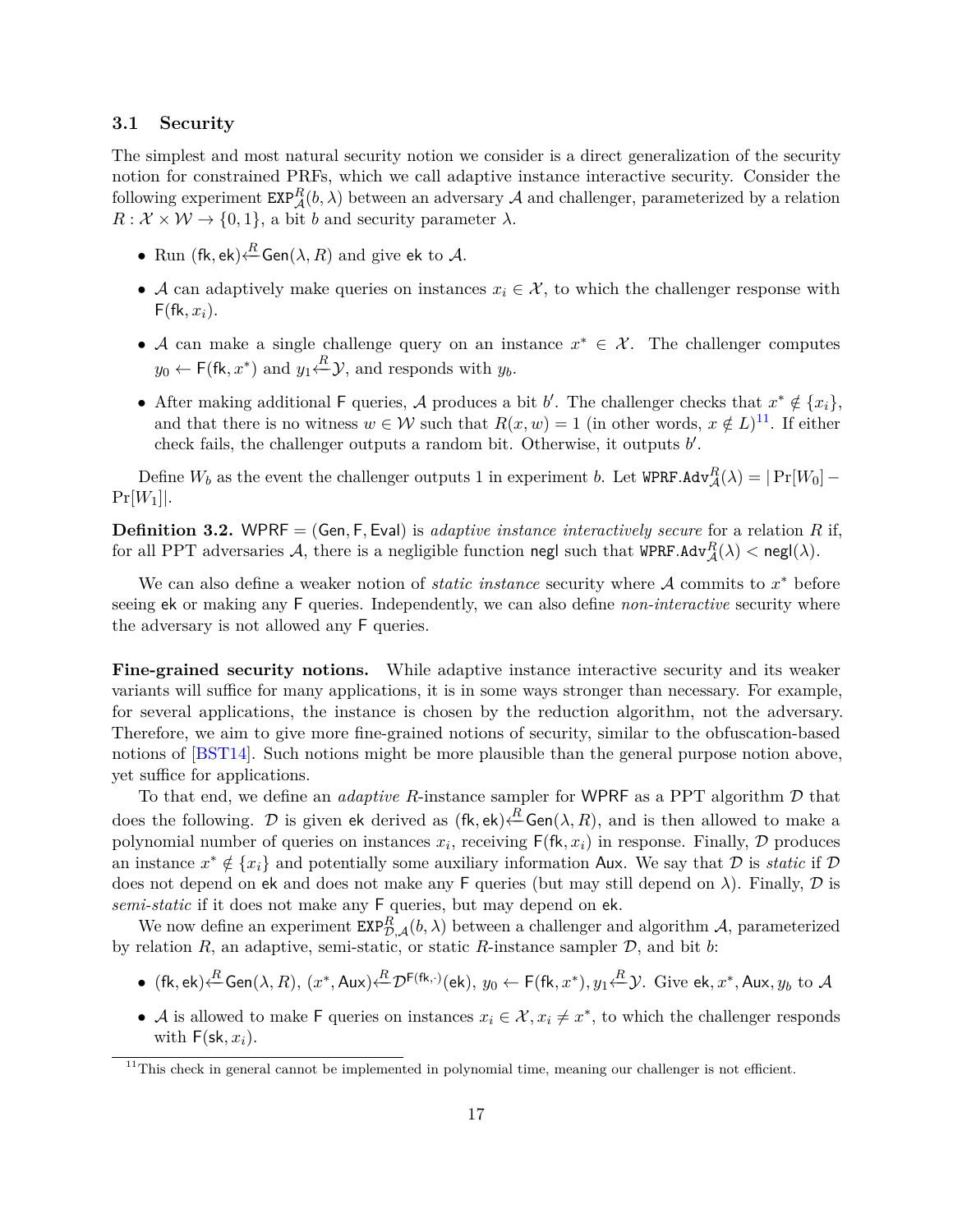• A eventually outputs a guess *b'*. If there is a witness  $w \in \mathcal{W}$  such that  $R(x^*, w) = 1$  (in other words, if  $x^* \in L$ ), then the challenger outputs a random bit. Otherwise, it outputs *b* 

We define  $W_b$  to be the event of outputting 1 in experiment *b*, and define the advantage of A to  $\mathrm{b\acute{e}}$  WPRF.Adv $^{\mathbf{A}}_{{\mathcal{D}},\mathcal{A}}(\lambda)=|\Pr[W_0]-\Pr[W_1]|$ 

We now define our main notion of security for witness PRFs:

**Definition 3.3.** WPRF = (Gen*,* F*,* Eval) is *interactively secure* for relation *R* and *R*-instance sampler  ${\cal D}$  if, for all PPT adversaries  ${\cal A},$  there is a negligible function negl such WPRF.Adv $^R_{{\cal D}, {\cal A}}(\lambda)<$  negl $(\lambda).$ 

We can also define non-interactive security where we do not allow  $A$  to make any  $F$  queries.

We can recast adaptive instance interactive security in this framework:

**Fact 3.4.** WPRF *is* adaptive witness interactively secure *for a relation R if it is interactively secure for R and all adaptive R-instance samplers* D*.*

**Extractable Witness PRFs.** For some applications, we will need an extractable notion of witness PRF, which roughly states that  $F(x)$  is pseudorandom even for instances  $x \in L$ , unless the adversary "knows" a witness *w* for *x*.

Formally, we modify  $\text{EXP}_{\mathcal{D},\mathcal{A}}^R(b,\lambda)$  to get a new extracting experiment  $\text{EXP}_{\mathcal{D},\mathcal{A}}^{e,R}(b,\lambda)$  where we remove the check that  $x \notin L$ , and define WPRF.Adv<sup>e,R</sup><sub>D,A</sub>( $\lambda$ ) as the advantage of  $(\mathcal{D}, \mathcal{A})$  in this new game. We also define a second experiment for an extractor  $\mathcal{E}$ :

- $\bullet$  (fk, ek) $\stackrel{R}{\leftarrow}$ Gen( $\lambda, R$ ), ( $x^*,$  Aux) $\stackrel{R}{\leftarrow}$  $\mathcal{D}^{\mathsf{F}(\mathsf{fk},\cdot)}(\mathsf{ek}), y^* \leftarrow \mathsf{F}(\mathsf{fk}, x^*), b' \stackrel{R}{\leftarrow} \mathcal{A}^{\mathsf{F}(\mathsf{fk},\cdot)}(\mathsf{ek}, x^*,$  Aux,  $y^*)$
- Let  $\{(x_i, y_i)\}\)$  be the F queries and responses made by A and r the random coins used by A. Run  $w^*$  ←  $E$  (ek,  $x^*$ , Aux,  $y^*$ ,  $\{x_i\}$ ,  $r$ ). Output  $R(x^*, w^*)$ .

Define the advantage  $\text{EWPRF.Adv}_{\mathcal{D},\mathcal{E}}^R(\lambda)$  as the probability the challenger outputs 1.

**Definition 3.5.** (Gen*,* F*,* Eval) is *extractable interactively secure* for a relation *R* and *R*-instance sampler D if, for all PPT adversaries A such that  $WPRF.Adv^R_{\mathcal{D},\mathcal{A}}(\lambda) > 1/q_\mathcal{A}(\lambda)$  for some polynomial *q*<sub>A</sub>, there is an efficient extractor  $\mathcal{E}$  and polynomial  $q_{\mathcal{E}}$  such that **EWPRF**.Adv $_{\mathcal{D},\mathcal{E}}^R(\lambda) > 1/q_{\mathcal{E}}(\lambda)$ .

Similarly, we define the relaxation to non-interactive security as we did for standard witness PRFs, where  $A$  is not allowed any  $F$  queries.

**Remark 3.6.** Notice that we've restricted the extractor to only making the same queries made by  $\mathcal{A}$ . This is potentially a stronger requirement than necessary for an extractable witness PRF. However, this restriction will become important in our constructions. For example, consider constructing an extractable witness PRF WPRF for a relation *R* by first building an extractable witness PRF WPRF<sup> $\prime$ </sup> for an NP-Complete relation  $R'$ , and then performing an NP reduction. To prove extractable security for WPRF, begin with an adversary  $A$  for WPRF. Use  $A$  and the NP reduction to construct an adversary  $\mathcal{A}'$  for WPRF'. The existence of  $\mathcal{A}'$  implies an extractor  $\mathcal{E}'$  for WPRF'. The goal is to use this extractor to build an extractor  $\mathcal E$  for WPRF. The problem is that, in the reduction, a legal query to WPRF' might not correspond to a legal query for WPRF. Thus if  $\mathcal{E}'$  is allowed to make arbitrary queries, then there is no way for  $\mathcal E$  to simulate them. However, if  $\mathcal E'$  can only make queries made by  $A'$ , this is no longer a problem since the queries made by  $A'$  will correspond to queries made by A, which *are* legal WPRF queries.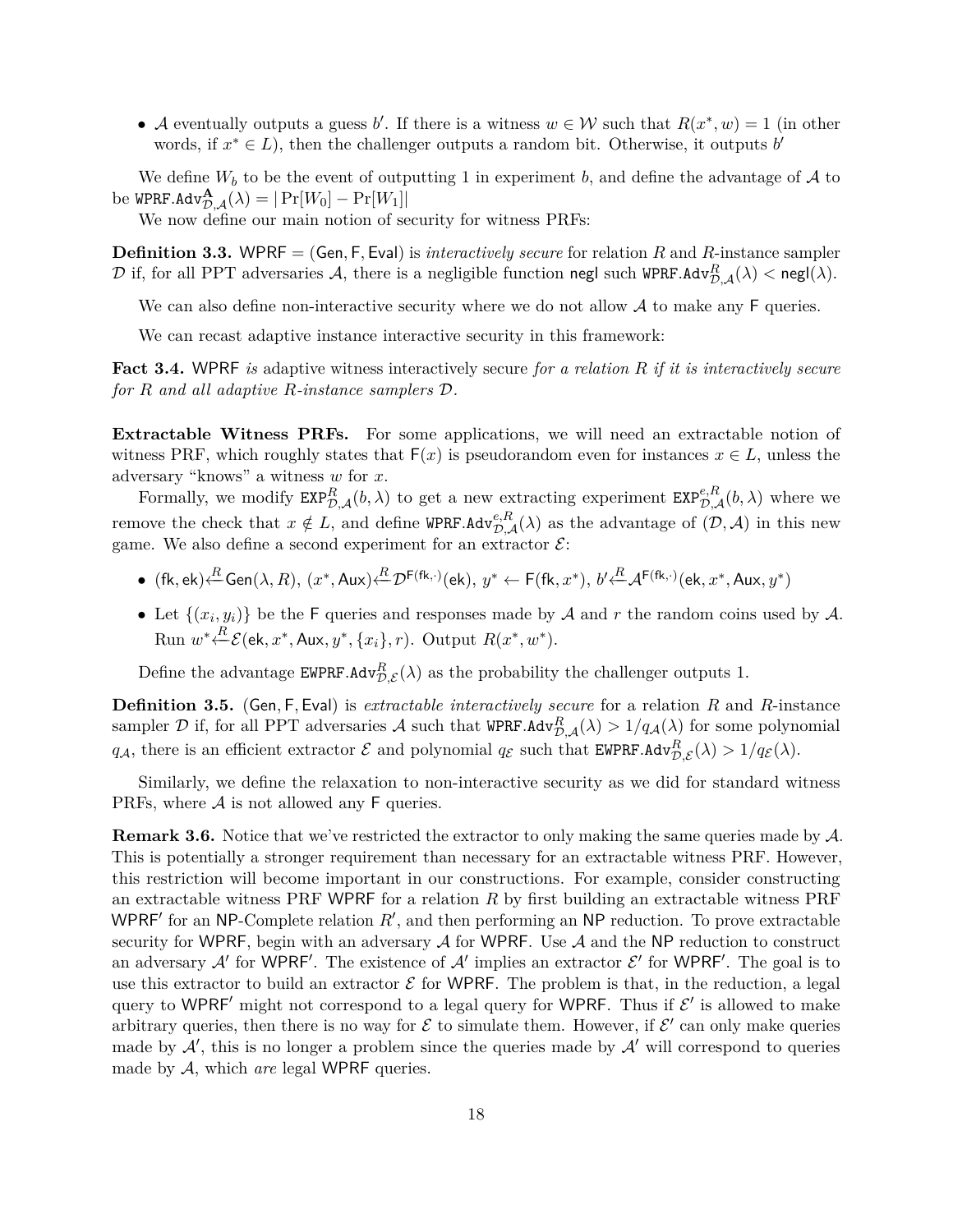We can now give a general extractability definition for witness PRFs:

**Definition 3.7.** A witness PRF is extractable static witness interactively secure for relation R if it is extractable interactively secure for  $R$  and any static  $R$ -instance sampler  $D$ .

**Remark 3.8.** It is also possible to define semi-static or adaptive variants of the above. However, these variants are not attainable for many relations *R*. For example, consider a relation *R* where it is easy to sample instances in the language along with witnesses, but given only the instance, finding a witness is hard (an example of such a language is the language of outputs of a one-way function, where witnesses are the corresponding inputs). Then consider the following semi-static instance sampler: sample  $x^* \in L$  along with witness *w*, and use *w* and ek to compute  $y^* = \text{Eval}(\text{ek}, x^*, w) = \text{F}(\text{fk}, x^*)$ . Output  $x^*$  as the instance and  $y^*$  as the auxiliary information. Clearly, given  $y^*$ , it is easy to distinguish  $F(fk, x^*)$  from random. However, this is insufficient for extracting a witness *w* for  $x^*$ .

**Remark 3.9.** We will eventually show that the extractable witness PRFs imply extractable witness encryption. The recent work of Garg, Gentry, Halevi, and Wichs [\[GGHW14\]](#page-49-9) shows that extractable witness encryption is problematic, casting some doubt on the plausability of of building extractable witness PRFs. The same doubt is cast on our extractable multilienar map assumptions and our intermediate notion of an extractable subset-sum encoding to be defined later. However, we stress that the results of [\[GGHW14\]](#page-49-9) only apply to specific auxilliary inputs Aux, which turn out to be the obfuscations of certain programs. However, in many applications  $\mathcal D$  will be determined by the reduction algorithm (that is, not the adversary) and Aux will be very simple or even non-existant. Therefore, the results of [\[GGHW14\]](#page-49-9) will often not apply. While it may be impossible to build extractable witness PRFs for all  $\mathcal{D}$ , it seems plausible to build extractable witness PRFs for the specific applications we investigate.

**Remark 3.10.** We note the counter-intuitive property that extractable witness PRFs to not imply standard witness PRFs. Consider an *R*-instance sampler that outputs an instance  $x \notin L$  with probability 1/2, and outputs an instance  $x \in L$  with an easy-to-compute witness with probability 1*/*2. Extractability trvially holds, since it is possible to extract a witness with probability 1*/*2. However, non-extracting security may not hold, as the cases where  $x \in L$  are eliminated by the challenger. However, for all our applications that us non-extracting witness PRFs, extracting witness PRFs also suffice.

## **4 Applications**

In this section, we show that for several applications of obfuscation, the obfuscator can be replaced with witness PRFs. We break the applications into several categories:

- *Inherent sampler* constructions are those whose security is proven relative to a fixed instance sampler determined entirely by the construction. Of our constructions, these are the most plausible, since they will not be subject to the impossibility results in the literature [\[GGHW14\]](#page-49-9). Our constructions are CCA-secure encryption, non-interactive key exchange, and hardcore functions for any one-way function.
- *Parameterized sampler* constructions are those where the security definition of the primitive depends on an instance sampler  $\mathcal{D}$ , and security holds relative to  $\mathcal{D}$  if the underlying witness PRF is secure for some other instance sampler  $\mathcal{D}'$  derived from  $\mathcal{D}$ . Such constructions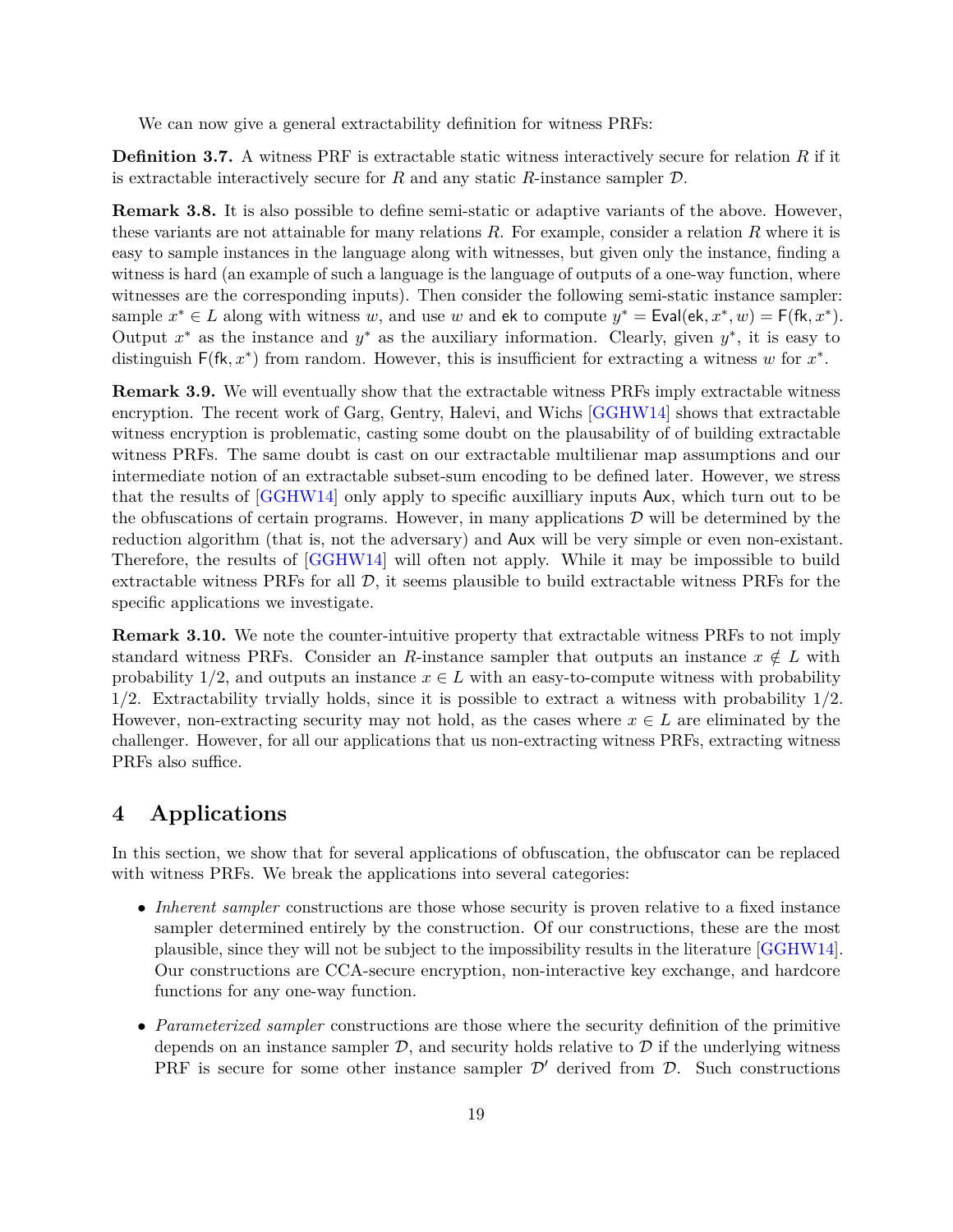include (reusable) witness encryption, and (resuable) secret sharing for monotone NP. These constructions are likely to be secure for some samplers, but may not be secure for all samplers.

• *Restricted sampler class* constructions are those where the instance sampler depends on the adversary A, meaning the witness PRF must be secure for a large class of samplers. However, we show that the sampler is still restricted, meaning security must only hold relative to a restricted set of samplers. Because of the restriction on instance samplers, it is still plausible that the construction is secure even considering impossibility results. Our fully-dynamic broadcast encryption scheme falls into this category.

### **4.1 CCA-secure Public Key Encryption**

We demonstrate that witness PRFs give a simple construction of CCA-secure public key encryption that is similar to the obfuscation-based construction of Sahai and Waters [\[SW14\]](#page-50-0). Given the similarities of witness PRFs to smooth projective hash functions (SPHFs) [\[CS02\]](#page-48-10), and that the original motivation for SPHFs was CCA-secure public key encryption, this result is not surprising. Instead, we present the construciton as a warm-up for the more interesting applications that follow.

<span id="page-19-0"></span>**Construction 4.1.** Let WPRF = (WPRF.Gen, F, Eval) be a witness PRF, and let  $G : S \to Z$  be a pseudorandom generator with  $|\mathcal{S}|/|\mathcal{Z}|$  < negl. Build the following key encapsulation mechanism (Enc*.*Gen*,* Enc*,* Dec):

- Enc. Gen( $\lambda$ ): Let  $R(z, s) = 1$  if and only if  $G(s) = z$ . In other words, R defines the language L of strings  $z \in \mathcal{Z}$  that are images of G, and witnesses are the corresponding pre-images. Run  $(fk, ek) \stackrel{R}{\leftarrow} WPRF.Gen(\lambda, R)$ . Set fk to be the secret key and ek to be the public key.
- Enc(ek): sample  $s \stackrel{R}{\leftarrow} S$  and set  $z \leftarrow G(s)$ . Output z as the header and  $k \leftarrow$  Eval(ek, z, s)  $\in \mathcal{Y}$ as the message encryption key.
- Dec(fk, z): run  $k \leftarrow F(fk, z)$ .

Correctness is immediate. For security, we have the following:

<span id="page-19-1"></span>**Theorem 4.2.** *If* WPRF *is interactively secure, then Construction [4.1](#page-19-0) is a CCA secure key encapsulation mechanism. If* WPRF *is static instance non-interactively secure, then Construction [4.1](#page-19-0) is CPA secure.*

Rather than prove Theorem [4.2,](#page-19-1) we instead prove security relative to a fine-grained security notion. Define the following static instance sampler  $\mathcal{D}$ : sample and output a random  $z \in \mathcal{Z}$  and  $Aux = ($ ).

<span id="page-19-2"></span>**Theorem 4.3.** *If* G *is a secure pseudorandom generator and* WPRF *is interactively secure for relation R and R-instance sampler* D*, then Construction [4.1](#page-19-0) is a CCA secure key encapsulation mechanism. If* WPRF *is non-interactively secure, then Construction [4.1](#page-19-0) is CPA secure.*

**Proof**. We prove the CCA case, the CPA case being almost identical. Let  $\beta$  be a CCA adversary with non-negligible advantage  $\epsilon$ . Define **Game 0** as the standard CCA game, and define **Game 1** as the modification where the challenge header  $z^*$  is chosen uniformly at random in  $\mathcal{Z}$ . The security of G implies that B still has advantage negligibly-close to  $\epsilon$ . Let Game 2 be the game where  $z^*$  is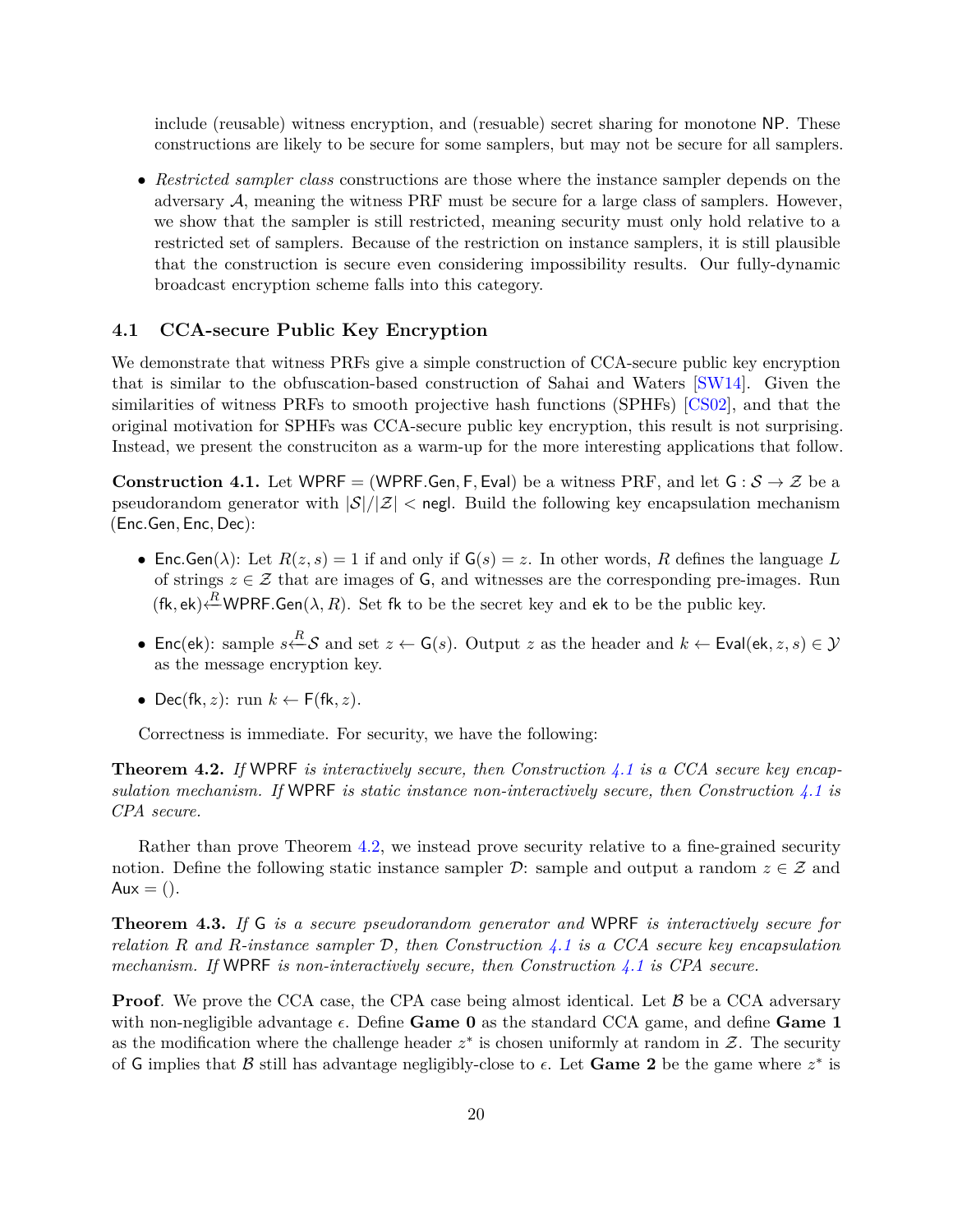chosen at random, but the game outputs a random bit and aborts if  $z^*$  is in the image space of  $G$ . Since  $\mathcal Z$  is much larger than  $\mathcal S$ , the abort condition occurs with negligible probability. Thus  $\mathcal B$  still has advantage negligibly close to  $\epsilon$  in **Game 2**. Now we construct an adversary A for WPRF relative to sampler D. A simulates  $\beta$ , answering decryption queries using its F oracle. Finally,  $\beta$  makes a challenge query, and A responds with its input  $z^*$ . When B outputs a bit  $b'$ , A outputs the same bit. A has advantage equal to that of  $\beta$  in **Game 2**, which is non-negligible, thus contradicting the security of WPRF. П

We can also relax the requirement on G to be a one-way function if we assume WPRF is extractable. Let  $\mathcal{D}'$  be the following static instance sampler: sample  $s \stackrel{R}{\leftarrow} \mathcal{S}$  and output  $z = f(s)$  and  $Aux = ($ ). Then we have the following theorem:

**Theorem 4.4.** *If* G *is a secure one-way function and* WPRF *is extractable interactively secure for relation R* and *R*-instance sampler  $\mathcal{D}'$ , then Construction [4.1](#page-19-0) is a CCA secure key encapsulation *mechanism. If* WPRF *is extractable non-interactively secure, then Construction [4.1](#page-19-0) is CPA secure.*

The proof is very similar to the proof of Theorem [4.3,](#page-19-2) and we omit the details.

### <span id="page-20-0"></span>**4.2 Non-interactive Multiparty Key Exchange**

A multiparty key exchange protocol allows a group of *g* users to simultaneously post a message to a public bulletin board, retaining some user-dependent secret. After reading off the contents of the bulletin board, all the users establish the same shared secret key. Meanwhile, and adversary who sees the entire contents of the bulletin board should not be able to learn the group key. More precisely, a multiparty key exchange protocol consists of:

- Publish $(\lambda, g)$  takes as input the security parameter and the group order, and outputs a user secret *s* and public value pv. pv is posted to the bulletin board.
- KeyGen( $\{p_{V_j}\}_{j\in[g],\ S_i,i}$ ) takes as input *g* public values, plus the corresponding user secret  $s_i$ for the *i*th value. It outputs a group key  $k \in \mathcal{Y}$ .

For correctness, we require that all users generate the same key:

$$
\mathsf{KeyGen}(\{\mathsf{pv}_j\}_{j\in[g]},s_i,i) = \mathsf{KeyGen}(\{\mathsf{pv}_j\}_{j\in[g]},s_{i'},i')
$$

for all  $(s_j, \mathsf{pv}_j) \stackrel{R}{\leftarrow}$ Publish $(\lambda, g)$  and  $i, i' \in [g]$ . For security, we have the following:

*R*

**Definition 4.5.** A non-interactive multiparty key exchange protocol is statically secure if the following distributions are indistinguishable:

$$
\{\mathsf{pv}_j\}_{j \in [g]}, k \text{ where } (s_j, \mathsf{pv}_j) \stackrel{R}{\leftarrow} \mathsf{Published}( \lambda, g) \forall j \in [g], k \leftarrow \mathsf{KeyGen}(\{\mathsf{pv}_j\}_{j \in [g]}, s_1, 1) \text{ and}
$$
  

$$
\{\mathsf{pv}_j\}_{j \in [g]}, k \text{ where } (s_j, \mathsf{pv}_j) \stackrel{R}{\leftarrow} \mathsf{Published}( \lambda, g) \forall j \in [g], k \stackrel{R}{\leftarrow} \mathcal{Y}
$$

<span id="page-20-1"></span>Notice that our syntax does not allow a trusted setup, as constructions based on multilinear maps [\[BS02,](#page-47-5) [GGH13a,](#page-48-7) [CLT13\]](#page-48-12) require. Boneh and Zhandry [\[BZ14\]](#page-48-1) give the first multiparty key exchange protocol without trusted setup, based on obfuscation. We now give a very similar protocol using witness PRFs.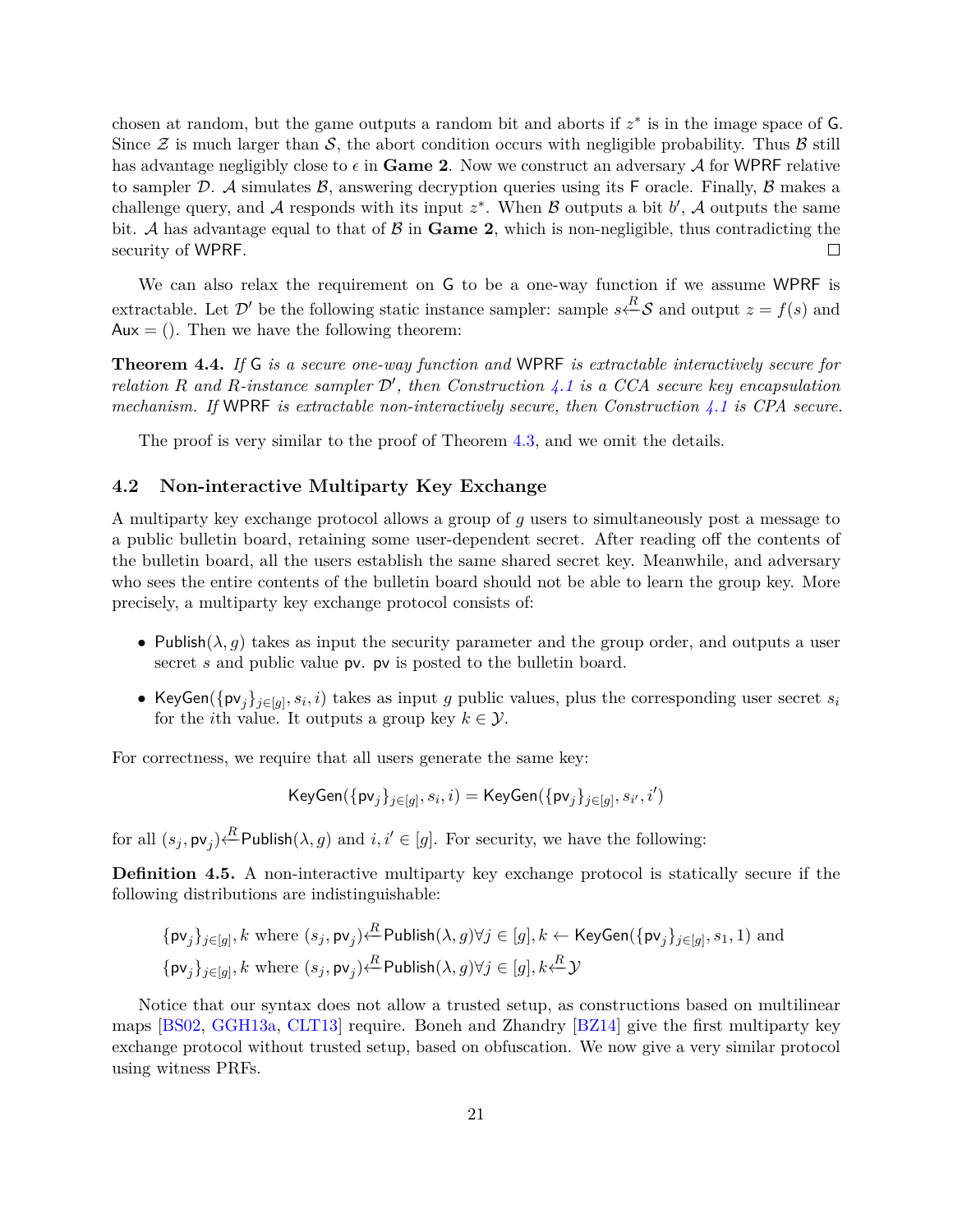**Construction 4.6.** Let  $G : S \to Z$  be a pseudorandom generator with  $|S|/|Z|$   $\lt$  negl. Let WPRF = (Gen, F, Eval) be a witness PRF. Let  $R_g: \mathcal{Z}^g \times (\mathcal{S} \times [g]) \to \{0,1\}$  be a relation that outputs 1 on input  $((z_1, \ldots, z_q), (s, i))$  if and only if  $z_i = \mathsf{G}(s)$ . We build the following key exchange protocol:

- Publish(*λ, g*): compute (fk, ek) <sup>*R*</sup> Gen(*λ, R<sub>g</sub>*). Also pick a random seed *s* <sup>*R*</sup>−S and compute  $z \leftarrow G(s)$ . Keep *s* as the secret and publish  $(z, ek)$ .
- KeyGen( $\{(z_i, \text{ek}_i)\}_{i \in [g]}, s$ ). Each user sorts the pairs  $(z_i, \text{ek}_i)$  by  $z_i$ , and determines their index *i* in the ordering. Let  $ek = ek_1$ , and compute  $k = \text{Eval}(ek, (z_1, \ldots, z_q), (s, i))$

Correctness is immediate. For security, we have the following:

<span id="page-21-0"></span>**Theorem 4.7.** *If* WPRF *is static witness non-interactively secure, the Construction [4.6](#page-20-1) is statically secure.*

Rather than prove Theorem [4.7,](#page-21-0) we instead prove security relative to a fine-grained security notion. Let  $\mathcal{D}_g$  be the following  $R_g$ -instance sampler: choose random  $z_i \stackrel{R}{\leftarrow} \mathcal{Z}$  for  $i \in [g]$ , and output  $(z_1, \ldots, z_q)$ , Aux = ().

We have the following theorem:

<span id="page-21-1"></span>**Theorem 4.8.** If WPRF is non-interactively secure for relation  $R_q$  and  $R$ -instance sampler  $\mathcal{D}_q$ , *and* G *is a secure PRG, then* (Publish*,*KeyGen) *is a statically secure NIKE protocol.*

We can also trade a stronger notion of security for the witness PRF in exchange for a weaker security requirement for  $\mathsf{G}$ . Let  $\mathcal{D}'_g$  be the following static  $R_g$ -instance sampler: choose random  $s_i \stackrel{R}{\leftarrow} S$ , and set  $z_i \leftarrow G(s_i)$  and output  $(z_1, \ldots, z_g)$ , Aux = ()

<span id="page-21-2"></span>**Theorem 4.9.** *If* WPRF *is extracting non-interactively secure for relation R<sup>g</sup> and R-instance* sampler  $\mathcal{D}'_g$ , and G *is a secure one-way function, then* (Publish, KeyGen) *is a statically secure NIKE protocol.*

**Proof**. We prove Theorem [4.8,](#page-21-1) the proof of Theorem [4.9](#page-21-2) being similar. Let B be an adversary for the key exchange protocol with non-negligible advantage. Then B sees  $\{(z_i, \text{ek}_i)\}_{i \in [g]}$  where  $z_i \leftarrow G(s_i)$ for a random  $s_i \stackrel{R}{\leftarrow} S$ , as well as a key  $k \in \mathcal{Y}$ , and outputs a guess *b'* for whether  $k = \mathsf{F}(\mathsf{ek}_1, \{(z_i)\}_{i \in [g]}$ or  $k \stackrel{R}{\leftarrow} Y$ . Call this **Game 0**. Define **Game 1** as the modification where  $z_i \stackrel{R}{\leftarrow} Z$ . The security of G implies that **Game 0** and **Game 1** are indistinguishable. Next define **Game 2** as identical to **Game 1**, except that the challenger outputs a random bit and aborts if any of the *z<sup>i</sup>* are in the range of G. Since  $|\mathcal{S}|/|\mathcal{Z}|$  < neglect this abort condition occurs with negligible probability, meaning  $\beta$  still has non-negligible advantage in **Game 2**. We construct an adversary  $\mathcal A$  for WPRF relative to sampler  $\mathcal{D}_g$  as follows: A, on input ek,  $\{z_i\}_{i\in[g]}, k$  (where  $\{z_i\}\stackrel{R}{\leftarrow} \mathcal{D}_g$ ), sorts the  $z_i$ , and then  $\mathsf{Sets}\, \mathsf{ek}_1 = \mathsf{ek}. \ \ \text{For}\, \ i>1,\, \mathcal{A} \ \text{runs}\, \ (\mathsf{fk}_i,\mathsf{ek}_i)\overset{R}{\longleftarrow} \mathsf{Gen}(\lambda, R_g). \ \ \text{It then gives}\, \ \mathcal{A} \ \{ (z_i,\mathsf{ek}_i) \}_{i\in [g]}, k. \ \ \text{Note}$ that for key generation,  $ek_1 = ek$  is chosen. Also,  $(z_1, \ldots, z_g)$  is chosen at random in  $\tilde{Z}^g$ , and  $\mathcal{A}$ 's challenger aborts if any of the  $z_g$  are in the range of G (that is, if  $(z_1, \ldots, z_g)$ ) has a witness under  $R_q$ ). Therefore, the view of  $\beta$  as a subroutine of  $\beta$  and the view of  $\beta$  in **Game 2** are identical. Therefore, the advantage of  $A$  is also non-negligible, a contradiction.  $\Box$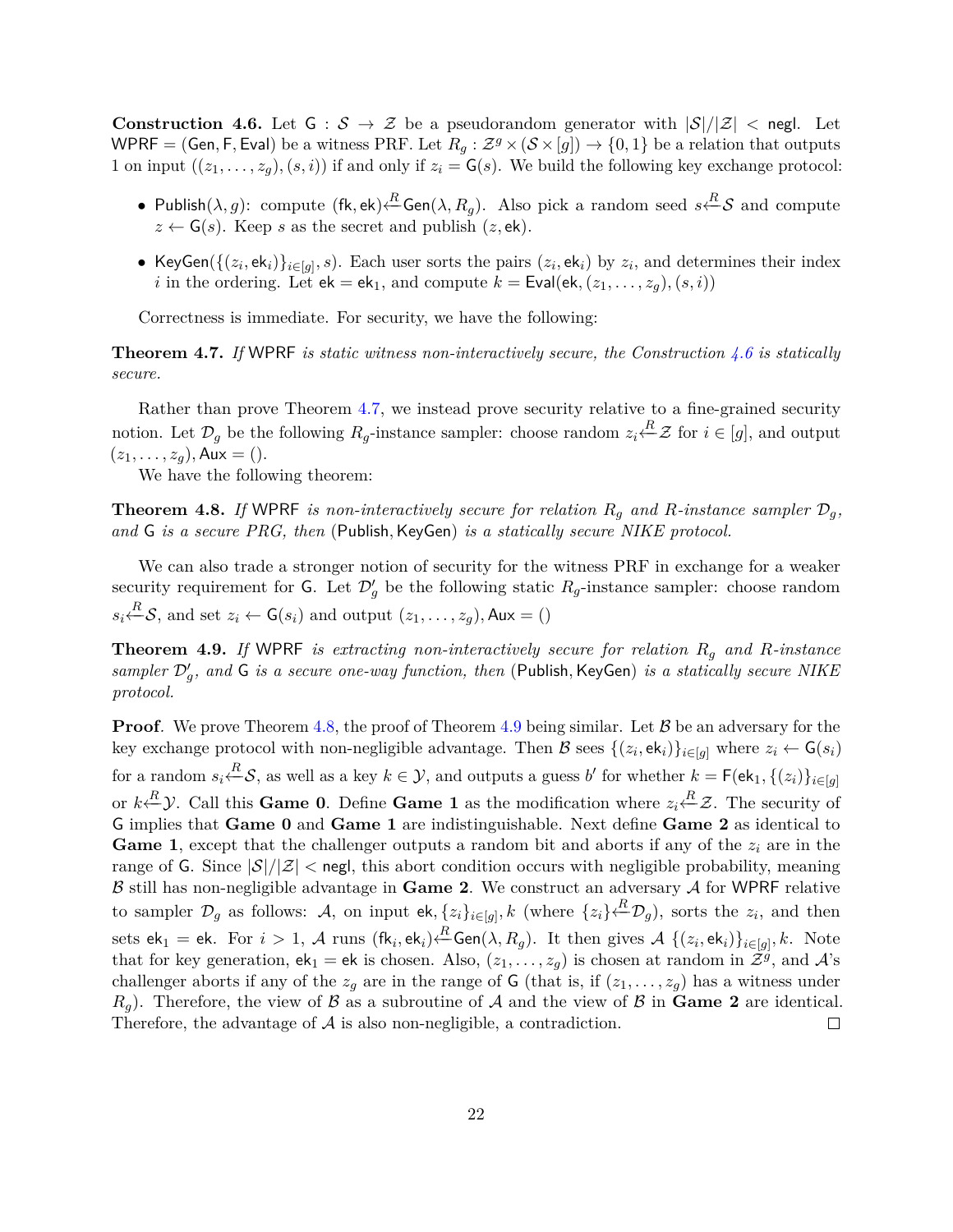**Adaptive Security.** In semi-static or active security (defined by Boneh and Zhandry [\[BZ14\]](#page-48-1)), the same published values  $pv_j$  are used in many key exchanges, some involving the adversary. Obtaining semi-static or adaptive security from even the strongest forms of witness PRFs is not immediate. The issue, as noted by Boneh and Zhandry in the case of obfuscation, is that, even in the semi-static setting, the adversary may see the output of Eval on honest secrets, but using a malicious key ek. It may be possible for a malformed key to leak the honest secrets, thereby allowing the scheme to be broken. In more detail, consider an adversary A playing the role of user *i*, and suppose the maximum number of users in any group is 2.  $A$  generates and publishes params<sub>i</sub> in a potentially malicious way (and also generates and publishes some *zi*). Meanwhile, an honest user *j* publishes an honest  $ek_j$  and  $z_j = G(s_j)$ . Now, if  $z_i < z_j$ , user *j* computes the shared key for the group  $\{i, j\}$ as Eval(ek<sub>i</sub>,  $(z_i, z_j)$ ,  $s_j$ , 2). While an honest ek<sub>i</sub> would cause Eval to be independent of the witness, it may be possible for a dishonest  $ek_i$  to cause Eval to leak information about the witness.

Boneh and Zhandry circumvent this issue by using a special type of signature scheme, which they call a *puncturable* signature scheme, and only inputting signatures into Eval. Even if the entire signature leaks, it will not help the adversary produce the necessary signature to break the scheme. Such signature schemes can be build from witness indistinguishable proofs. It is straightforward to adaptive Boneh and Zhandry's construction to use witness PRFs instead of obfuscation. We omit the details.

## <span id="page-22-0"></span>**4.3 Poly-many hardcore bits for any one-way function**

A hardcore function for a function  $f : \mathcal{S} \to \mathcal{Z}$  is a function  $h : \mathcal{S} \to \mathcal{Y}$  such that  $(f(s), h(s))$  for a random  $s \stackrel{R}{\leftarrow} S$  is indistinguishable from  $(f(s), y)$  for a random  $s \stackrel{R}{\leftarrow} S$  and random  $y \stackrel{R}{\leftarrow} Y$ . We now give our construction, based on the construction of [\[BST14\]](#page-47-8):

<span id="page-22-1"></span>**Construction 4.10.** Let  $f : \mathcal{S} \to \mathcal{Z}$  be any one-way function. Let WPRF = (Gen, F, Eval) be a witness PRF. We build a function  $h : \mathcal{S} \to \mathcal{Y}$  as follows:

- Define  $R_f(x, s) = 1$  if and only if  $x = f(s)$ .
- Run  $(\textsf{fk}, \textsf{ek}) \xleftarrow{R} \mathsf{Gen}(\lambda, R)$ .
- Define  $h(s)$  = Eval(ek,  $f(s)$ , s).

For security, let  $\mathcal{D}_f$  be the following  $R_f$ -instance sampler: choose a random  $s^* \in \mathcal{S}$ , compute  $z^* = f(s^*)$ , and output  $(z^*, Aux = 0)$ .

**Theorem 4.11.** *If f is a one-way function and* (Gen*,* F*,* Eval) *is extractable non-interactively secure for relation*  $R_f$  *and sampler*  $D_f$ *, then h in Construction* [4.10](#page-22-1) *is hardcore for f.* 

**Proof**. Let A be an adversary that distinguishes h from random with inverse polynomial probability 1/q<sub>A</sub>. That is, given  $f(s^*)$  for a random  $s^*$ , A is able to distinguish  $h(s^*)$  from a random string. Then A is actually a non-interactive adversary for WPRF relative to relation *R* and instance sampler  $\mathcal{D}_f$ . In other words, WPRF.Adv $^R_{\mathcal{D},\mathcal{A}}(\lambda) \geq 1/q_{\mathcal{A}}$ . The extracting security of the witness PRF implies that there is an extractor  $\mathcal E$  and polynomial  $q_{\mathcal E}$  such that  $f(\mathcal E(\mathsf{ek}, s^*)) = s^*$ . In otherwords,  $\mathcal E$  breaks the one-wayness of *f*, reaching a contradiction.  $\Box$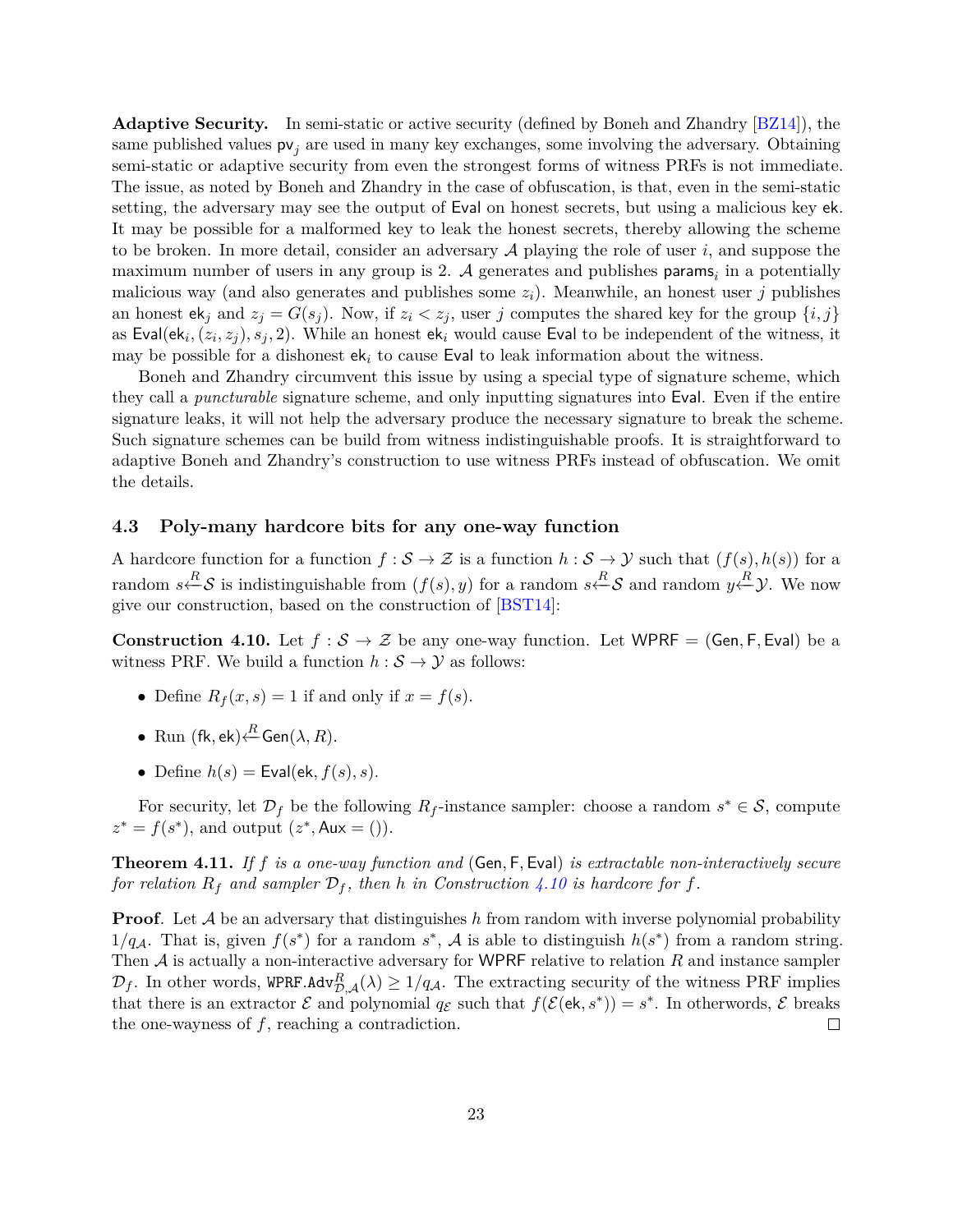### <span id="page-23-0"></span>**4.4 Witness Encryption**

We show how to build witness encryption from witness PRFs. A witness encryption scheme is parameterized by a relation  $R : \mathcal{X} \times \mathcal{W} \rightarrow \{0, 1\}$ , and consists of the following algorithms:

- Enc $(\lambda, x, m)$  outputs a ciphertext *c*
- Dec(*x, w, c*) outputs a message *m* or  $\perp$ . For correctness, we require that if  $R(x, w) = 1$ , then  $Dec(x, w, Enc(\lambda, x, m)) = m$  and if  $R(x, w) = 0$ ,  $Dec(x, w, c) = \bot$ .

For security, we use a notion similar to Bellare and Hoang [\[BH13\]](#page-47-13), but with a minor modification. We have the notion of an *R*-instance sampler  $D$ , which takes the security parameter  $\lambda$  and samples an instance *x* and auxilliary information  $\text{Aux}^{12}$  $\text{Aux}^{12}$  $\text{Aux}^{12}$ . Let  $\text{EXP}_{\mathcal{D},\mathcal{A}}^R(b,\lambda)$  denote the following experiment on an adversary  $\mathcal{A}$ : Run  $(x, \mathsf{Aux}) \stackrel{R}{\leftarrow} \mathcal{D}(\lambda)$ , and then run  $\mathcal{A}(x, \mathsf{Aux})$ . At some point,  $\mathcal{A}$  produces a pair of messages  $(m_0, m_1)$ , to which the challenger responds with  $Enc(\lambda, x, m_b)$ . A then outputs a guess *b* for *b*. The challenger checks if there is a *w* such that  $R(x, w) = 1$  (that is, checks if  $x \in L$ ), and if so, outputs a random bit. Otherwise, the challenger outputs *b'*. We define  $W_b$  to be the event of outputting 1 in experiment *b*, and define the advantage of A to be WENC.Adv $_{\mathcal{D},\mathcal{A}}^R(\lambda)$  =  $|Pr[W_0] - Pr[W_1]|$ .

**Definition 4.12.** A witness encryption scheme is soundness secure for an  $R$ -instance sampler  $D$  if, for all adversaries  $\mathcal{A}$ , there is a negligible function negl such that  $\texttt{WENC.Adv}^R_{\mathcal{D},\mathcal{A}}(\lambda) < \texttt{negl}(\lambda).$ 

We can also define an extractability definition where we remove the check that  $x \in L$ , and require that any distinguishing adversary gives rise to an extractor that can find a witness.

Our construction is the following:

<span id="page-23-2"></span>**Construction 4.13.** Let *R* be a relation, and let (Gen*,* F*,* Eval) be a witness PRF for *R*. We define a witness encryption scheme (Enc*,* Dec) where:

- Enc $(\lambda, x, m)$  computes  $(fk, ek) \stackrel{R}{\leftarrow}$  Gen $(\lambda, R), K \leftarrow F(fk, x),$  and  $c = K \oplus m$ . Output the ciphertext (ek*, c*).
- Dec(*x, w*, (ek, *c*)) checks that  $R(x, w) = 1$ , and aborts otherwise. Then it computes  $K \leftarrow$ Eval(ek, x, w), and outputs  $c \oplus K$ .

Correctness is immediate from the correctness of (Gen*,* F*,* Eval). Moreover, we have the following straightforward security theorem:

**Theorem 4.14.** *If* WPRF = (Gen*,* F*,* Eval) *is non-interactively secure for relation R and R-instance generator* D*, then Construction [4.13](#page-23-2) is soundness secure for relation R and R-instance* D *(treated as a static instance generator for* WPRF*). Moreover, if* WPRF *is extracting, then so is Construction [4.13.](#page-23-2)*

We omit the proof, and instead present a stronger variant of witness encryption that we will prove secure.

<span id="page-23-1"></span><sup>&</sup>lt;sup>12</sup>In [\[BH13\]](#page-47-13), the sampler also outputs the challenge messages  $m_0, m_1$ . We let the adversary produce  $m_0, m_1$ . As Aux can contain the challenge, our notion is potentially stronger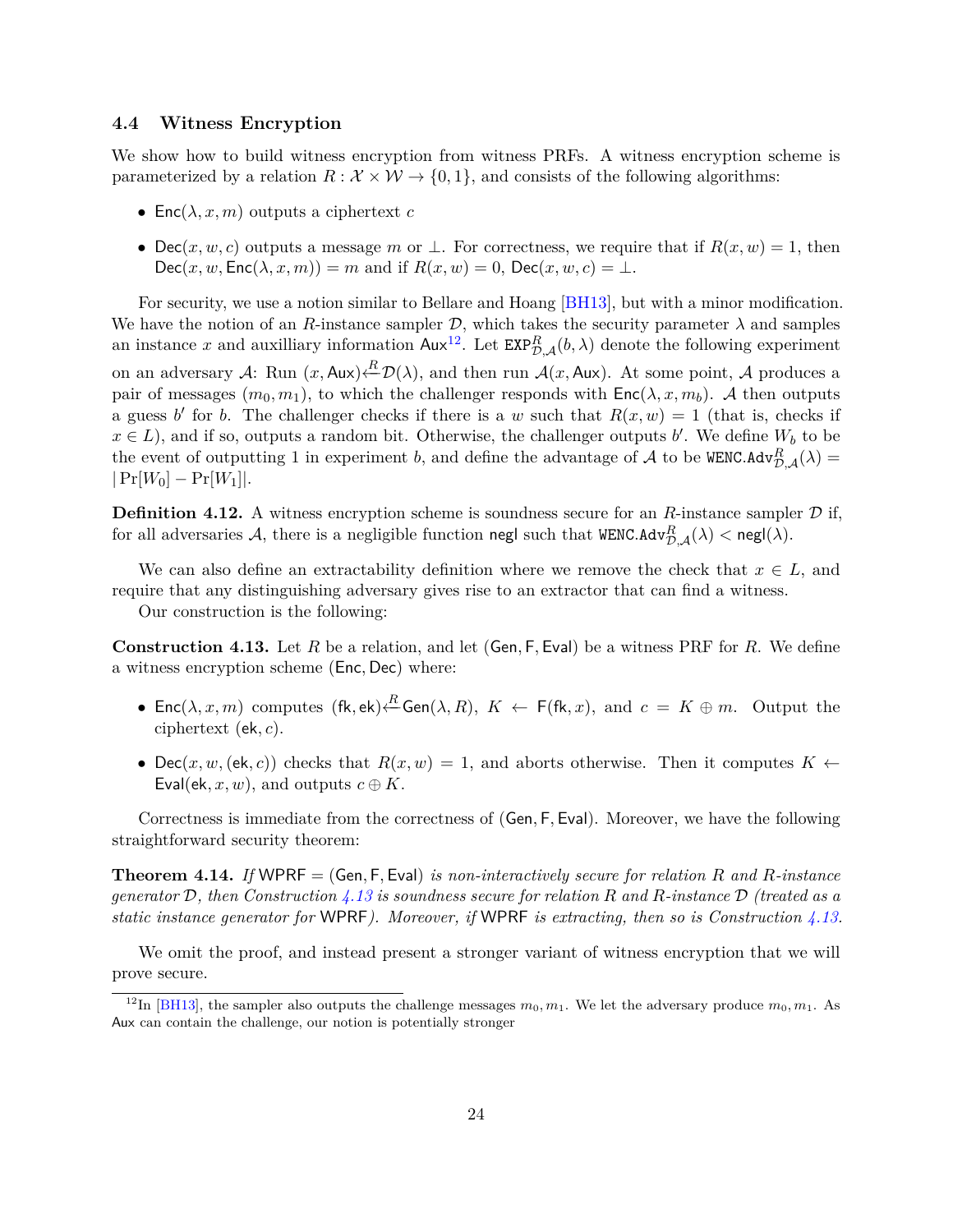#### **4.4.1 Reusable Witness Encryption**

All current witness encryption schemes, including ours above, have long ciphertexts and relatively inefficient encryption algorithms. This is due to the inefficient setup procedure for the underlying multilinear maps. In this section, we explore the setting where various messages are being witness encrypted to multiple instances, and try to amortize the computation and ciphertext length over many ciphertexts. More precisely, we define a reusable witness key encapsulation mechanism:

**Definition 4.15.** A reusable witness encryption scheme is a triple of algorithms (Gen*,* Enc*,* Dec) where:

- Gen takes as input a security parameter  $\lambda$  and a relation  $R$ , and outputs public parameters params as well as a master decryption key dk.
- Enc takes as input an instance *x* and the parameters params. It outputs a header Hdr and message encryption key *k*.
- Dec takes as input an instance *x*, header Hdr, witness *w*, and parameters params. It outputs a message encryption key *k* or ⊥.
- Alternatively, Dec takes as input the master decryption key dk, instance *x*, and header Hdr (no witness), and outputs *k*

For correctness, we require for all (Hdr*, k*) outputted by Enc(params*, x*), and all *w* such that  $R(x, w) = 1$ , that Dec(params, x, Hdr, w) = k. We also require that Dec(dk, x, Hdr) = k.

We observe that from a functionality perspective, if we ignore the master decryption key, witness encryption and reusable witness encryption are equivalent concepts: any witness encryption scheme is a reusable with a Gen algorithm that does nothing but output the security parameter, and any reusable witness encryption scheme can be converted into a regular witness encryption scheme by having the encryption procedure run Gen, and output the public parameters with the ciphertext. In this case, the computationally expensive part of encryption, namely Enc, must be run for every encryption. Moreover, the ciphertexts are large, whereas the public key is minimal. However, if a witness encryption scheme had a computationally expensive Gen, but much more efficient Enc, then the computationally expensive step only needs to be carried out once. Moreover, if ciphertexts are small, even if public keys are large the total communication will be less if running many encryptions. Therefore, we focus on building reusable witness encryption where the ciphertext are short and encryption procedures are relatively efficient.

We now give a security definition for reusable witness encryption. Let  $\mathcal D$  be a PPT algorithm that takes as input parameters  $\mathsf{params} \stackrel{R}{\leftarrow} \mathsf{Gen}(\lambda, R),$  is allowed to make decryption queries  $\mathsf{Dec}(\mathsf{sk}, \cdot, \cdot),$ and outputs an instance  $x^*$  along with auxilliary information Aux. We call  $D$  an *R*-instance sampler for WENC.

For any instance sampler  $D$ , let  $\texttt{EXP}_{\mathcal{D},\mathcal{A}}^R(b,\lambda)$  denote the following experiment on a PPT algorithm  ${\mathcal A}$ : run params $\stackrel{R}{\longleftarrow}$ Gen $(\lambda,R)$  and  $(x^*,\mathsf{Aux})\stackrel{R}{\longleftarrow} \mathcal D(\mathsf{params}).$  Let  $(\mathsf{Hdr}^*,k_0)\stackrel{R}{\longleftarrow}$ Enc(params, $x)$  and  $k_1\stackrel{R}{\longleftarrow} \mathcal Y.$  ${\rm Run} \,\, b' \!\!\leftarrow\!\!\!\!\!\!\!\! \mathcal{A}^{\rm Dec(\mathsf{sk},\cdot,\cdot)}(\mathsf{params},x^*,\mathsf{Aux},\mathsf{Hdr}^*,k_b), \text{ with the requirement that the oracle } \mathsf{Dec}(\mathsf{sk},\cdot,\cdot) \text{ out--}$ puts  $\perp$  on query  $(x^*, \text{Hdr}^*)$ . If there is a witness *w* such that  $R(x^*, w) = 1$  (in other words, if  $x^* \in L$ , then output a random bit and abort. Otherwise, output *b'*.

We define  $W_b$  to be the event of outputting 1 in experiment *b*, and define the advantage of A to  $\text{be WENC.Adv}_{\mathcal{D},\mathcal{A}}^R(\lambda) = |\Pr[W_0] - \Pr[W_1]|.$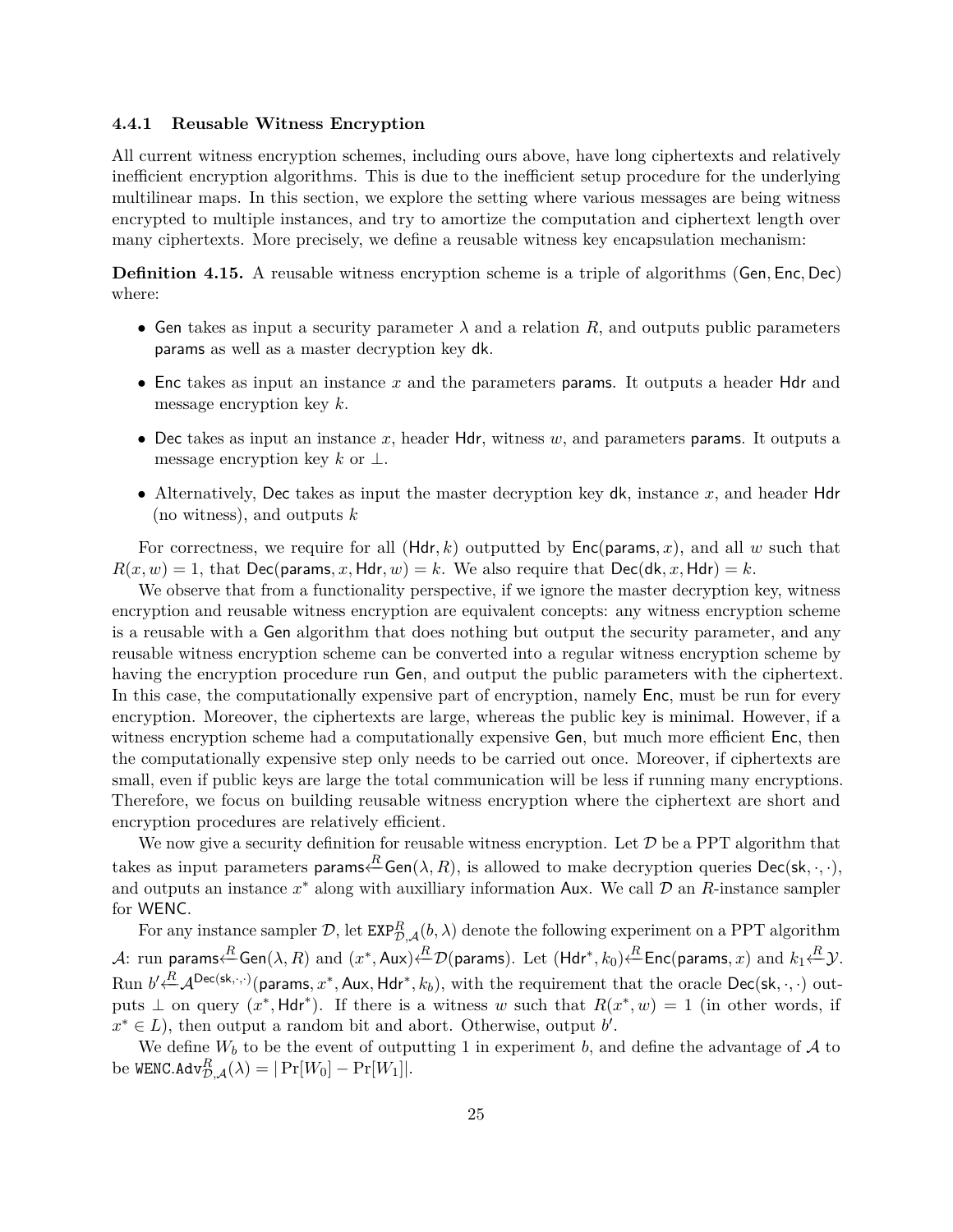**Definition 4.16.** (Gen*,* Enc*,* Dec) is a CCA secure reusable witness encryption scheme for a relation *R* and instance sampler D if, for all PPT adversaries A, there is a negligible function negl such that  $\texttt{WENC.Adv}_{\mathcal{D},\mathcal{A}}^R(\lambda) < \mathsf{negl}(\lambda).$ 

We can also get a CPA definition is we do not allow  $A$  to make decryption queries<sup>[13](#page-25-0)</sup>. We can similarly get an extractable definition, where we remove the check that  $x^* \in L$ , and instead have any A with non-negligible advantage imply an extractor that can find a witness that  $x^* \in L$ .

**Remark 4.17.** We note that while our notion of re-usable witness encryption is new and has not been realized before, it is straightforward to build re-usable encryption from obfuscation by adapting the construction of  $[GGH^+13b]$  $[GGH^+13b]$ . However, our scheme will be more efficient as it is built from witness PRFs instead of obfuscation.

<span id="page-25-1"></span>**Our Construction** Our construction of reusable witness encryption is the following:

**Construction 4.18.** Let (WPRF*.*Gen, F, Eval) be a witness PRF, and let  $G : S \rightarrow \mathcal{Z}$  be a pseudorandom generator with  $|\mathcal{S}|/|\mathcal{Z}|$  < negl. Construct the following public key witness encryption scheme (WENC*.*Gen*,* Enc*,* Dec):

• WENC.Gen( $\lambda$ , R): Suppose  $R : \mathcal{X} \times \mathcal{W} \rightarrow \{0,1\}$ . Assume that S and W are disjoint. Let  $\mathcal{X}' = \mathcal{X} \times \mathcal{Z}$  and  $\mathcal{W}' = \mathcal{W} \cup \mathcal{S}$ . Finally, let  $R' : \mathcal{X}' \times \mathcal{W}' \rightarrow \{0, 1\}$  be the following function:

$$
R'((x, z), w') = \begin{cases} R(x, w) & \text{if } w' = w \in \mathcal{W} \\ 1 & \text{if } w' = s \in \mathcal{S} \text{ and } \mathsf{G}(s) = z \\ 0 & \text{if } w' = s \in \mathcal{S} \text{ and } \mathsf{G}(s) \neq z \end{cases}
$$

That is, if  $w'$  is a witness for *R*, *R'* checks if *w* is valid for *x*. Otherwise,  $w'$  is a seed for  $\mathsf{G}$ , and  $R'$  checks if the seed generates  $z$ .

Now, run (fk, ek) $\stackrel{R}{\longleftarrow}$ WPRF.Gen( $\lambda, R'$ ) and output params = ek and dk = fk.

- Enc(ek, x): Choose a random seed  $s \stackrel{R}{\leftarrow} S$ , and let  $z \leftarrow G(s)$ . Run  $k \leftarrow$  Eval(ek,  $(x, z)$ , s). Output *z* as the header, and *k* as the message encryption key.
- Dec(ek,  $x, z, w$ ) = Eval(ek,  $(x, z)$ , w)
- Dec(fk,  $x, z$ ) = F(fk,  $(x, z)$ )

Ciphertexts in our system are very compact: not including the instance, the size is  $|z| + |m|$ . Thus, the ciphertext size is equal to the length of the message plus a term proportional to the security parameter, which is essentially optimal for public key encryption schemes. The compactness of our ciphertexts allows us, for example, to use our re-usable witness encryption scheme to instantiate the attribute-based encryption scheme of Garg et al. [\[GGSW13\]](#page-49-4). The resulting attribute-based encryption scheme has ciphertexts whose size is equal to the sum of the size of the attribute, the size of the message, and a term proportional to the security parameter.

Notice that for  $z = G(s)$ , *s* is always a witness for  $(x, z)$  relative to R'. Moreover, if w is a witness for *x* relative to *R*, it is also a witness for  $(x, z)$  relative to *R'* for all *z*. Correctness immediately

<span id="page-25-0"></span> $13$ If we still consider samplers that can make decryption queries, this notion is similar to CCA1 security for standard public key encryption.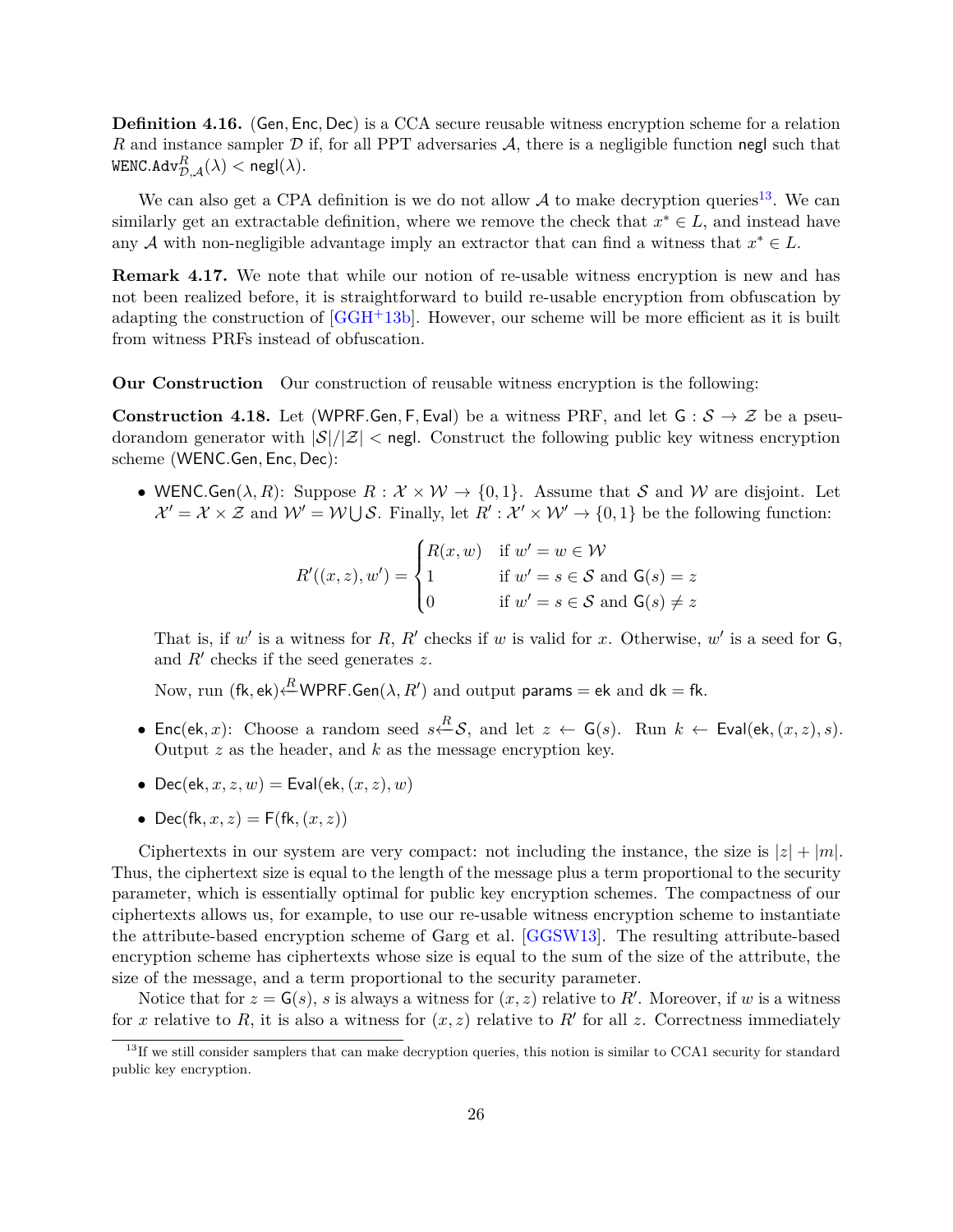follows. For security, note that a valid encryption is indistinguishable from an encryption generated by choosing a random  $z \stackrel{R}{\leftarrow} \mathcal{Z}$  and computing  $k \leftarrow \mathsf{F}(\mathsf{sk}_R,(x,z))$ . However, assuming  $\mathcal{Z}$  is much bigger than  $S$ , with high probability  $z$  will not have a pre-image under  $G$ . Thus, if  $x$  has no witness relative to  $R$ ,  $(x, z)$  will have no witness relative to  $R'$ , meaning k is indistinguishable from random. Security follows. Before proving the statement, we define the following algorithm:

Let  $\mathcal{D}_{\text{WENC}}$  be an *R*-instance sampler for WENC. We construct a *R'*-instance sampler for WPRF, called  $\mathcal{D}_{\text{WPRF}}$ , as follows. On input ek, run  $\mathcal{D}_{\text{WENC}}$  on params = ek. When  $\mathcal{D}_{\text{WENC}}$  makes a CCA query an instance  $x \in \mathcal{X}$  and header  $Hdr = z$ , make a F query on  $(x, z)$ , and responds with the resulting value. When  $\mathcal{D}_{WENC}$  outputs an instance  $x^* \in \mathcal{X}$  and auxiliary information Aux, produce a random string  $z^* \in \mathcal{Z}$  and output the instance  $(x^*, z^*)$  and Aux.

**Theorem 4.19.** *If* G *is a secure pseudorandom generator and* WPRF = (WPRF*.*Gen*,* F*,* Eval) *is adaptive witness interactively (resp. non-interactively) secure for relation R*<sup>0</sup> *and instance sampler* DWPRF*, then Construction [4.18](#page-25-1) is a CCA (resp. CPA) secure re-usable witness encryption scheme for relation R and R-instance sampler* DWENC*. Moreover, if* WPRF *is extracting, then so is* WENC*.*

**Proof**. We prove the CCA non-extracting case, the others being similar. Let  $\beta$  be a CCA adversary for (WENC*.*Gen*,* Enc*,* Dec) with non-negligible advantage. We define **Game 0** as the standard attack game, and define **Game 1** as the alternate attack game where  $y^*$  is chosen as a random string. If  $\beta$  can distinguish the two cases, then we could construct an adversary breaking the security of G. Now we use B to build an adversary A for WPRF and instance sampler  $\mathcal{D}_{WPRF}$ . On input  $(\mathsf{ek}, (x^*, z^*), \mathsf{Aux}, k), \mathcal{A}$  simulates  $\mathcal B$  on input  $(\mathsf{ek}, x^*, \mathsf{Hdr} = z^*, \mathsf{Aux}, k)$ . Whenever  $\mathcal B$  makes a CCA query on  $(x, z)$ , A makes a F query on  $(x, z)$ , and forwards the response to B. A outputs the output of  $\beta$ . Notice that the view of  $\beta$  is identical to that in **Game 1**. Moreover, with overwhelming probability,  $z^*$  is not in the image of G, so  $(x^*, z^*)$  is a valid instance for relation  $R'$  exactly when  $x^*$ is a valid instance for relation  $R$ . Therefore, the advantage of  $A$  is negligibly close to the advantage of  $\beta$ , and is therefore non-negligible.  $\Box$ 

#### <span id="page-26-0"></span>**4.5 Secret Sharing for** mNP

We define the notion of re-usable secret sharing for **mNP**. Similarly to reusable witness encryption, re-usable secret sharing attempts to amortize an expensive setup procedure over many sharings. mNP is the class of *monotone* NP languages, meaning that if  $\mathbf{x} \in \{0,1\}^n$  is in *L* with witness *w*, and  $\mathbf{x}' \in \{0,1\}^n$  is an instance such that  $x_i = 1 \Rightarrow x'_i = 1$ , then  $\mathbf{x}'$  is also in *L* and *w* is also a witness for **x**<sup>'</sup>. Such languages are characterized by a relation  $R: \{0,1\}^n \times W \to \{0,1\}$  such that there are no NOT gates in any of the paths from the first set of input wires to the output, and **x** ∈ *L* if and only if there is a *w* such that  $R(\mathbf{x}, w) = 1$ .

Intuitively, in re-usable secret sharing for an mNP language *L*, a trusted party publishes parameters params, which allows anyone to secret share to sets of users in the language *L*. More precisely, we define the notion of a re-usable secret sharing key encapsulation mechanism.

**Definition 4.20.** A reusable secret sharing scheme for mNP is a triple of PPT algorithms (Gen*,* Share*,* Recon) where:

- Gen( $\lambda$ , R) takes as input a relation accepting *n*-bit instances, produces a public key params.
- Share(params) produces shares  $s_i$  for user *i*, and a secret encryption key  $k \in \mathcal{Y}$ .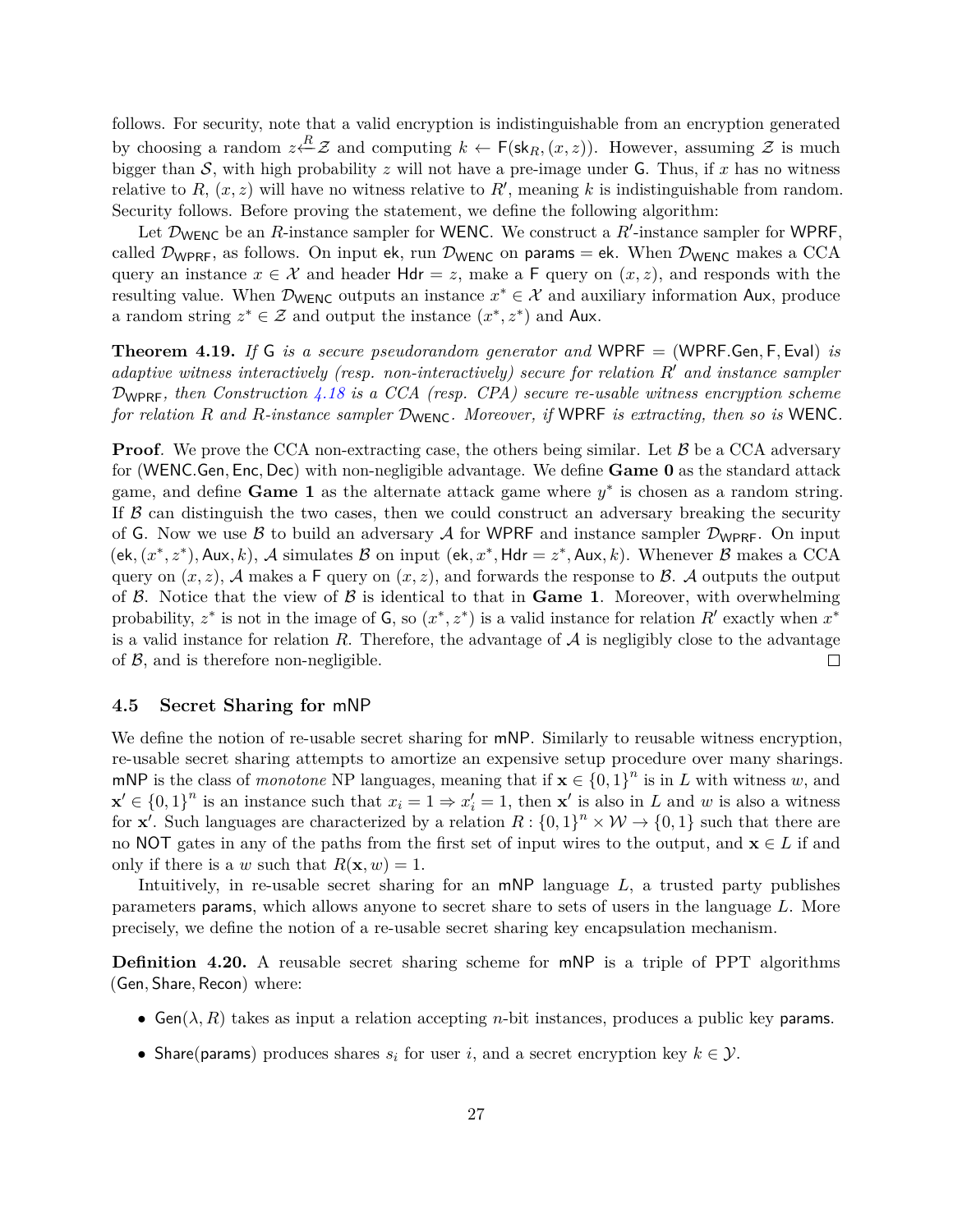• Recon(params,  $\{s_i\}_{i\in S}, w$ ) Outputs either  $\perp$  or a key  $k \in \mathcal{Y}$ . For correctness, we require that if  $R(\mathbf{x}, w) = 1$  where  $x_i = 1$  if and only if  $i \in S$ , then Recon outputs the correct k, and for  $R(\mathbf{x}, w) = 0$ , Recon outputs  $\perp$ .

Let D be an algorithm that, on input security parameter  $\lambda$ , outputs an instance  $\mathbf{x} \in \{0,1\}^n$  and auxilliary information Aux. Associate **x** with the set  $S \subseteq [n]$  where  $i \in S$  if and only if  $x_i = 1$ . We call D an *R*-instance sampler. Let  $\text{EXP}_{\mathcal{D},\mathcal{A}}^R(b,\lambda)$  be the following experiment on a PPT adversary  ${\cal A}\colon \text{run }(\mathbf{x}, \mathsf{Aux})$   $\overset{R}{\leftarrow} \mathcal{D}(\lambda)$  and params $\overset{R}{\leftarrow} \mathsf{Gen}(\lambda, R)$  and  $(\{s_i\}_{i\in [n]}, k_0)$   $\overset{R}{\leftarrow} \mathsf{Share}(\mathsf{params})$  and  $k_1$   $\overset{R}{\leftarrow} \mathcal{Y},$  and give A the shares  $\{s_i\}_{i\in S}$ , Aux and the key  $k_b$ . A produces a guess *b'*. Let  $W_b$  be the event of outputting 1 in experiment *b*. Define  $SS.Adv_{\mathcal{D},\mathcal{A}}^R(\lambda) = |\Pr[W_0] - \Pr[W_1]|$ .

**Definition 4.21.** (Gen, Share, Recon) is secure for a relation  $R$  and instance sampler  $D$  if, for all adversaries  $\mathcal{A}$ , there is a negligible function negl such that  $SS.Ad v_{\mathcal{D},\mathcal{A}}^R(\lambda) <$  negl $(\lambda).$ 

**Remark 4.22.** We note that while the witness encryption-based scheme of [\[KNY14\]](#page-49-1) is not re-usable in general, applying their construction to our reusable witness encryption scheme gives a reusable secret sharing scheme. Below, we give a a related construction directly from witness PRFs in order to demonstrate the improvement in share size.

**Construction.** For simplicity, we will assume that for every input length *n*, the language *L* contains a string  $\mathbf{x} \in \{0,1\}^n$  and valid witness *w* that are both easy to compute<sup>[14](#page-27-0)</sup>. We require this so that the sharer can compute the secret encryption key without knowing the secrets used in the Gen algorithm. It is straightforward to adapt our scheme to the setting where this is not the case.

**Construction 4.23.** Let  $G : \mathcal{S} \to \mathcal{Z}$  be a pseudorandom generator, and (WPRF.Gen, F, Eval) be a witness PRF.

• SS. Gen( $\lambda$ ,  $R$ ,): for a mNP relation  $R: \{0,1\}^n \times W \to \{0,1\}$ , let  $R': \mathcal{Z}^n \times (\mathcal{S}^n \times W) \to \{0,1\}$ be the following NP relation: on instance  $\{z_i\}_{i \in [n]}$  and witness  $\{s_i\}_{i \in [n]}, w$ , compute  $\mathbf{x} \in \{0, 1\}^n$ 

where  $x_i =$  $\int 1$  if  $G(s_i) = z_i$ 0 if  $G(s_i) \neq z_i$ . Then compute  $R(\mathbf{x}, w)$ .

Let *L* be the language defined by *R*. The language *L*<sup>'</sup> defined by *R*<sup>'</sup> is the set of  $\{z_i\}_{i\in[n]}$  such that there is a subset of  $S \subseteq [n]$  where

- **–** *z<sup>i</sup>* has a pre-image under G for all *i* ∈ *S*
- **−** *S* corresponds to an instance  $\mathbf{x} \in \{0,1\}^n$  such that  $\mathbf{x} \in L$ , where  $x_i = 1$  if and only if *i* ∈ *S*.

 $\mathrm{Run}\; (\mathsf{fk}, \mathsf{ek}){\xleftarrow{R}}\mathsf{WPRF}.\mathsf{Gen}(\lambda, R').\;\mathrm{Output}\;\mathsf{params} = \mathsf{ek}.$ 

• Share(params): Sample  $s_i \stackrel{R}{\leftarrow} S$  for  $i \in [n]$  and compute  $z_i = G(s_i)$ . Compute some instance **x** and witness *w* for *R*, and let  $w' = (\{s_i\}_{x_i=1}, w)$ . Compute  $k \leftarrow \textsf{Eval}(\textsf{ek}, \{z_i\}_{i \in [n]}, w')$ . The share for user *i* is  $(s_i, \{z_j\}_{j \in [n]})$ , and the secret encryption key is *k*.

<span id="page-27-0"></span><sup>&</sup>lt;sup>14</sup>This is a natural requirement. Consider the setting where every user corresponds to an edge on a graph with  $m$ vertices, and we associate to every set of users the graph graph consisting of the user edges. We secret share to sets of users whose corresponding graph contains a Hamiltonian cycle. We can set **x** to be the complete graph on *m* vertices, and pick an arbitrary permutation on the vertices as the witness.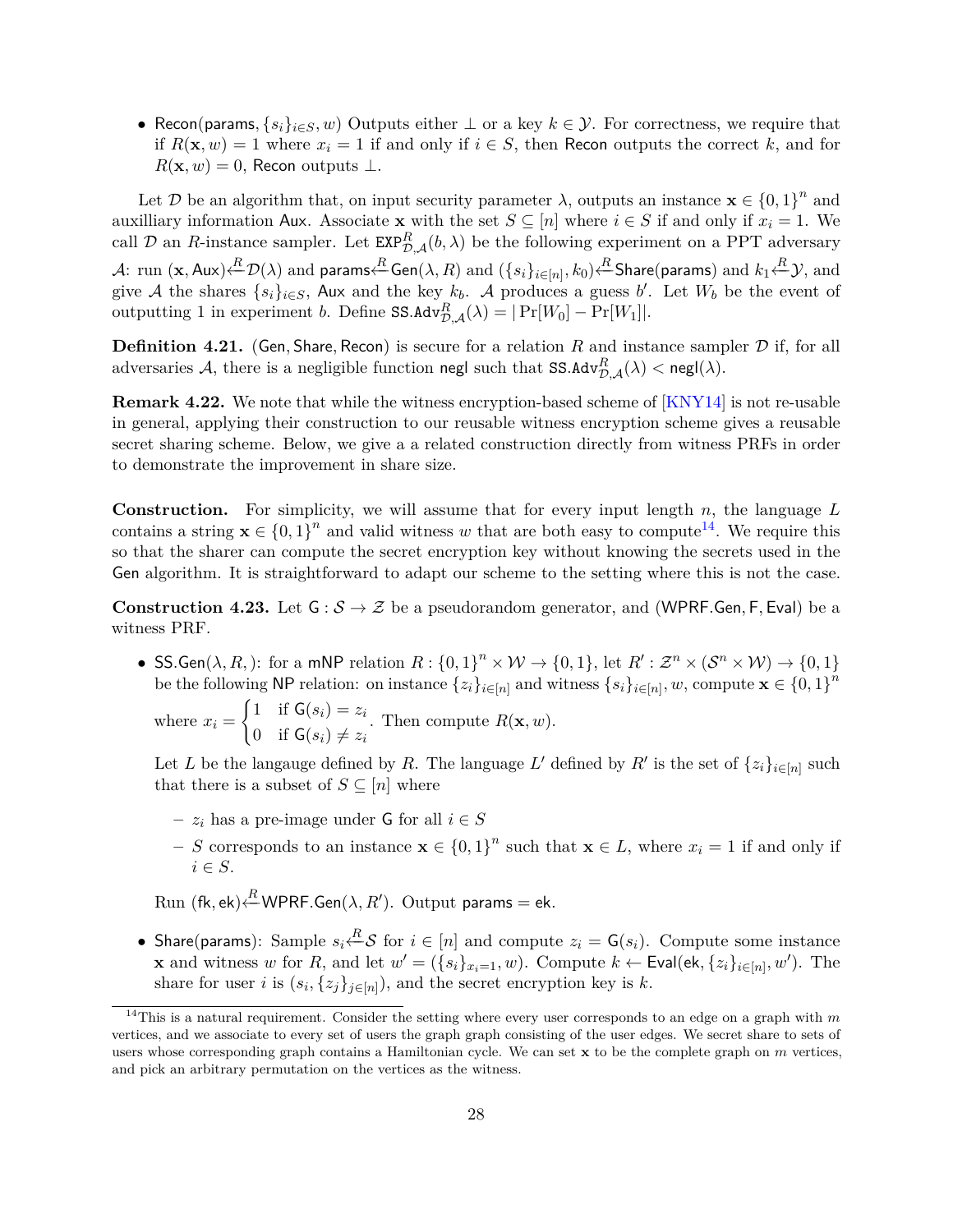• Recon(ek,  $\mathbf{x}, \{z_i\}_{i\in[n]}, \{s_i\}_{x_i=1}, w)$ : check that  $R(\mathbf{x}, w) = 1$  and that  $\mathsf{G}(s_i) = z_i$  for each  $i$ where  $x_i = 1$ . For each *i* where  $x_i = 0$ , let  $s'_i = \perp$ , and let  $s'_i = s_i$  for all other *i*. Let  $w' = (\{s'_i\}_{i \in [n]}, w)$ , and compute  $k \leftarrow \textsf{Eval}(\textsf{ek}, \{z_i\}_{i \in [n]}, w')$ .

Note that the size of a share is  $|s| + n|z| \in O(n\lambda)$ . However, the  $\{z_i\}_{i \in [n]}$  are shared among all users and can therefore be transmitted in a single broadcast. In this way, the amortized share size per user is only  $O(\lambda)$ .

For security, the idea is that a set *S* of shares corresponding to an instance  $\mathbf{x} \notin L$  cannot tell whether  $\{z_i\}_{i\in[n]}$  is in the language L' or not. This is because all of the  $z_i$  where  $i \notin S$  can be replaced with random strings, and the adversary cannot tell the difference. However, now these *z<sup>i</sup>* have (with overwhelming probability) no pre-image under  $G$ . Therefore, all the subsets  $S'$  where  $z_i$ have pre-images under G must be subsets of *S*, and therefore correspond to instances not in *L*. This means  $\{z_i\}_{i\in[n]}$  is no longer in the language. At this point, witness PRF security shows that the secret encryption key is hidden from the adversary, as desired.

More formally, let  $\mathcal{D}_{SS}$  be an *R*-instance sampler for  $SS = (SS.Gen, Share, Recon)$ . Define the following static *R*<sup> $\prime$ </sup>-instance sampler  $\mathcal{D}_{\text{WPRF}}$  for WPRF. Run  $\mathcal{D}_{SS}$  to obtain  $(x, \text{Aux})$ . Let  $S \subseteq [n]$  be the set where  $i \in S$  if and only if  $y_i = 1$ . For  $i \in S$ , sample random  $s_i \stackrel{R}{\leftarrow} S$  and  $z_i \leftarrow G(s_i)$ . For all other *i*, let  $z_i \stackrel{R}{\leftarrow} \mathcal{Z}$ . Output  $(\{z_i\}_{i \in [n]}, \text{Aux'} = (\text{Aux}, \{s_i\}_{i \in S}))$ .

**Theorem 4.24.** If WPRF is static witness non-interactively secure for relation R' and instance *sampler*  $\mathcal{D}_{\text{WPRF}}$ *, then* SS *is secure for relation R and instance sampler*  $\mathcal{D}_{\text{SS}}$ *.* 

**Proof**. Let  $\beta$  be an adversary for SS. Construct the following adversary  $\mathcal A$  for WPRF. On input ek,  $\mathbf{x},\{z_i\}_{i\in[n]},$  Aux,  $\{s_i\}_{i\in S},k$ ,  $\mathcal A$  runs  $\mathcal B$  on input ek,  $\mathbf{x},\{z_i\}_{i\in[n]},$  Aux,  $\{s_i\}_{i\in S},k$ . When  $\mathcal B$  outputs a bit  $b'$ , A outputs  $b'$ . Notice that the view of  $\beta$  as a subroutine of A is indistinguishable from the correct view of B: the only difference are the  $z_i$  for  $i \notin S$ , which are generated randomly instead of pseudorandomly. Therefore, the advantage of  $A$  is negligible close to the advantage of  $B$ , so the security of WPRF implies that they must both be negligible.  $\Box$ 

### <span id="page-28-0"></span>**4.6 Fully Distributed Broadcast Encryption**

Boneh and Zhandry [\[BZ14\]](#page-48-1) show that key exchange with small parameters gives a form of distributed broadcast encryption with short ciphertexts. In distributed broadcast encryption, each user generates their own secret key rather than having the secret key generated by a trusted authority. However, their system had large public keys. Ananth et al.  $[ABC^+13]$  show how to reduce the public key size as well, but at the cost of losing the distributed property of the system. Achieving small public keys for a distributed broadcast scheme seems problematic, as each user must publish some value dependent on their secret key, so the total amount of public data is at least linear in the number of users. Another drawback of the distrubted encryption definition of Boneh and Zhandry is that part of the public key still needs to be computed by a trusted party.

We now put forward the notion of a *fully-distributed broadcast scheme*. In such a scheme, all parties are stateful, and keep a small secret key. There is also a small global public key, posted to some public bulletin board. When a new user joins the system, the user reads off the global public key, and generates their own secret key. Then the user publishes a user public key. All of the existing users use the new user public key to update their secret keys. Finally, the global public key is updated to incorporate the new user. Anyone is able to update the global public key. In this system, there is no a priori bound on the number of users.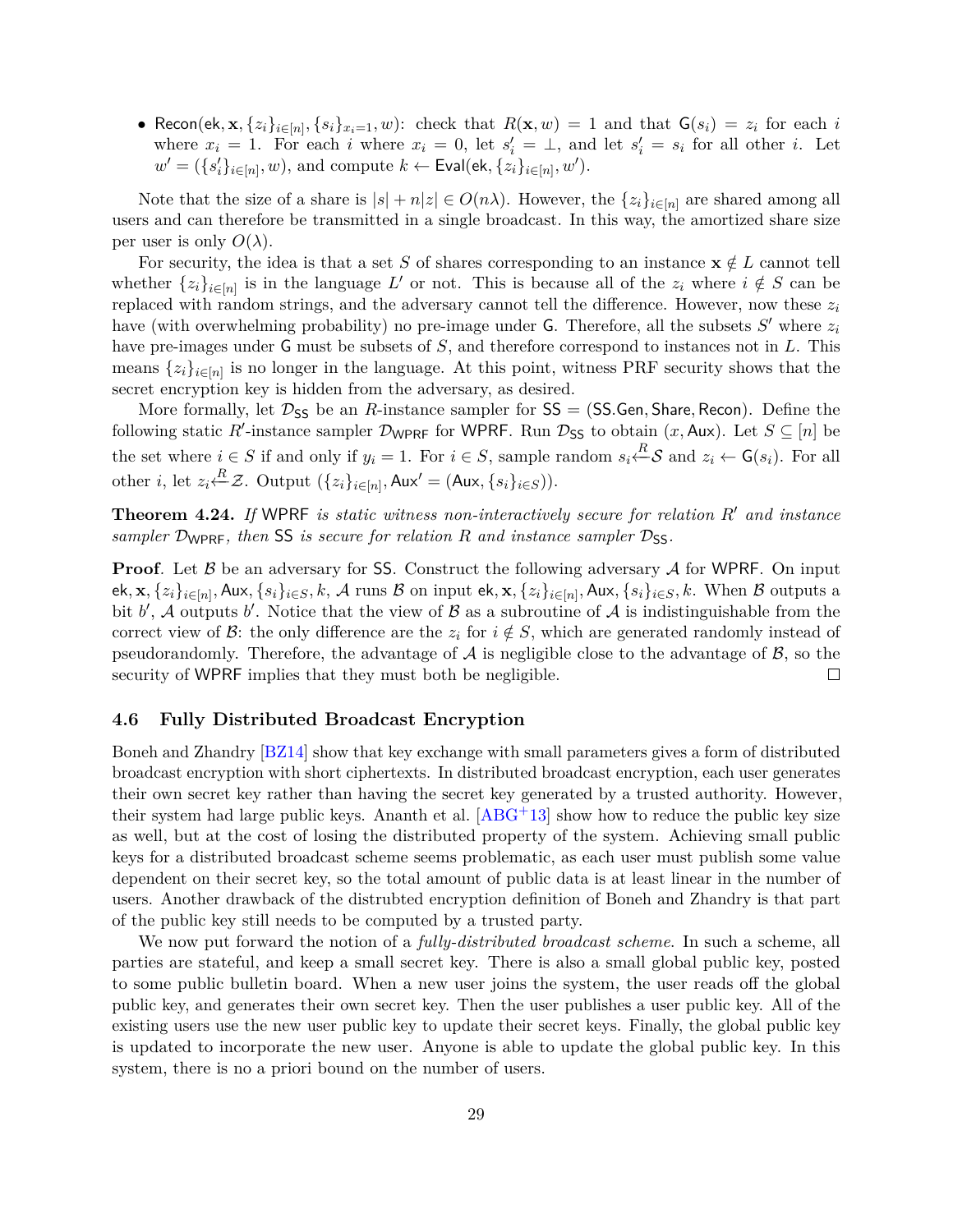**Definition 4.25.** Fully-dynamic broadcast encryption.

- $\textsf{Init}(\lambda)$  is deterministic, and outputs an initial global public key params<sup>(0)</sup>.
- Join(params<sup>(*n*)</sup>)</sub> generates a user secret key  $sk_{n+1}^{(n+1)}$  and user public key  $pk_{n+1}$  for user  $n+1$ . The user then publishes  $pk_{n+1}$ .
- $\bullet$  Update(sk $_i^{(n)},$  pk $_{n+1}$ ) generates a new user secret key sk $_i^{(n+1)}$  for user *i*.
- $Inc(params<sup>(n)</sup>, pk<sub>n+1</sub>)$  is deterministic, and produces an updated global public key params<sup> $(n+1)$ </sup>.
- Enc(params<sup>(*n*)</sup>, *S*) takes as input a subset  $S \subseteq [n]$ , and produces a header Hdr and message encryption key *k*.
- Dec(sk $_i^{(n)}$ , *S*, Hdr) checks if  $i \in S$ , and if so outputs the key *k*. Otherwise, output ⊥.

Initially,  $\text{Init}(\lambda)$  is run, to obtain params<sup>(0)</sup>. Since lnit is deterministic, there are no secrets involved and anyone can run it, arriving at the same value.  $\mathsf{params}^{(0)}$  is then posted to a public bulletin board. Afterward, users will join the system by running Join, which generates a user secret key  $\mathsf{sk}_{n+1}^{(n+1)}$ , and a user public key  $\mathsf{pk}_{n+1}.$  The user then publishes  $\mathsf{pk}_{n+1}.$  All other users run <code>Update</code> on  $pk_{n+1}$  and their own secret key, to generate a new user secret key. Inc is also run to incorporate pk*n*+1 into the public parameters. Since Inc is deterministic, anyone can run it and arrive at the same value. In particular, users can verify that the public parameters are updated correctly. Finally, when someone wishes to encrypt a message, they will run Enc on the current public parameters, generating a ciphertext. Anyone in the intended recipient set can then decrypt using Dec.

For security, we consider an adaptive notion. In this notion, the adversary can control arbitrary subsets of users, and can adaptively corrupt them. We do not allow the adversary to alter the public key params<sup> $(0)$ </sup>, except by joining new users to the system. This is a reasonable requirement, as any of the other users could keep a copy of the global public key and always make sure the key is correct and not tampered with.

Consider the following experiment  $\text{EXP}_{\mathcal{A}}(b,\lambda)$ , played between an adversary  $\mathcal A$  and a challenger:

- The challenger runs  $\text{Init}(\lambda)$  to obtain a global public key params<sup>(0)</sup>, which it then provides to A. It also initializes a counter *n* to 0, and a set *T* to  $\{ \}$ .
- A can make *register honest* queries on empty input. The challenger runs the following:

$$
(\mathsf{sk}_{n+1}^{(n+1)},\mathsf{pk}_{n+1})\underset{\mathsf{sk}_{i}^{(n+1)}\leftarrow \mathsf{Join}(\mathsf{params}^{(n)})}{\mathsf{sk}_{i}^{(n+1)}\leftarrow \mathsf{Update}(\mathsf{sk}_{i}^{(n)},\mathsf{pk}_{n+1}) \text{ for } i\in T}
$$
\n
$$
\mathsf{params}^{(n+1)}\leftarrow \mathsf{Inc}(\mathsf{params}^{(n)},\mathsf{pk}_{n+1})
$$
\n
$$
T\leftarrow T\bigcup\{n+1\}
$$
\n
$$
n\leftarrow n+1
$$

The challenger then supplies the new public key params<sup> $(n+1)$ </sup> and the user public key  $pk_{n+1}^{(n+1)}$ to A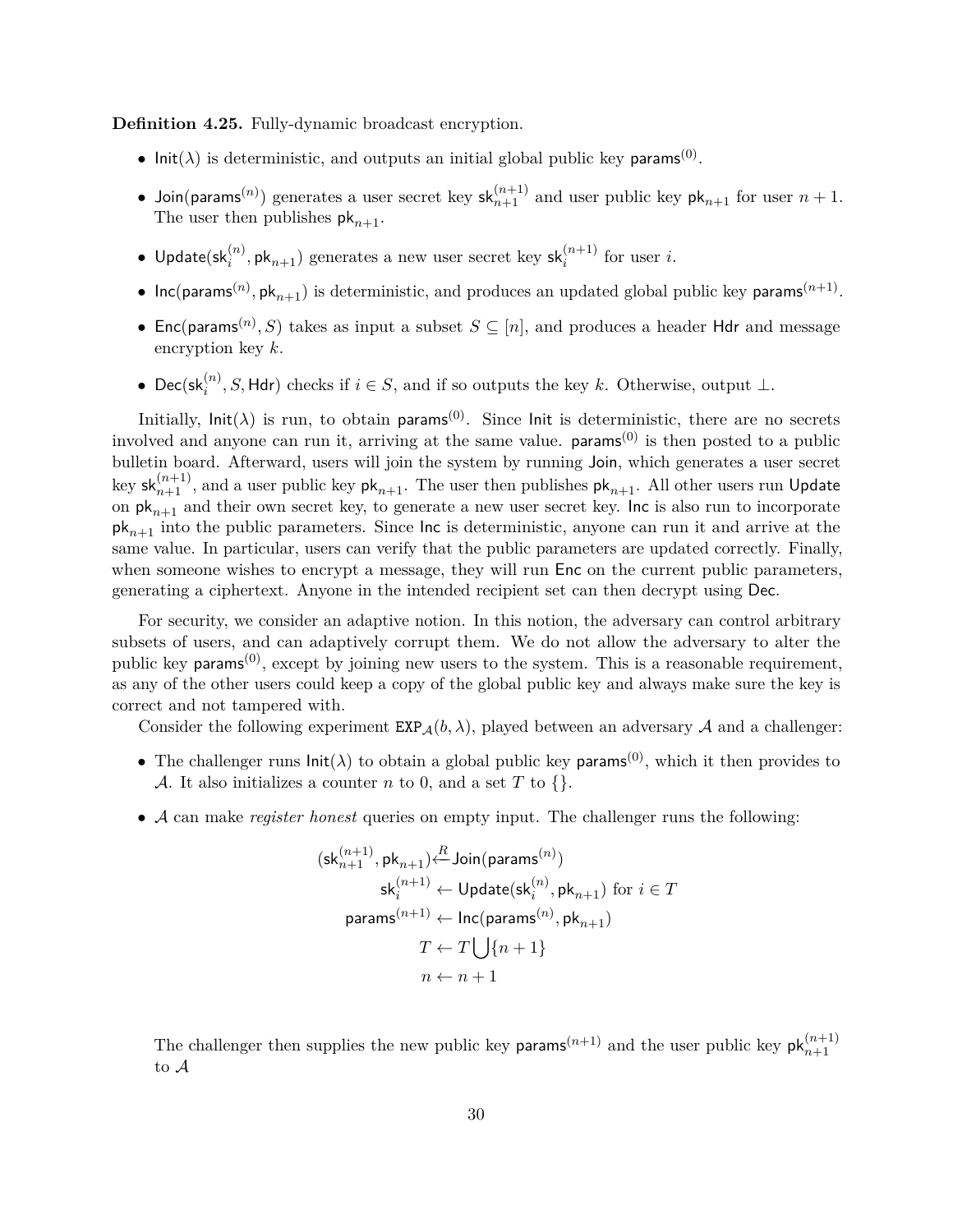• A can make *register corrupt* queries on input  $pk_{n+1}$ . The challenger runs the following:

$$
\mathsf{sk}_i^{(n+1)} \leftarrow \mathsf{Update}(\mathsf{sk}_i^{(n)}, \mathsf{pk}_{n+1}) \text{ for } i \in T
$$
\n
$$
\mathsf{params}^{(n+1)} \leftarrow \mathsf{Inc}(\mathsf{params}^{(n)}, \mathsf{pk}_{n+1})
$$
\n
$$
n \leftarrow n+1
$$

The challenger then supplies the new public key params<sup> $(n+1)$ </sup> to the adversary.

- A can make *corrupt user* queries on input  $i \in T$ . The challenger responds by setting  $T \leftarrow T \setminus \{i\}$ , and giving  $\mathsf{sk}_{i}^{(n)}$  to the adversary.
- A can make a single *challenge query* on target set  $S \subseteq T$ . The challenger then computes  $(Hdr^*, k_0) \stackrel{R}{\leftarrow} \textsf{Enc}(\textsf{params}^{(n)}, S)$ , and lets  $k_1 \stackrel{R}{\leftarrow} \mathcal{K}$ . The challenger gives A the pair  $(Hdr^*, k^* = k_b)$ .
- Finally,  $A$  outputs a guess  $b'$  for  $b$ .

We define  $W_b$  to be the event of outputting 1 in experiment *b*, and define the advantage to be  $B\mathsf{E}.\mathsf{Adv}_{\mathcal{A}}(\lambda) = |\Pr[W_0] - \Pr[W_1]|.$ 

**Definition 4.26.** A fully-distributed broadcast encryption scheme is adaptively secure if, for all adversaries A, there is a negligible function negl such that  $B\text{E.Adv}_{\mathcal{A}}(\lambda) < \text{negl}(\lambda)$ .

**Our Construction** The idea behind our construction is as follows. Each user of the system will generate a random input *s* to a one-way function *f*, and publish the corresponding output *z*. Clearly, if the public parameters contained all published outputs, the parameters would be linear in the size of the users. Instead, similar to the scheme of Ananth et al. [\[ABG](#page-47-1)+13], we use a Merkle hash tree to hash down the public parameters to a small hash. In particular, we divide the *n* users into at most  $\lceil \log n \rceil$  groups  $S_j$  where  $|S_j| = 2^j$ . For each group, we compute the Merkle tree hash of the public values of that group. The public parameters are then the hashes  $h_j$  for each group  $G_j$ . The secret key for a user in  $S_j$  will be their random *s*, as well as a "proof" that the corresponding output *x* was one of the leaves in the hash tree for  $h_j$ . The proof will consist of the nodes in the path from x to  $h_j$  in the Merkle tree, as well as all of the neighbors. Any false proof will lead directly to a collision for the underlying hash function.

Adding a user is simple: the user computes a random input *s* to *f* and publishes the output *x*. Add x as a new hash to the public parameters. As long as there are two hashes corresponding to Merkle trees of the same height, merge the two together by hashing their roots, and replacing the two values with the new hash. Merge the corresponding groups together as well. This can all be done publicly.

If a user belongs to a group that was merged, it is easy to update their proof by merging the path to the old root with the path from the old root to the new root.

We now give the construction in more detail:

<span id="page-30-0"></span>**Construction 4.27.** Let  $f : \mathcal{S} \to \mathcal{X}$  be a one-way function, (Gen, F, Eval) be a witness PRF, and  $H: \mathcal{X}^2 \to \mathcal{X}$  a collision-resistant hash function.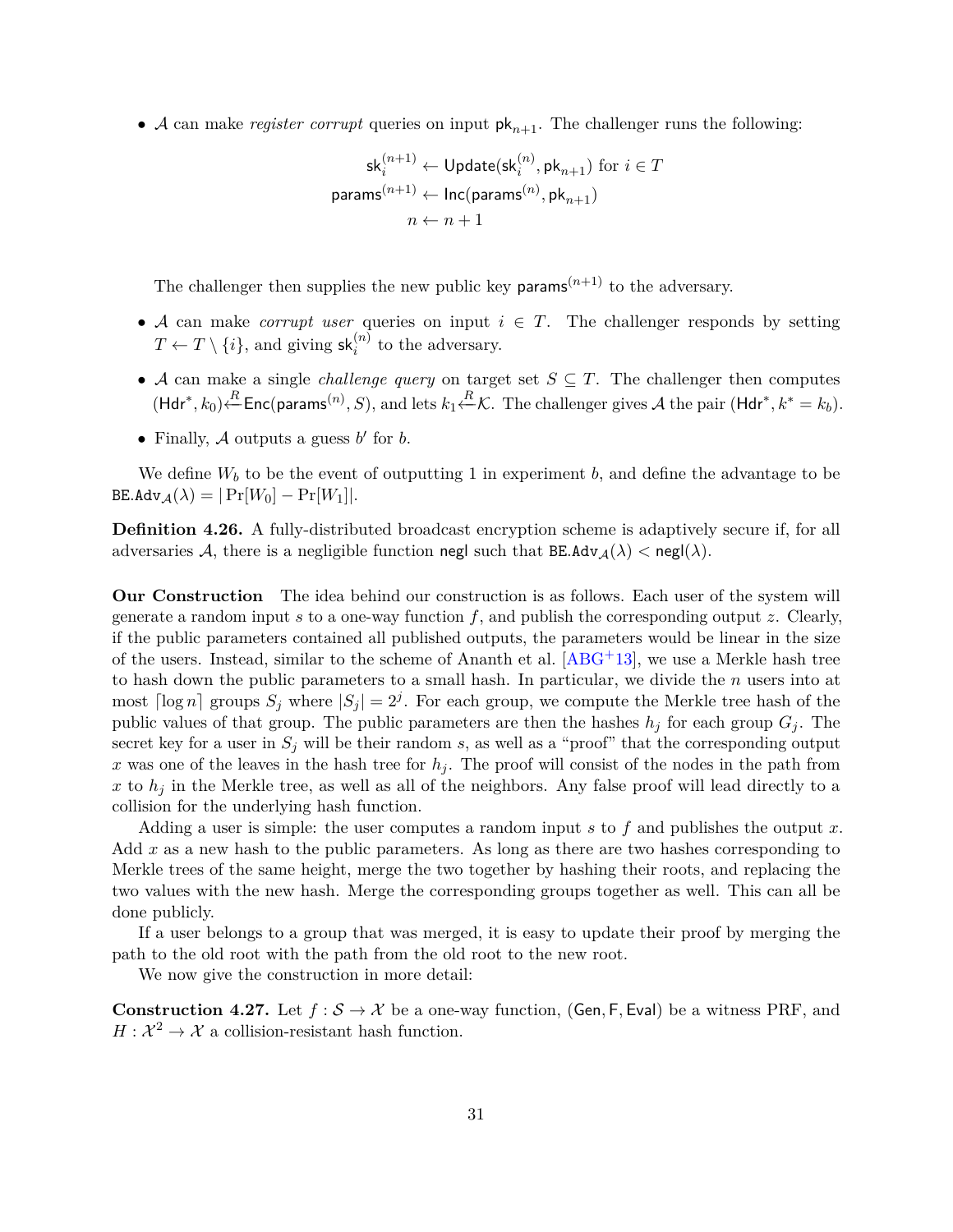- Init( $\lambda$ ): initializes an empty list  $L = ($ ), and outputs params<sup>(0)</sup> = ( $\lambda$ ,  $n = 0, L$ ). *n* will be the number of users, and *L* will be a list of hashes. Let  $n = \sum_{j \in U} 2^j$  where  $U \subseteq [0, \lfloor \log n \rfloor]$ . Then [*n*] will be divided into |*U*| different sets  $S_j$ ,  $j \in U$ , where  $|\overline{S}_j| = 2^j$  (the sets *U* and  $S_j$  can be inferred from *n* and do not need to be stored in the public parameters). *L* will contain a hash  $h_j$ , which will be the Merkle tree hash using *H* of the public values of the users in  $S_j$ .
- $\bullet$  Join(params<sup>(*n*)</sup>):  $s \stackrel{R}{\leftarrow} S$ ,  $x \leftarrow f(s)$ . Publish pk<sub>*n*+1</sub> = *x*. Create a local copy of *L*, and let  $j_{min}$ be the minimum non-negative integer not in *U*. Define  $h_{j,L} = h_j$  for  $j = 0, ..., j_{min} - 1$ . Create a local tree  $\pi$  with  $h_{0,R} = x$  initially as the root. For  $j = 0, ..., j_{min} - 1$ , create a new root  $h_{j+1,R} = H(h_{j,L}, h_{j,R})$  with  $h_{j,L}$  as the left child and  $h_{j,R}$  as the right child. Mark *x* as the "target leaf." Note that  $\pi$  consists of a single path between the "target leaf" and the root, plus a sibling for every non-root node. We call such a tree a *rooted binary caterpillar* (RBC) tree. Define  $h_{j_{min}} = h_{j_{min},R}$ , the root of the RBC tree.

Set  $T = (T \setminus \{0, ..., j_{min} - 1\}) \cup \{j_{min}\}.$  Remove all hashes  $h_j$  for  $j = 0, ..., j_{min} - 1$  from *L*, and add the hash  $h_{j_{min}}$ . The secret key for user  $n+1$  is  $L, \pi, x, s$ .

- Update(sk<sub>i</sub><sup>(n)</sup>, pk<sub>n+1</sub>): Update the local copy of *L* as in Join, obtaining an RBC tree  $\pi$ . If the root of  $π<sub>i</sub>$  (the current tree for user *i*) became one of the leaves on  $π$ , prune the opposite branch in  $\pi$ , and then merge the two trees together to obtain a new RBC tree  $\pi_i$ . The target leaf of  $\pi_i$  is still the original target leaf from  $\pi_i$ .
- Inc(params<sup>(*n*)</sup>,  $\mathsf{pk}_{n+1}$ ): Update *L* as in Join, and then discard the tree  $\pi$ .
- Enc(params<sup>(*n*)</sup>, *S*): Let  $\ell = \lfloor \log n \rfloor$ . Define  $R_{\leq \ell}$  to be the relation where instances are tuples  $(j, h_j, h_S^{(j)})$  with  $j \leq \ell$ . A witness for  $(j, h_j, h_S)$  is a tuple  $(\pi, \tau, s)$  where  $\pi, \tau$  are RBC trees of height *j* with identical structure (including the same target leaf) such that the root of  $\pi$  is  $h_j$ , the root of  $\tau$  is  $h_S$ , the target leaf of  $\pi$  is  $f(s)$ , and the target leaf of  $h_S$  is 1.

Choose a random key k. For each  $j \in T$ , do the following:

- $-$  Run (fk $_j,$  ek $_j$ )⊹ $\stackrel{R}{\leftarrow}$ Gen( $\lambda, R_{\leq \ell}$ ).
- $\mathbf{I}$  − Let  $\mathbf{v}^{(j)} \in \mathcal{X}^{2^j}$  be the vector defined as follows: iterate through the  $2^j$  identities  $i \in S_j$ , and set  $\mathbf{v}_i^{(j)} = 1$  if  $i \in S$  and 0 otherwise.
- $-$  Let  $h_S^{(j)}$  $S^{(j)}$  be the Merkle tree hash of  $\mathbf{v}^{(j)}$  computed by successively hashing pairs of elements together.
- $-$  Let  $K_j = k \oplus \mathsf{F}(\mathsf{fk}_j, (j, h_j, h_S^{(j)})).$

Set *k* to be the message encryption key, and the header to be  $Hdr = \{j, K_j, ek_j\}_{j \in T}$ 

• Dec(sk $_i^{(n)}$ , *S*, Hdr): If  $i \notin S$ , output ⊥. Otherwise, let  $i \in S_j$  for some  $j \in T$ . Compute the Merkle hash  $h_S^{(j)}$  $S^{(j)}$  of  $\mathbf{v}^{(j)}$  as above. Next prune the tree down to a tree  $\tau_i$  that has structure is identical to  $\pi_i$ , including the target leaf at position *i*. If  $i \in S$ , the the target leaf will have value 1. Next, run  $k \leftarrow K_j \oplus \textsf{Eval}(\textsf{ek}_j, (j, h_j, h_S^{(j)}), (\pi_i, \tau_i, s)).$ 

Correctness is immediate from the construction. Also notice that the list *L* contains at most  $\ell$  pairs, so the total size ignoring the security parameter is  $O(\log n)$ . The secret key for a user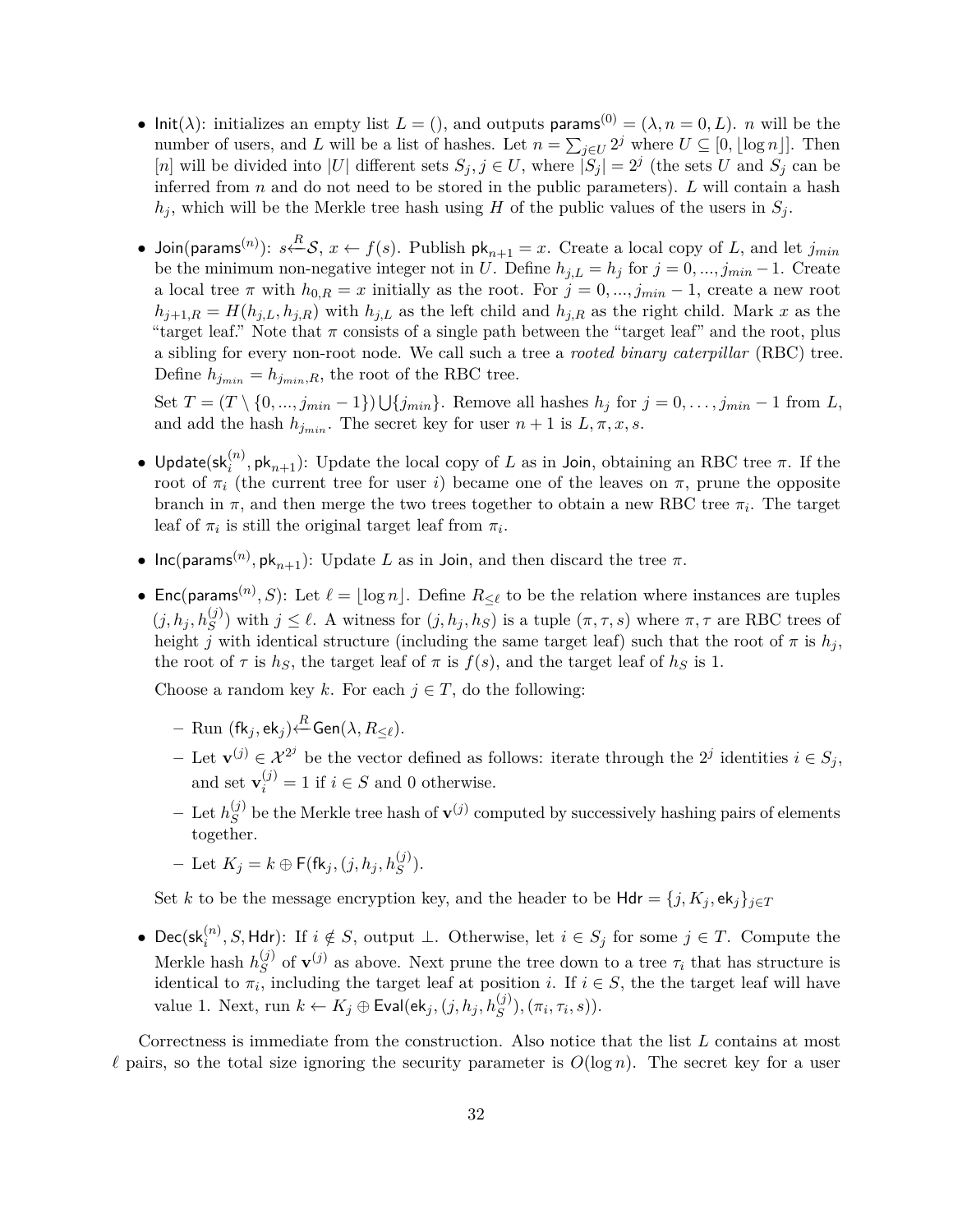contains L, as well as a BCP tree  $\pi$ .  $\pi$  has depth at most  $\ell$ , and has at most two nodes per level. therefore, the size is  $O(\log n)$ . Finally, each header component contains an evaluation key ek<sub>j</sub> for a witness PRF for relation  $R_{\leq \ell}$  where  $\ell \leq \log n$ . The size of  $R_{\leq \ell}$  is polynomial in  $\ell$ , so the size of  $ek_j$  is poly(log *n*). In addition, there are at most  $\ell$  header components, so the total header size is  $poly(log n)$ .

For security, we define a class of instance samplers, called *acceptable*, such that the instance  $(j, h_j, h_S^{(j)})$  and auxilliary information Aux computed by  $\mathcal D$  satisfies the following:

- $h_j$  is computed as the Merkle tree hash of some  $x_i \in \mathcal{X}$  for  $i \in [2^j]$  for some *j*.
- Each of the  $x_i$  above are computed as  $x_i = f(s_i)$  for some  $s_i \in \mathcal{S}$
- $\bullet$   $h_S^{(j)}$ *S*<sup>(*j*)</sup> is computed as the Merkle tree hash of some **v**<sup>(*j*)</sup> ∈  $\mathcal{X}^{2j}$  where  $v_i^{(j)}$  $i^{(j)}$  is either 0 or 1 for all *j*.
- For each *i* where  $v_i^{(j)} = 1$ , Aux does not depend on  $s_i$  (though it may be computed from  $x_i$ ).

This class of instance samplers is very restricting. In particular, Aux is computed independently of any of the "easy-to-compute" witnesses for  $(j, h_j, h_S^{(j)})$  (that is, those witness containing the correct proofs, and not false proofs that lead to collisions). This makes it unlikely the counter example of [\[GGHW14\]](#page-49-9) can be adapted to apply to this setting.

<span id="page-32-0"></span>**Theorem 4.28.** *Suppose H is collision resistant, f is one-way, and* (Gen*,* F*,* Eval) *is an extracting non-interactive witness PRF for all static acceptable instance samplers* D*. Then Construction [4.27](#page-30-0) is adaptively secure.*

We note that if we require interactive security for WPRF, we can modify Construction [4.27](#page-30-0) so that all header components use a single witness PRF key, and security will be maintained. This will save roughly a  $\log n$  factor in the length of the ciphertexts.

We now prove Theorem [4.28:](#page-32-0)

**Proof.** Let  $\beta$  be an adaptive adversary for this scheme. Taking only a polynomial hit in the security parameter, we can assume without loss of generality that there is some polynomial *p* such that B always makes the challenge query when exactly  $p(\lambda)$  users are registered. We break B into two parts:  $\mathcal{B}_0$ , which stops after submitting the challenge query and returns some state state, and  $\mathcal{B}_1$ which takes as input state, the challenge set *S*, the challenge header  $Hdr^*$  and the challenge key  $k^*$ , and ultimately outputs a bit  $b'$ .

Let  $D$  be the following instance sampler.  $D$  simulates  $B_0$ , and plays the role of challenger to  $B_0$ . When  $\mathcal{B}_0$  outputs a challenge set *S*,  $\mathcal{D}$  picks a random  $j \stackrel{R}{\leftarrow} L$ , computes  $h_S^{(j)}$  $S<sup>(J)</sup>$  and  $h_j$  as above. It outputs the instance  $(j, h_j, h_S^{(j)})$ , and the auxiliary information  $Au =$  state. We assume that state contains all of the queries made by  $\mathcal{B}_0$ . We also assume that, before the challenge query on *S*,  $\mathcal{B}_0$ has asked for all of the secret keys for users outside of *S*. We note that *D* is static and acceptable.

Let A be the following adversary for  $(Gen, F, Eval)$ , derived from  $\mathcal{B}_1$ . On input the tuple  $(j, h_j, h_S^{(j)})$ , state, ek, K, A chooses a random  $k \stackrel{R}{\leftarrow} \mathcal{K}$ , and sets  $K_j = k \oplus K$  and ek<sub>j</sub> = ek. For all  $j'\in T\setminus\{j\},$  run (fk $_{j'},$ ek $_{j'})$  $\stackrel{R}{\leftarrow}$ Gen $(\lambda,R_{\leq \ell}).$  If  $j'< j,$  set  $\mathsf{Hdr}_{j'}=(K_{j'},\mathsf{ek}_{j'})$  where  $K_{j'}\stackrel{R}{\leftarrow} \mathcal{K}.$  For all tuples with  $j' > j$ , compute  $K_{j'} \leftarrow k \oplus \overline{\mathsf{F}}(\mathsf{fk}_{j'}, (h_{j'}, h_S^{(j')}))$  $S^{(j')})$ ) where  $h^{j'}$  and  $h^{(j')}_S$  $S<sup>(J')</sup>$  are computed as above.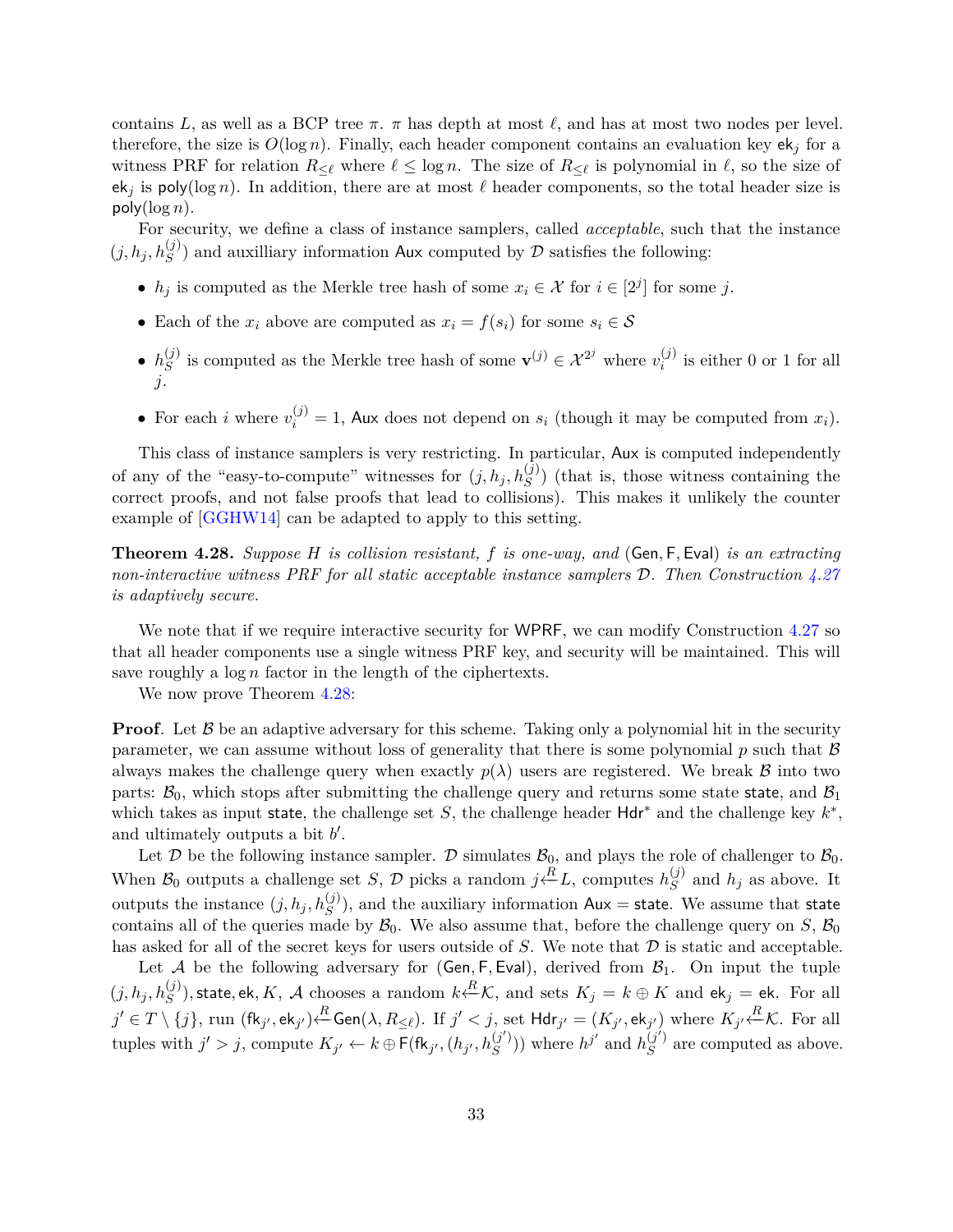Then it provides  $A_1$  the header  $\{K_{j'}, \mathsf{ek}_{j'}\}$ , state state, and key k. Then A runs  $B_1$ , playing the role of challenger to  $\mathcal{B}_1$ .

To analyze the advantage of A, we define the following *j* hybrids. In hybrid  $h_j$ ,  $K_{j'}$  for  $j' \leq j$ are chosen randomly for the challenge header, whereas  $K_{j'}$  for  $j' > j$  are chosen correctly. Then Hybrid 0 corresponds to experiment 0, and hybrid  $\ell$  corresponds to experiment 1.

Let *j* be the value chosen by  $D$ . Then, in experiment 0,  $A$  perfectly simulates the view of  $B$ in Hybrid  $j-1$ . Meanwhile, in experiment 1, A perfectly simulates the view of B in Hybrid *j*. Therefore, it is straightforward to show that the advantage of  $A$  is at least  $1/\ell$  times the advantage of  $\mathcal{B}$ .

If  $\beta$  had non-negligible advantage, this implies that  $\mathcal A$  has non-negligible advantage. But then there is an extractor  $\mathcal E$  that, on input  $(j, h_j, h_S^{(j)})$ , state, ek, is able to find a witness for  $j, h^j, h^{(j)}$ . We can use such a witness  $w = (\pi, \tau, s)$  to break the collision resistance of *H* or the one-wayness of *f*. Let  $\mathbf{v}^{(j)}$  be the values that D hashed to obtain  $h^j$ . Let  $\pi'$  be the result of pruning the Merkle tree for  $h^j$  down to the same structure as  $\pi$ . Let  $\tau'$  be defined similarly. There are several cases:

- *π* and  $\pi'$  have different values. This means,  $\pi$  and  $\pi'$  contain a collision for *H*.
- *τ* and  $\tau'$  have different values. This means  $\tau$  and  $\tau'$  contain a collision for *H*.
- *f*(*s*) is equal to the target leaf in *π*. Given that neither of the above holds, this means *s* is a pre-image of one of the user public keys.

The collision resistance of *H* implies that the first two cases above happen with at most negligible probability. Moreover, it is straightforward to use the third case above to invert  $f$ , meaning the third case occurs with negligible probability. This means the extractor must actually succeed with only non-negligible probability, a contradiction.  $\Box$ 

## <span id="page-33-0"></span>**5 An Abstraction: Subset-Sum Encoding**

Now that we have seen many applications of witness PRFs, we begin our construction. In this section, we give an abstraction of functionality we need from multilinear maps. Our abstraction is called a *subset-sum* encoding. Roughly, a subset sum encoding is a way to encode vectors **t** such that (1) the encoding of  $\mathbf{t} = \mathbf{A} \cdot \mathbf{w}$  for  $\mathbf{w} \in \{0,1\}^n$  is efficiently computable given **w** and (2) the encoding of  $t \notin SubSums(A)$  is indistinguishable from a random string. More formally, a subset-sum encoding is the following:

**Definition 5.1.** A *subset-sum encoding* is a triple of efficient algorithms (Gen*,* Encode*,* Eval) where:

- Gen takes as input a security parameter  $\lambda$  and an integer matrix  $\mathbf{A} \in \mathbb{Z}^{m \times n}$ , and outputs an encoding key sk and an evaluation key ek.
- Encode takes as input the secret key sk and a vector  $\mathbf{t} \in \mathbb{Z}^m$ , and produces an encoding  $\hat{\mathbf{t}} \in \mathcal{Y}$ . Encode is deterministic.
- Eval takes as input the encoding key ek and a bit vector  $\mathbf{w} \in \{0,1\}^n$ , and outputs a value  $\hat{\mathbf{t}}$ satisfying  $\hat{\mathbf{t}} =$  Encode(sk, **t**) where  $\mathbf{t} = \mathbf{A} \cdot \mathbf{w}$ .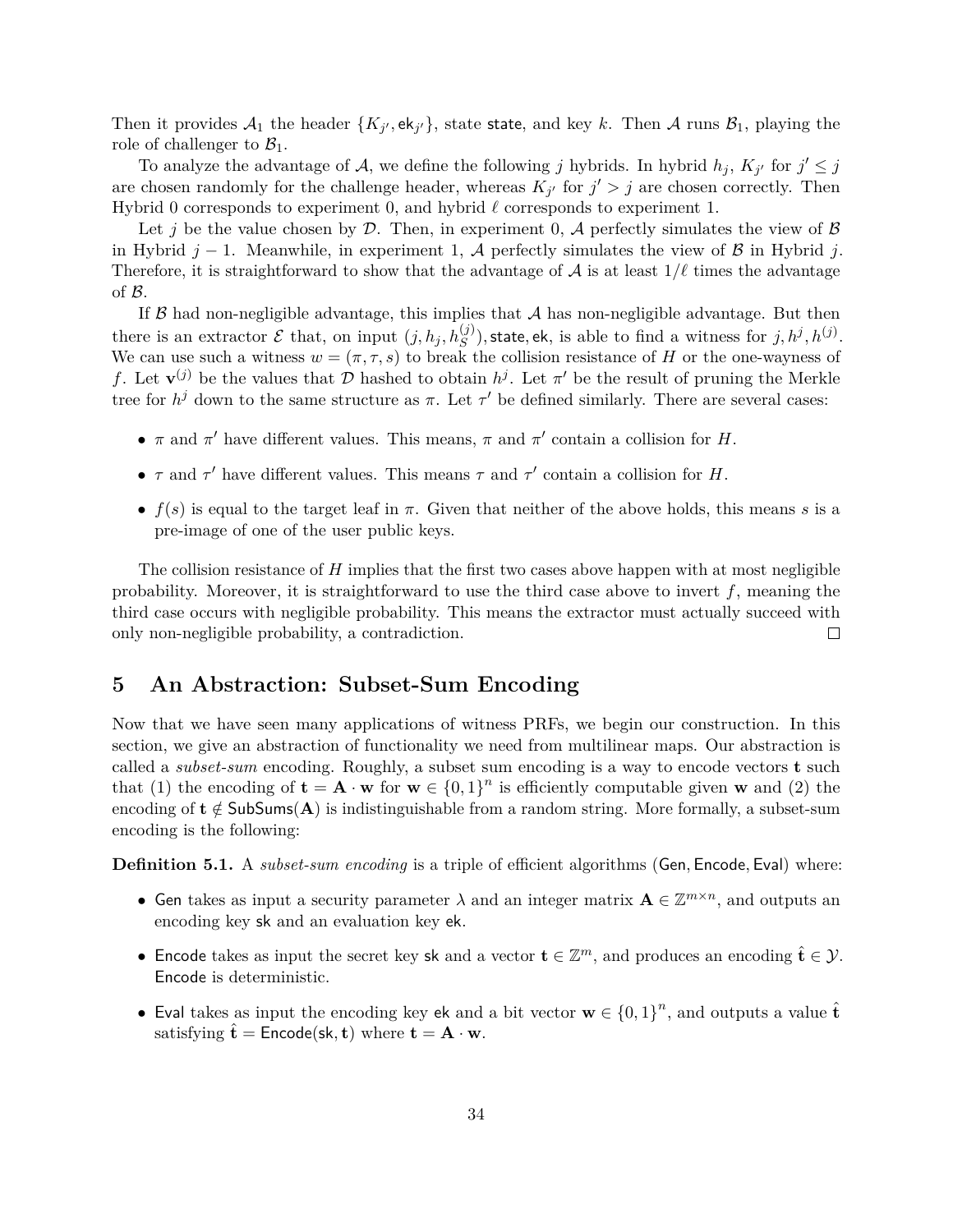**Security Notions.** The security notions we define for subset-sum encodings are very similar to those for witness PRFs. Consider the following experiment  $\text{EXP}_{\mathcal{A}}^{\mathbf{A}}(b,\lambda)$  between an adversar  $\mathcal{A}$  and challenger, parameterized by a matrix  $\mathbf{A} \in \mathbb{Z}^{m \times n}$ , a bit *b*, and a security parameters  $\lambda$ :

- Run (sk, ek) $\xleftarrow{R}$  Gen( $\lambda$ , **A**), and give ek to A
- A can adaptively make queries on targets  $\mathbf{t}_i \in \{0,1\}^m$ , to which the challenger responds with  $\hat{\mathbf{t}_i} \leftarrow$  Encode(sk,  $\mathbf{t}_i$ )  $\in \mathcal{Y}$ .
- A can make a single challenge query on a target  $t^*$ . The challenger computes  $y_0 = \hat{t}^* \leftarrow$ Encode(sk,  $\mathbf{t}^*$ ) and  $y_1 \stackrel{R}{\leftarrow} \mathcal{Y}$ , and responds with  $y_b$ .
- After making additional Encode queries,  $A$  produces a bit  $b'$ . The challenger checks that **t**<sup>\*</sup> ∉ {**t**<sub>*i*</sub>} and **t**<sup>\*</sup> ∉ SubSums(A). If either check fails, the challenger outputs a random bit. Otherwise, it outputs  $b'$ .

Define  $W_b$  as the event the challenger outputs 1 in experiment *b*. Let  $SS.AdV_A^{\mathbf{A}}(\lambda) = |Pr[W_0] Pr[W_1]$ .

**Definition 5.2.** (Gen*,* Encode*,* Eval) is *adaptive target interactively secure* for a matrix **A** if, for all adversaries  $\mathcal{A}$ , there is a negligible function negl such that  $SS.Adv^{\mathbf{A}}_{\mathcal{A}}(\lambda) <$  negl $(\lambda)$ .

We can also define a weaker notion of *static target* security where A commits to **t** <sup>∗</sup> before seeing ek or making any Encode queries. Independently, we can also define *non-interactive* security where the adversary is not allowed to make any Encode queries.

**Fine-grained security notions.** Similar to witness PRFs, it is straight forward to define finegrained security notions, where security holds relative to a specific instance sampler. We omit the details.

### **5.1 A simple instantiation from multilinear maps.**

We now construct subset-sum encodings from asymmetric multilinear maps.

<span id="page-34-0"></span>**Construction 5.3.** Let Setup be the generation algorithm for an asymmetric multilinear map. We build the following subset-sum encoding:

- Gen( $\lambda$ , **A**): on input a matrix  $\mathbf{A} \in \mathbb{Z}^{m \times n}$ , let  $B = ||\mathbf{A}||_{\infty}$ , and  $p_{min} = 2nB + 1$ . Run  $\mathsf{params} \overset{R}{\leftarrow} \mathsf{Setup}(\lambda,n,p_{min})$  to get the description of a multilinear map  $e:\mathbb{G}_1\times\cdots\times\mathbb{G}_n\rightarrow\mathbb{G}_T$ on groups of prime order *p*, together with generators  $g_1, \ldots, g_m, g_T$ . Choose random  $\alpha \in (\mathbb{Z}_p^*)^m$ . Denote by  $\alpha^{\mathbf{v}}$  the product  $\prod_{i \in [m]} \alpha_i^{v_i}$  (since each component of  $\alpha$  is non-zero, this operation is well-defined for all integer vectors  $\mathbf{v}_i$ ). Let  $V_i = g_i^{\alpha \mathbf{v}_i}$  where  $\mathbf{v}_i$  are the columns of **A**. Publish  $\mathsf{ek} = (\mathsf{params}, \{V_i\}_{i \in [n]}) \text{ as the public parameters and } \mathsf{sk} = \boldsymbol{\alpha}$
- Encode(sk,  $\mathbf{t}) = g_T^{\alpha^{\mathbf{t}}}$ , where  $\mathbf{t} \in \mathsf{IntRange}(\mathbf{A})$ .
- Eval(ek, w): define  $V_{i,1} = V_i$  and  $V_{i,0} = g_i$ . Then output  $e(V_{1,w_1}, V_{2,w_2}, \ldots, V_{n,w_n})$ .

For correctness, observe that  $V_{i,w_i} = g_i^{\alpha^{v_i w_i}}$ , and therefore

$$
e(V_{1,w_1}, V_{2,w_2}, \dots, V_{n,w_n}) = e(g_1^{\alpha^{\mathbf{v}_1 w_1}}, \dots, g_n^{\alpha^{\mathbf{v}_n w_n}}) = g_T^{\alpha^{\sum_{i \in [n]} \mathbf{v}_i w_i}} = g_T^{\alpha^{\mathbf{A} \cdot \mathbf{w}}}
$$

$$
= \text{Encode}(\mathbf{sk}, \mathbf{A} \cdot \mathbf{w})
$$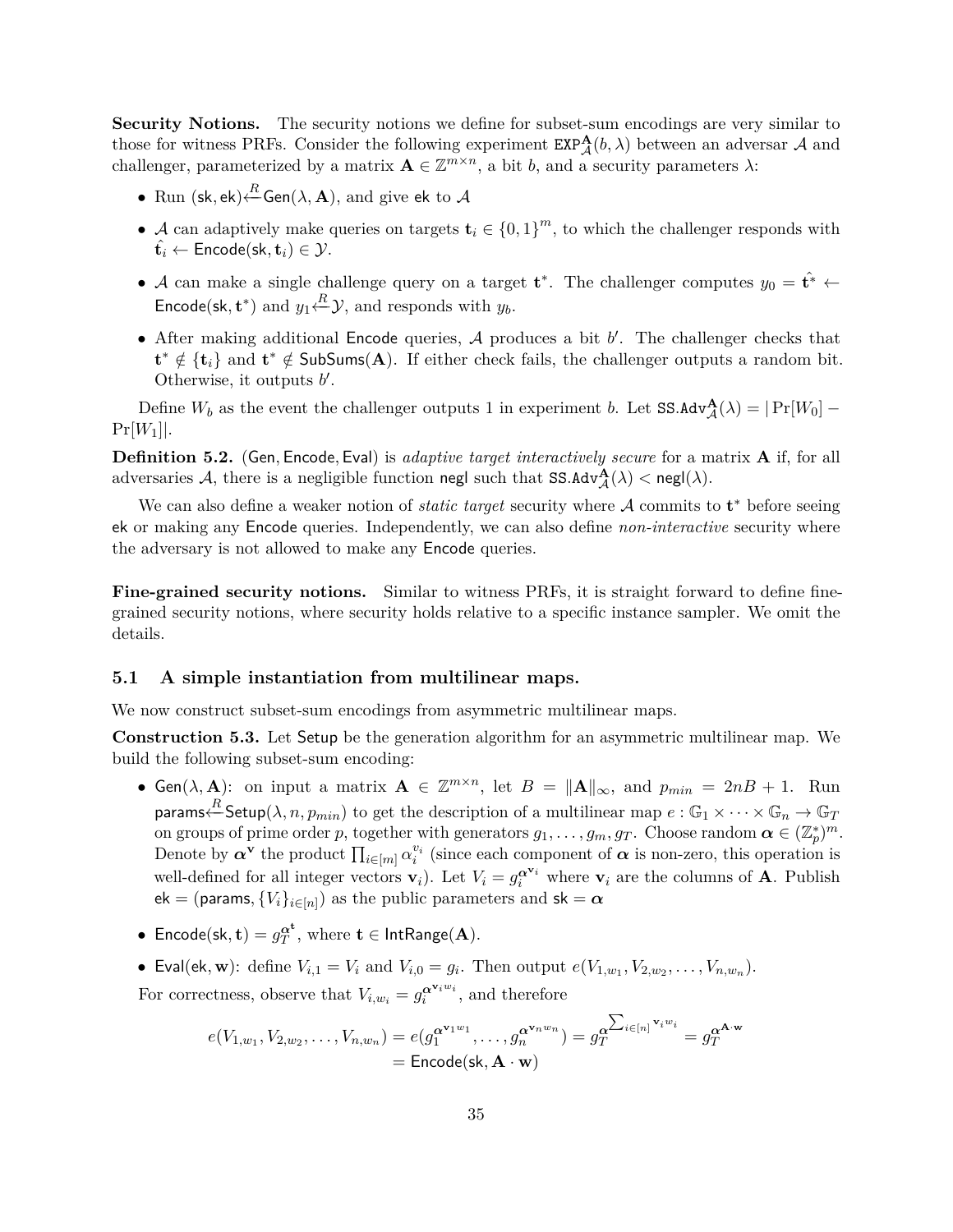**Security.** We assume the security of our subset-sum encodings, which translates to a new security assumption on multilinear maps, which we call the *(adaptive target interactive) multilinear subsetsum Diffie Hellman assumption*. For completeness, we formally define the assumption as follows. Let  $\text{EXP}_{\mathcal{A}}^{\mathbf{A}}(b,\lambda)$  be the following experiment between an adversary  $\mathcal{A}$  and challenger, parameterized by a matrix  $\mathbf{A} \in \mathbb{Z}^{m \times n}$ , a bit *b*, and a security parameter  $\lambda$ :

- Let  $B = \|\mathbf{A}\|_{\infty}$ , and  $p_{min} = 2nB + 1$ . Run params $\stackrel{R}{\leftarrow}$ Setup $(\lambda, n, p_{min})$ .
- Choose a random  $\alpha \in \mathbb{Z}_p^m$ , and let  $V_i = g_i^{\alpha^{v_i}}$  where  $v_i$  are the columns of **A**. Give (params,  ${V_i}_{i \in [n]}$ ) to  $A$ .
- A can make oracle queries on targets  $\mathbf{t}_i \in \text{IntRange}(\mathbf{A})$ , to which the challenger responds with  $g_T^{\boldsymbol{\alpha}^{\mathbf{t}_i}}$ .
- A can make a single challenge query on a target **t** <sup>∗</sup> ∈ IntRange(**A**). The challenger computes  $y_0 = g_T^{\alpha t^*}$  $q_T^{\mathbf{t}^*}$  and  $y_1 = g_T^r$  for a random  $r \stackrel{R}{\leftarrow} \mathbb{Z}_p$ , and responds with  $y_b$ .
- $\bullet$  After making additional Encode queries,  $A$  produces a bit  $b'$ . The challenger checks that **t**<sup>\*</sup> ∉ { $t_i$ } and  $t^*$  ∉ SubSums(A). If either check fails, the challenger outputs a random bit. Otherwise, it outputs  $b'$ .

Define  $W_b$  as the event that the challenger outputs 1 in experiment *b*. Let SSDH.Adv $_A^{\mathbf{A}}(\lambda)$  =  $|Pr[W_0] - Pr[W_1]|$ .

**Definition 5.4.** The adaptive target interactive multilinear subset-sum Diffie Hellman (SSDH) assumption holds relative to Setup if, for all adversaries  $A$ , there is a negligible function negl such  $\text{that SSDH.Adv}_{\mathcal{A}}^{\mathbf{A}}(\lambda) < \text{negl}(\lambda).$ 

Security of our subset-sum encodings immediately follows from the assumption:

**Fact 5.5.** *If the adaptive target interactive multilinear SSDH assumptions holds for* Setup*, the Construction [5.3](#page-34-0) is an adaptive target interactively secure subset-sum encoding.*

We can also consider fine-grained SSDH assumptions and obtain the corresponding fine-grained security notions:

**Fact 5.6.** *If the (extracting) interactive/non-interactive subset-sum Diffie-Hellman assumption holds relative to* Setup *for a matrix* **A** *and an instance sampler* D*, then* (Gen*,* Encode*,* Eval) *is (extracting) interactively/non-interactively secure for matrix* **A** *and instance sampler* D*.*

**Flattening The Encodings** We can convert any subset-sum encoding for  $m = 1$  into a subsetsum encoding for any *m*. Let  $\mathbf{A} \in \mathbb{Z}^{m \times n}$  and define  $B = \|\mathbf{A}\|_{\infty}$ . Then, for any  $\mathbf{w} \in \{0,1\}^n$ ,  $\|\mathbf{A} \cdot \mathbf{w}\|_{\infty} \leq$ *nB*. Therefore, we can let  $\mathbf{A}' = (1, nB + 1, (nB + 1)^2, \ldots, (nB + 1)^{m-1}) \cdot \mathbf{A}$  be a single row, and run  $Gen(\lambda, \mathbf{A}')$  to get (sk, ek). To encode an element **t**, compute  $\mathbf{t}' = (1, nB, (nB)^2, \ldots, (nB)^{m-1}) \cdot \mathbf{t}$ , and encode **t'**. Finally, to evaluate on vector **w**, simply run Eval(ek, **w**).

Security translates since left-multiplying by  $(1, nB, (nB)^2, \ldots, (nB)^{m-1})$  does not introduce any collisions. Therefore, we can always rely on subset-sum encodings, and thus the subset-sum Diffie-Hellman assumption, for  $m = 1$ . However, we recommend *not* using this conversion for two reasons: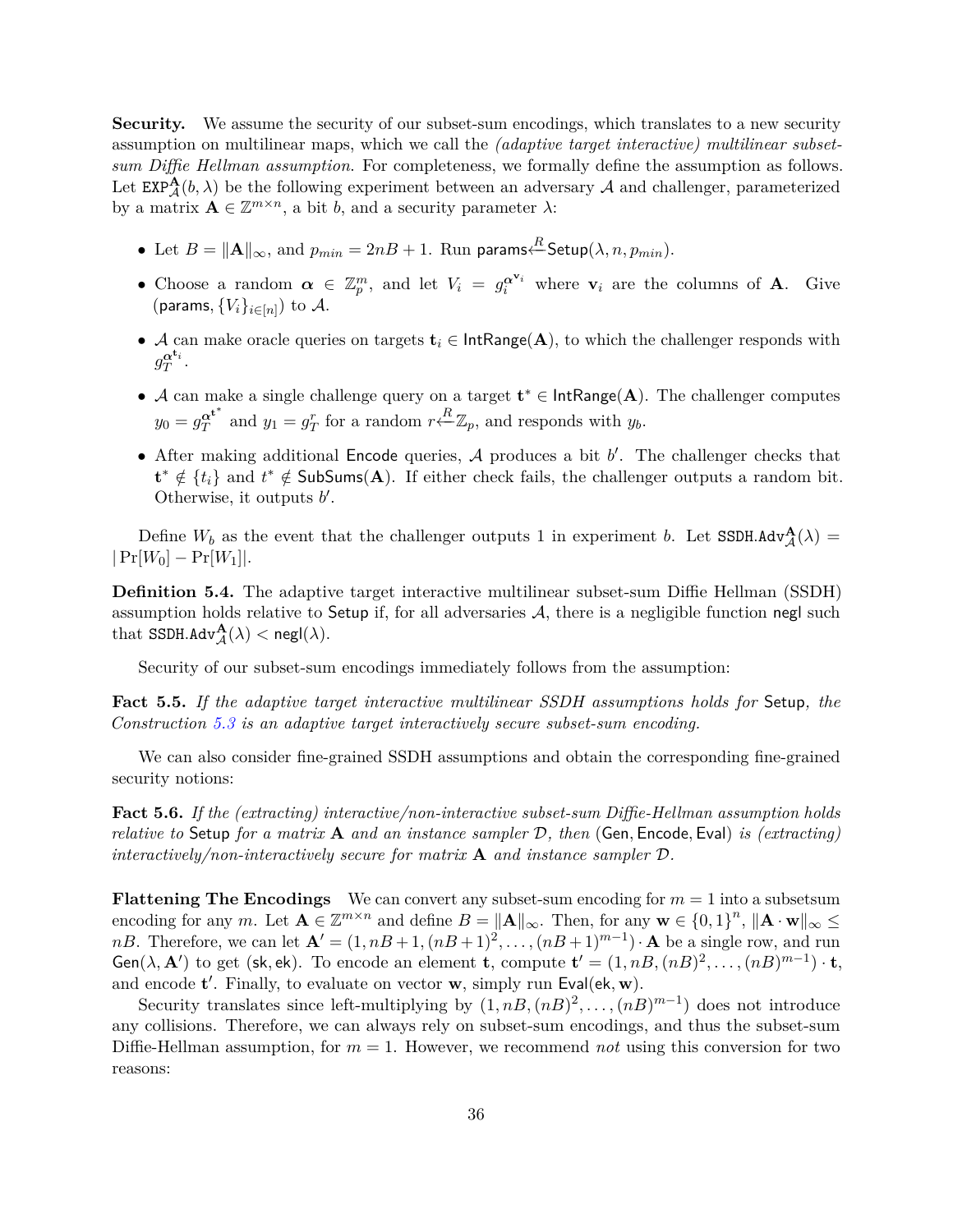- To prevent the exponent from "wrapping" mod *p*−1, *p*−1 needs to be larger than the maximum  $L_1$ -norm of the rows of **A**. In this conversion, we are multiplying rows by exponential factors, meaning *p* needs to correspondingly be set much larger.
- In Section [7,](#page-41-0) we prove the security of our encodings in the generic multilinear map model. Generic security is only guaranteed if  $\|\mathbf{A}\|_{\infty}/p$  is negligible. This means for security, p will have to be substantially larger after applying the conversion.

#### **5.2 Limited Witness PRFs**

We note that subset-sum encodings immediately give us witness PRFs for restricted classes. In particular, for a matrix  $\mathbf{A}$ , a subset-sum encoding is a witness PRF for the language  $\mathsf{SubSums}(\mathbf{A})$ . The various security notions for subset-sum encodings correspond exactly to the security notions for witness PRFs. In the next section, we show how to extend this to witness PRFs for any NP language.

## <span id="page-36-0"></span>**6 Witness PRFs from Subset-Sum Encodings**

We now show how to build witness PRFs from secure subset-sum encodings, completing our construction. Essentially, we provide a reduction from an instance *x* of any NP language *L* to subset-sum instance  $(A, t)$ , where the matrix  $A$  is determined entirely by the language L, and is independent of *x* (except for its length). Thus, SubSums(**A**) corresponds exactly with *L*.

Our witness PRF for a language *L* is then a subset-sum encoding for the corresponding matrix **A**. The value of the PRF on instance *x* is the encoding of the corresponding target **t**. Given a witness *w* for *x*, the reduction gives a corresponding subset *S* of columns of **A** that sum to **t**. This allows anyone with a witness to evaluate the PRF at *x*.

### **6.1 Verifying Computation as Subset Sum**

We now give our reduction. As a starting point, given a circuit *C* and strings **x***,* **y**, we show how to prove that  $C(\mathbf{x}) = \mathbf{y}$  where verification is simply a subset-sum computation. More precisely, we desire the following procedures:

- Convert(*C*) takes as input a circuit of *g* gates mapping *in* bits to *out* bits, and outputs a matrix  $\mathbf{C} \in \mathbb{Z}^{m \times (out + in + r)}$  and vector  $\mathbf{b} \in \mathbb{Z}^m$ , plus some parameter params<sub>*C*</sub>, where *m*, *r* and  $B = \|\mathbf{A}\|_{\infty}$  are polynomial in *g, in, out*. We call **C**, **b** an enforcer for *C*.
- Prove(params<sub>*C*</sub>, **x**, **y**) constructs a proof  $\boldsymbol{\pi} \in \{0, 1\}^r$  such that

$$
C \cdot \left(\begin{array}{c} y \\ x \\ \pi \end{array}\right) = b
$$

We require two properties: completeness, which means that **Prove** always succeeds, and soundness, which says that if  $y \neq C(x)$ , then for all proofs  $\pi \in \{0,1\}^r$ ,

$$
C \cdot \left(\begin{array}{c} y \\ x \\ \pi \end{array}\right) \neq b
$$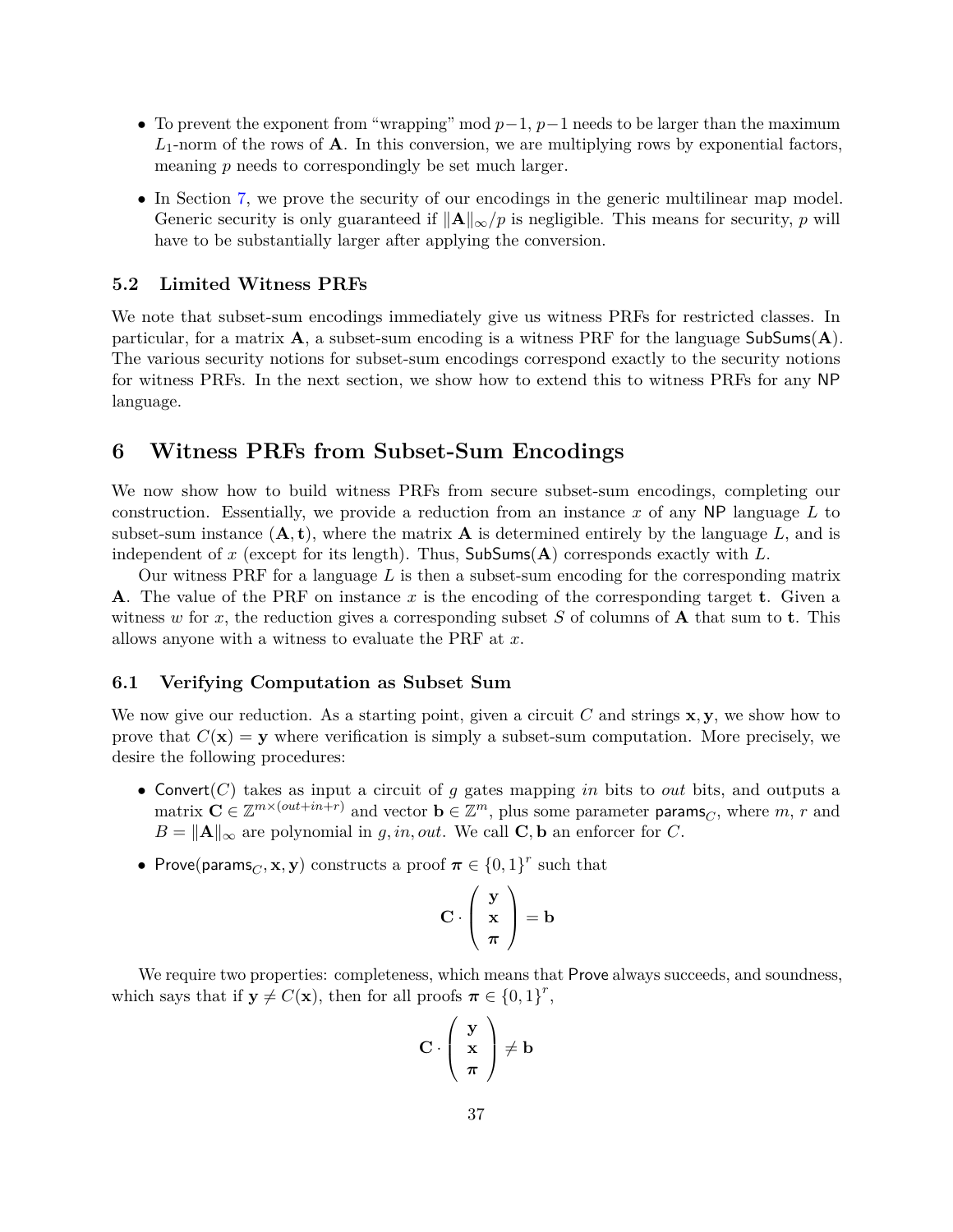Our construction is relatively straightforward. We first describe the scheme for single-gate circuits, and then show how to piece together many gates to form a circuit.

• AND gates: let  $C_{AND}$  consist of a single row  $(-2, 1, 1, -1)$  and  $b_{AND} = 0$ . Prove, on input  $\mathbf{x} = (x_1, x_2)$  and  $y = x_1 \text{AND} x_2 = x_1 x_2$  computes  $\pi = x_1 \text{XOR} x_2 = x_1 + x_2 - 2x_1 x_2$ . Observe that

$$
\mathbf{C}_{\mathsf{AND}} \cdot (y, x_1, x_2, \pi) = -2x_1x_2 + x_1 + x_2 - (x + 1 + x_2 - 2x_1x_2) = 0 = \mathbf{b}
$$

For  $y = \text{NOT}(x_1 \text{AND} x_2) = 1 - x_1 x_2$  and any  $\pi \in \{0, 1\},$ 

$$
C_{AND} \cdot (y, x_1, x_2, \pi) = -2 + 2x_1x_2 + x_1 + x_2 - \pi = -2 + 4x_1x_2 + (x_1XORx_2) - \pi
$$

 $-2 + 4x_1x_2 \in \{-2, 2\}$  and  $x_1XORx_2 \in \{0, 1\}$ , so  $-2 + 4x_1x_2 + (x_1XORx_2) \in \{-2, -1, 2, 3\}.$ Therefore, no setting of  $\pi \in \{0, 1\}$  will cause  $\mathbf{C}_{AND} \cdot (y, x_1, x_2, \pi)$  to evaluate to 0.

This AND gate construction is similar to what Groth, Ostrovsky, and Sahai [\[GOS06\]](#page-49-13) use to build zero knowledge proofs of knowledge for circuit satisfiability.

• OR gates: let  $\mathbf{C}_{OR}$  consist of a single row  $(-2, 1, 1, 1)$  and  $\mathbf{b}_{OR} = 0$ . Prove, on input  $\mathbf{x} = (x_1, x_2)$ and  $y = x_1 \text{OR} x_2 = x_1 + x_2 - x_1 x_2$  computes  $\pi = x_1 \text{XOR} x_2 = x_1 + x_2 - 2x_1 x_2$ . Observe that

$$
\mathbf{C}_{\mathsf{OR}} \cdot (y, x_1, x_2, \pi) = -2(x_1 + x_2 - x_1 x_2) + x_1 + x_2 + (x_1 + x_2 - 2x_1 x_2) = 0 = \mathbf{b}
$$

Similarly, for  $y = NOT(x_1ORx_2)$ , it is straightforward to show that  $\mathbf{C}_{OR} \cdot (y, x_1, x_2, \pi) \neq 0$  for all  $\pi \in \{0, 1\}.$ 

- NOT gates: let  $\mathbf{C}_{\text{NOT}}$  consist of a single row (1 1) and  $\mathbf{b}_{\text{NOT}} = 1$ . Prove is trivial and outputs nothing. Verifying the correctness is straightforward.
- PASS gates: a pass gate is a fan-in one gate that just outputs its input. This gate will be useful for our construction, and we give two implementations:
	- **–** The *simple* pass gate. Let **C**PASS*,*<sup>0</sup> consist of a single row (1*,* −1) and **b**PASS*,*<sup>0</sup> = 0. Prove is trivial and outputs nothing. Verifying the correctness is straightforward. This is more direct than implementing the pass gate as two not gates.
	- **–** The *cheating* pass gate. Let **C**PASS*,*<sup>1</sup> consist of a single row (1*,* 1*,* −2) and **b**PASS*,*<sup>1</sup> = 0. Prove, on input *x* and  $y = x$  computes  $\pi = x$ . Correctness is straightforward. Notice that for this gate, if we allow  $\pi$  to be a real number in [0, 1], then we can can set  $\pi = 1/2$ and  $y = NOTx$  and "prove" the wrong output. This will be important for our witness PRF construction.
- Other fan-in two gates: it is straightforward to build all fan-in two gates using the above ideas. Each gate requires just a single row in  $\mathbf C$ , and a single proof bit  $\pi$ . We omit the details. The advantage of implementing all fan-in two gates is that we can absorb NOT gates into the fan-in two gates, and therefore get NOT gates for free.

To handle arbitrary circuits, we evaluate the circuit gate by gate. For each gate, we assign a row of **C** which will enforce that the output of that row is correct using the above single-gate enforcers. We will also assign at most two columns, one for the actual result, and possibly one column for the proof. For any invalid computation with potential proof  $\pi$ ,  $\pi$  will give an assignment to the wires.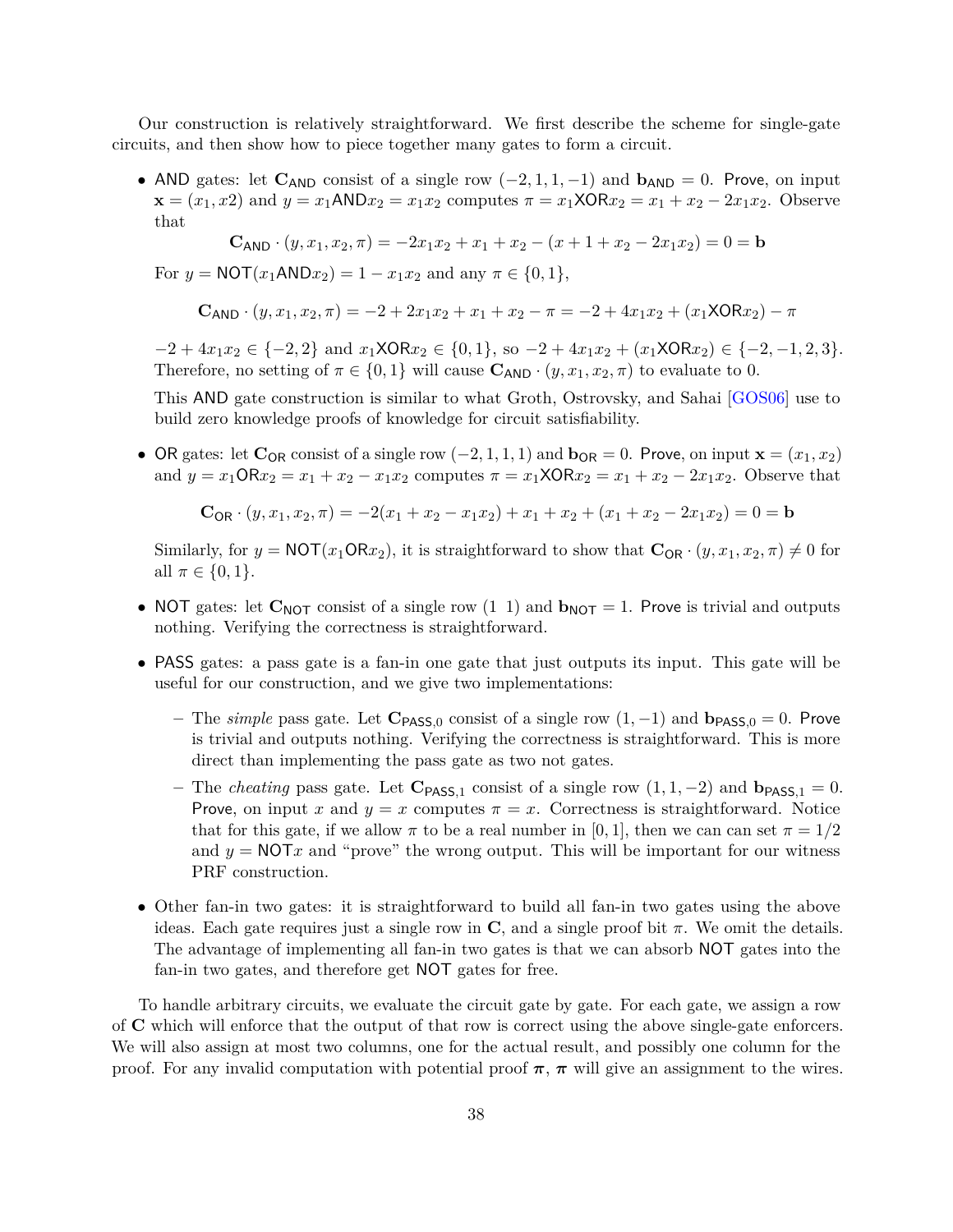Since the result is incorrect, there must be some gate where the input wires are correct, but the output wire is incorrect. Assume the gate has two inputs, the one input gate being similar. For this gate, look at the corresponding row of **C**, the two input columns, the output column, and the proof column. Also look at the row in **b**. Also look at the restriction of  $\pi$  to these four components. This will correspond to a single gate enforcer, and the invalid proof  $\pi$  gives an invalid result, which we know to be impossible.

To reduce an NP language L defined by relation R to subset-sum, run Convert $(R)$  to obtain a matrix **C**, vector **b**, and parameters params. Write  $C = (B, A)$  so that  $C \cdot (r, x, w, \pi) =$  $\mathbf{B} \cdot (r, \mathbf{x}) + \mathbf{A} \cdot (\mathbf{w}, \pi)$ . We then map an instance *x* for *L* to the subset-sum instance  $(\mathbf{A}, \mathbf{t})$  where **t** = **b** − **B** · (1, **x**). If  $x \in L$ , then there is a **w** such that  $R(\mathbf{x}, \mathbf{w}) = 1$ . In this case, we can run Prove(params,  $(\mathbf{x}, \mathbf{w}), 1)$  to obtain a proof  $\pi$  where  $\mathbf{C} \cdot (1, \mathbf{x}, \mathbf{w}, \pi) = \mathbf{b}$ . Equivalently,

$$
\mathbf{A} \cdot (\mathbf{w}, \boldsymbol{\pi}) = \mathbf{b} - \mathbf{B} \cdot (1, \mathbf{x}) = \mathbf{t}
$$

meaning  $\mathbf{t} \in \mathsf{SubSums}(\mathbf{A})$ . Conversely, if  $\mathbf{t} = \mathbf{A} \cdot (\mathbf{w}, \pi)$  for some  $\mathbf{w}, \pi$  (so that  $\mathbf{t} \in \mathsf{SubSums}(\mathbf{A})$ ), then the above shows that  $R(\mathbf{x}, \mathbf{w}) = 1$ , meaning that  $\mathbf{x} \in L$ . This completes the reduction. Observe that the matrix  $\bf{A}$  depends only on  $R$ , and not on the instance  $\bf{x}$ , as desired.

#### **6.2 Our Construction of Witness PRFs**

We now give our construction of witness PRFs from subset-sum encodings. Unfortunately, the reduction above is not quite enough for witness PRFs, and some modifications need to be made. We now give the details:

<span id="page-38-0"></span>**Construction 6.1.** Let (SSE*.*Gen*,* SSE*.*Encode*,* SSE*.*Eval) be a secure subset-sum encoding.

• WPRF.Gen( $\lambda, R$ ): On relation  $R: \{0,1\}^k \times \{0,1\}^{\ell} \to \{0,1\}$  consisting of *g* gates, let  $R'(x, w) =$  $(x, R(x, w))$ . We can implement R' using the g gates of R, as well as k simple pass gates for the *x* part of the output. We will also add a cheating pass gate on the output of *R*. Therefore, we can compute  $(C, \mathbf{b}, \mathbf{params}_R) \leftarrow \mathsf{Convert}(R)$  using Convert from above. Notice that  $\mathbf{C} \in \mathbb{Z}^{(k+g+1)\times(2k+g+\ell+2)}$ .

Now, rearrange the columns of **C** so that:

- $\mathbf{C} = (\mathbf{B}, \mathbf{A})$  where  $\mathbf{B} \in \mathbb{Z}^{(k+g+1)\times (k+1)}$  and  $\mathbf{A} \in \mathbb{Z}^{(m+g+1)\times (m+g+n+1)}$
- $-$  On input  $(\mathbf{x}, \mathbf{w})$  and output  $r = R(\mathbf{x}, \mathbf{w})$ , Prove produces a vector  $\mathbf{v} = (\mathbf{v}_0, \mathbf{v}_1)$  $((\mathbf{x}, r), (\mathbf{x}, \mathbf{w}, \pi))$  such that

$$
\mathbf{C} \cdot \mathbf{v} = \mathbf{B} \cdot \mathbf{v}_0 + \mathbf{A} \cdot \mathbf{v}_1 = \mathbf{b}
$$

Now, run and output  $(fk, ek) = (sk, ek) \xleftarrow{R} \text{SSE}.\text{Gen}(\lambda, \mathbf{A}).$ 

- WPRF*.*F(fk*,* **x**): Let **t** = **b** − **B** · (**x***,* 1). Run ˆ**t** ← SSE*.*Encode(fk*,* **t**)
- WPRF.Eval(ek, **x**, **w**): Let  $\mathbf{v}_1 = (\mathbf{x}, \mathbf{w}, \pi)$  where  $\pi$  is the proof constructed above. Run and output  $\hat{\mathbf{t}} \leftarrow$  SSE. Eval(ek,  $\mathbf{v}_1$ )

Note that using Convert from above,  $B \equiv ||\mathbf{A}||_{\infty} = 2$ .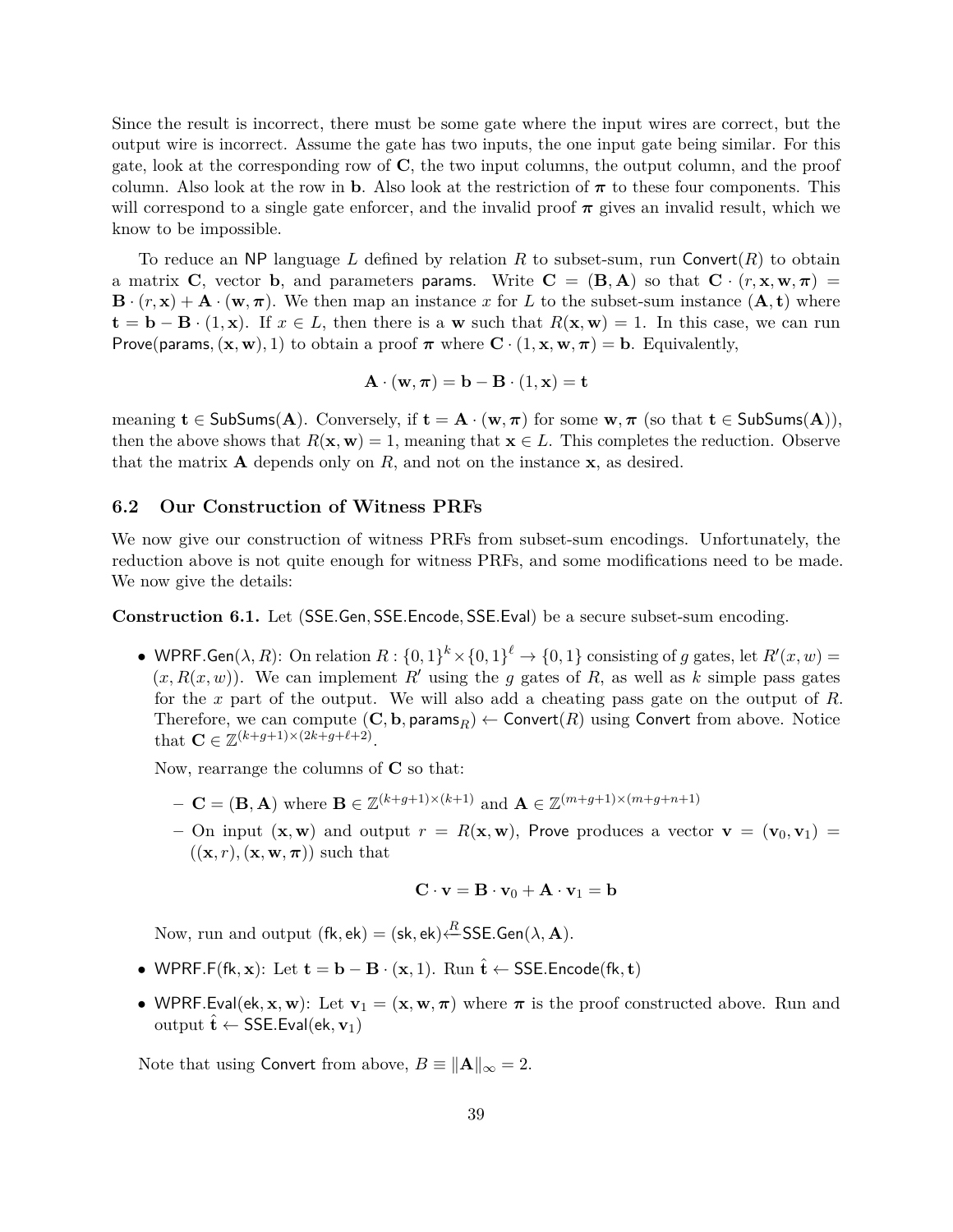**Remark 6.2.**  $\mathbf{t} = \mathbf{b} - \mathbf{B}_R \cdot (\mathbf{x}, 1) \in \text{IntRange}(\mathbf{A})$ . This is because, on input **x** and any witness **w**, either  $R(\mathbf{x}, \mathbf{w}) = 1$ , in which case we the proof  $\pi$  derived from this instance and witness give a subset sum. If  $R(\mathbf{x}, \mathbf{w}) = 0$ , we can produce a proof  $\pi' \in [0, 1]^{g+1}$  by setting all of the gates correctly, except the last "cheating" pass gate, which we set to 1 by setting  $\pi = 1/2$  for that gate.

**Remark 6.3.** For each instance **x**, the corresponding target  $\mathbf{t} = \mathbf{b} - \mathbf{B}_R \cdot (\mathbf{x}, 1)$  is unique. This is due to our construction, where the only valid proofs  $\pi$  for input **x** must contain **x** (since it is part of the output of  $R'$ ). Since the proof, and hence the subset, must be different for every  $x$ , we have that the target must also be different for every **x**. This is crucial for security, since mapping two instances to the same target would mean F is not a pseudorandom function.

## **6.3 Security of Our Construction**

We now state the security of our construction. For an NP relation *R*, let **A** be the matrix defined above.

**Theorem 6.4.** *If* SSE *is an adaptive target interactively secure subset-sum encoding, then* WPRF *in Construction [6.1](#page-38-0) is adaptive instance interactively secure.*

This theorem is an immediate consequence of our construction, and the fact that each instance maps to a unique target. We can also consider the fine-grained security notions. For an *R*-instance sampler  $\mathcal{D}_{\text{WPRF}}$  for WPRF, let  $\mathcal{D}_{\text{SSE}}$  be the following **A**-target sampler for SSE: On input ek, simulate D<sub>WPRF</sub> on input ek. Whenever  $D_{WPRF}$  makes a query to F on input **x**, compute  $\mathbf{t} = \mathbf{b} - \mathbf{B} \cdot (\mathbf{x}, 1)$ , and make an encode query on **t**, obtaining **t**. Return **t** to  $\mathcal{D}_{\text{WPRF}}$ . When  $\mathcal{D}_{\text{WPRF}}$  produces a witness  $\mathbf{x}^*$ , compute and output the target  $\mathbf{t}^* = \mathbf{b} - \mathbf{B} \cdot (\mathbf{x}, 1)$ . Security immediately follows:

**Theorem 6.5.** If SSE is interactively (resp. non-interactively) secure for **A** and  $\mathcal{D}_{\text{SSE}}$ , then WPRF *is interactively (resp. non-interactively) secure for R and* DWPRF*. Moreover, if* SSE *is extractable, then so is* WPRF*.*

### **6.4 Reducing Key Sizes Using Verifiable Computation**

Our witness PRF requires a subset-sum encoding a matrix **A** of width proportional to the size of the circuit evaluating *R*. Our subset-sum encodings are in turn constructed from multilinear maps, and the total multilinearity will be equal to the width of the matrix **A**. Since multilinearity is very expensive, it is important to reduce the size of the circuit **A**.

The role of **A** is basically to prove that *R* has the output claimed, and operates by checking every step of the computation. In order to shrink **A**, we could have Eval first compute  $R(x, w)$ , and simultaneously compute a proof  $\pi$  that the computation was correct. Then **A** does not check the evaluation of *R*(*x, w*) directly, but instead checks the evaluation of the program that verifies *π*. If *π* and the verification algorithm can be made much smaller than *R* itself, this will decrease the size of **A**.

One candidate approach would be to use PCPs. However, this will not work directly, as the randomness used by the verification algorithm would need to be hard-coded into the matrix **A**, but the proof is generated in Eval, which gets (the ecoding of) **A** as input. Therefore, the prover could craft the proof to fool the verifier for the specific random coins used.

Instead, we can use verifiable computation, defined as follows:

Given a circuit *R*, a verifiable computation scheme consists of: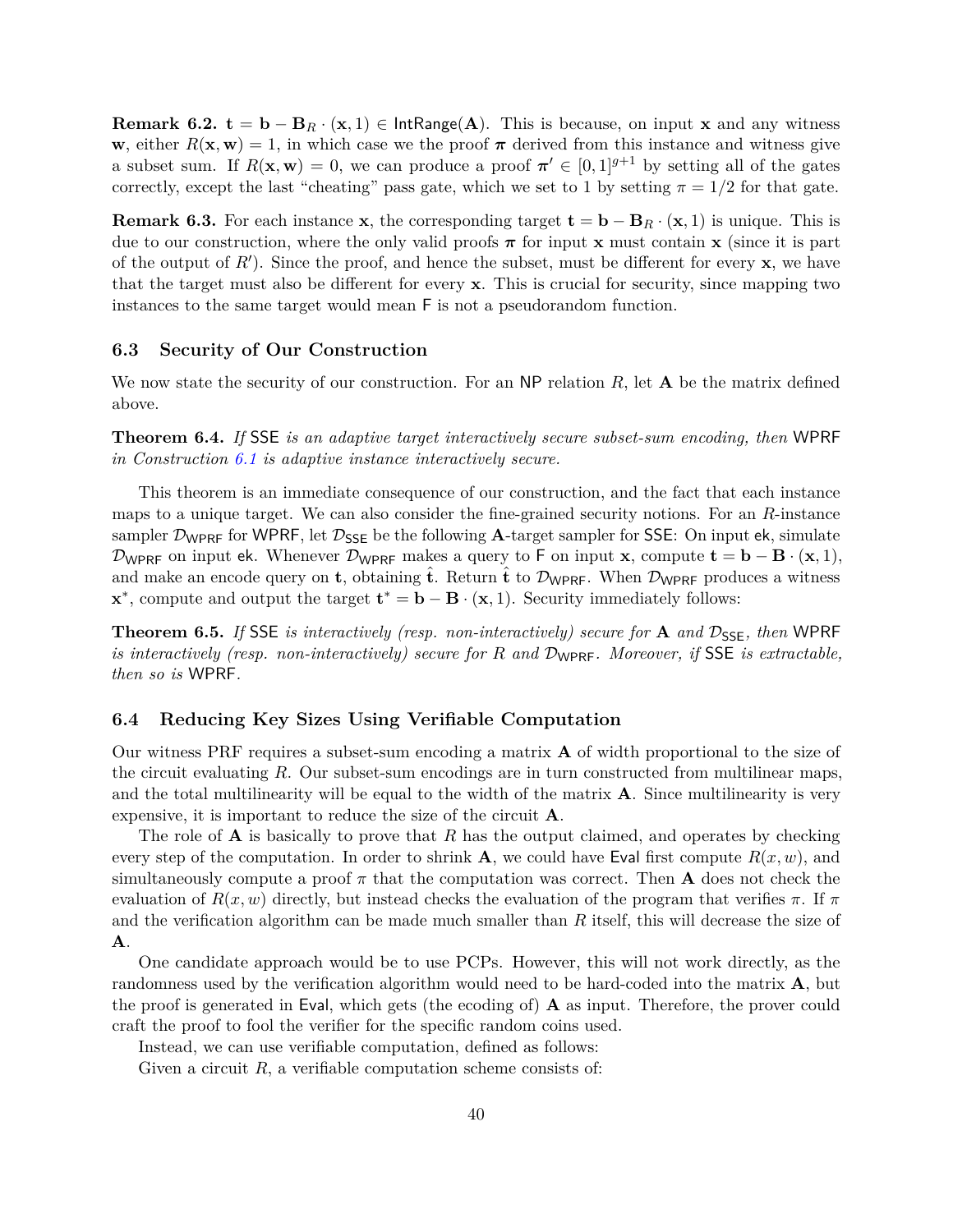- Gen( $\lambda$ , R) which outputs a verification key vk and evaluation key ek.
- Compute(ek, x) computes  $y = R(x)$  as well as a proof  $\pi$ .
- Ver(vk,  $x, y, \pi$ ) is a deterministic algorithm that outputs 0 or 1.

Given a verifiable computation scheme, we can build the following witness PRF

**Construction 6.6.** Let (WPRF*.*Gen*,* F*,* Eval) be a witness PRF and (VC*.*Gen*,* Compute*,* Ver) be a verifiable computation scheme. Build the following:

• WPRF.Gen'( $\lambda, R'$ ): run (vk, ek<sub>0</sub>) $\stackrel{R}{\leftarrow}$ VC.Gen( $\lambda, R'$ ). Then define the relation

$$
R((\mathsf{vk}, \mathbf{x}), (\mathbf{w}, \pi)) = \mathsf{Ver}(\mathsf{vk}, (\mathbf{x}, \mathbf{w}), 1, \pi)
$$

Run  $(\mathsf{fk}, \mathsf{ek}_1) \stackrel{R}{\leftarrow} \textsf{WPRF.Gen}(\lambda, R)$ . Output the secret key fk and public parameters  $\mathsf{ek} =$ (vk, ek<sub>0</sub>, ek<sub>1</sub>).

- $F'(fk, x) = F(fk, (vk, x))$
- Eval'(ek, **x**, **w**): run Compute(ek<sub>0</sub>, (**x**, **w**)) to obtain  $b = R'(x, w)$  and a proof  $\pi$ . If  $b = 0$ , abort and output  $\perp$ . Otherwise, run Eval(ek<sub>1</sub>, (vk, x), (w,  $\pi$ )).

Correctness is immediate. Now the parameter size ek is the length of the evaluation key  $ek_0$ plus the length of the parameter  $ek_1$  for WPRF. However, the size of  $R$  is independent of the size of *R*<sup> $\prime$ </sup>, and only depends on the running time of Ver. Using the verifiable computation system of, say, Parno, Howell, Gentry and Raykova [\[PHGR13\]](#page-49-14), this is linear in |*x*| and |*w*|. The size of  $e^{i\phi}$  however does depend linearly on the size of *R*. Thus, the total parameter size is depends only linearly on the size of  $R'$ , rather than polynomially.

**Security.** Unfortunately, we need to rely on the strong form of extractable security. This is because false proofs do exist, and thus the languages defined by  $R$  and  $R'$  will not coincide. Since extracting security does not seem to imply non-extracting security, it is unlikely that we can prove  $F'$  non-extracting secure.

Given an  $R'$ -instance sampler  $\mathcal{D}'$  for WPRF', we construct the following R-instance sampler  $\mathcal D$ for WPRF. On input ek<sub>1</sub>, run run (ek<sub>0</sub>, vk) $\stackrel{R}{\leftarrow}$ VC.Gen( $\lambda, R'$ ) and give ek = (ek<sub>0</sub>, ek<sub>1</sub>, vk) to  $\mathcal{D}'$ . When  $\mathcal{D}'$  makes a F' query on instance **x**, make a F query on (vk, **x**). When  $\mathcal{D}'$  outputs an instance  $\mathbf{x}^*$ , output (vk,  $\mathbf{x}^*$ ), along with auxiliary information, namely Aux outputted by  $\mathcal{D}'$  and  $ek_0$ .

**Theorem 6.7.** *If* WPRF *is extractable interactively (resp. non-interactively) secure for relation R* and instance sampler  $D$ , then WPRF' is extractable interactively (resp. non-interactively) secure for *instance sampler*  $\mathcal{D}'$ *.* 

**Proof**. We prove the interactive case, the other case begin similar. Let  $\mathcal{A}'$  be an extractable adversary for WPRF' relative to instance sampler  $\mathcal{D}'$ . We construct the following adversary A for WPRF relative to D. A, on input  $ek_1$ ,  $(vk, x^*)$ ,  $k$ , Aux,  $ek_0$ , runs  $A'$  on  $ek = (ek_0, ek_1, vk)$ ,  $x^*, k$ , Aux. When  $\mathcal{A}'$  makes a F' query on instance **x**, answer by making a F query on (vk, **x**). When  $\mathcal{A}'$  outputs a guess  $b'$ ,  $\mathcal A$  outputs the same guess.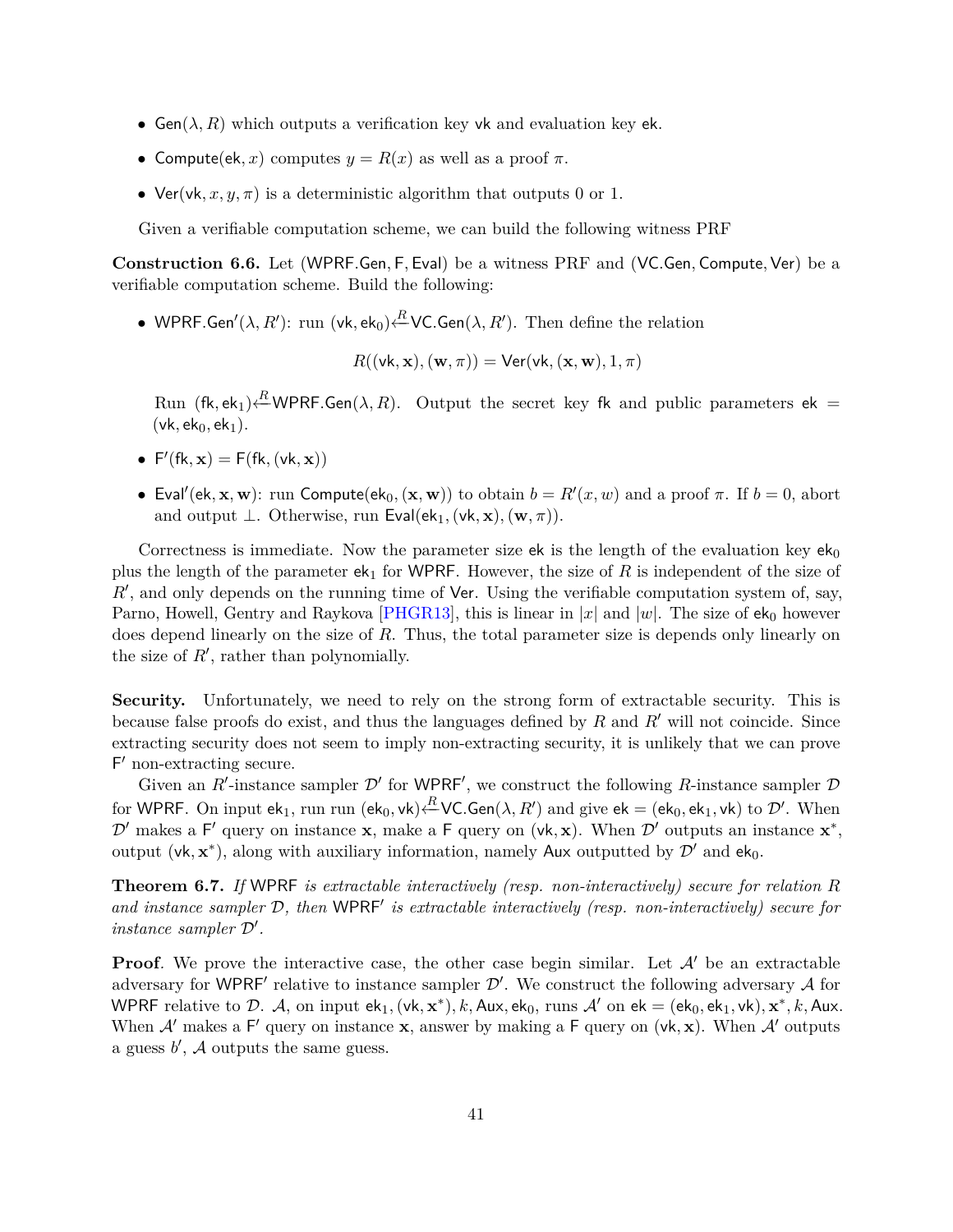Suppose A' has non-negligible advantage  $\epsilon = 1/q_{\mathcal{A}}$ . Observe that A perfectly simulates the view of  $\mathcal{A}'$ , so  $\mathcal{A}$  also has advantage  $1/q_{\mathcal{A}'}$ . This implies an extractor  $\mathcal{E}$  and polynomial  $q_{\mathcal{E}}$  such that  $\mathcal E$  has advantage at least  $1/q_{\mathcal E}$ . We construct the following extractor  $\mathcal E'$  for WPRF'. On input (ek,  $x^*$ , Aux,  $y^*$ ,  $\{x_i, y_i\}$ , $r$ ),  $\mathcal{E}'$  runs  $\mathcal E$  on input (ek<sub>1</sub>, (vk,  $x^*$ ), (Aux, ek<sub>0</sub>),  $y^*$ ,  $\{(\mathsf{vk}, x_i), y_i\}, r$ ).  $\mathcal{E}'$ perfectly simulates the view of  $\mathcal{E}$ , so the output  $(w, \pi)$  will satisfy  $R'((\mathsf{vk}, \mathbf{x}^*), (w, \pi)) = 1$  with probability at least  $1/q_{\mathcal{E}}$ . Output *w* as a witness for  $\mathbf{x}^*$ .

Suppose  $\mathcal{E}'$  has negligible advantage. This implies that  $R(\mathbf{x}^*, w) = 1$  with negligible probability. But then  $\pi$  is an invalid proof, meaning  $\mathcal{E}'$  can be used to break the security of VC, a contradiction. Therefore,  $\mathcal{E}'$  has non-negligible advantage, say  $1/2q_{\mathcal{E}}$ .

 $\Box$ 

## <span id="page-41-0"></span>**7 Generic Hardness**

In this section, we prove the generic hardness of our multilinear subset-sum Diffie-Hellman problem. We prove the hardness of (non-extracting) adaptive witness interactive assumption.

**Generic Multilienar Group Model.** We prove security in the so-called generic multilinear group model. In this model, rather than having direct access to group elements, the adversary only has access to *âĂć*phlabels of group elements. It also has access to an oracle that allows it to multiply elements of the same group, as well as apply the multilinear operation. We allow the adversary to successively pair elements together, rather than only providing the full multilinear map. This reflects the structure of current map candidates.

More precisely, we have a family of groups  $\mathbb{G}_{\mathbf{u}}$  where  $\mathbf{u} \in \{0,1\}^n$ . The target group is  $\mathbb{G}_T = \mathbb{G}_{1^n}$ , and  $\mathbb{G}_i = \mathbb{G}_{\mathbf{e}_i}$ , where  $\mathbf{e}_i$  is the *i*th unit vector. We represent the groups using a function  $\xi$ :  $\mathbb{Z}_p \times \{0,1\}^n \to \{0,1\}^m$ , which maps elements of the ring  $\mathbb{Z}_p$  (along with a group index  $\mathbf{u} \in \{0,1\}^n$ ) into bit strings of length *m*. We provide the adversary with oracles Mult and Pair to compute the induced group and pairing operations:

- Encode $(x, \mathbf{u})$  returns  $\xi(x, \mathbf{u})$ . Note that to compute a generator for a group  $\mathbb{G}_{\mathbf{u}}$  as Encode $(1, \mathbf{u})$
- Mult( $\xi_1, \xi_2, b$ ) If  $\xi_1 = \xi(x_1, \mathbf{u})$  and  $\xi_2 = \xi(x_2, \mathbf{u})$  for the same index **v**, then return  $\xi(x_1 + \mathbf{u})$  $(-1)^b x_2$ , **u**). Otherwise output  $\perp$ .
- Pair( $\xi_1, \xi_2$ ) if  $\xi_1 = \xi(x_1, \mathbf{u}_1)$  and  $\xi_2 = \xi(x_2, \mathbf{u}_2)$  where  $\mathbf{u}_1 + \mathbf{u}_2 \leq 1^n$  (that is, the component-wise sum over the integers has all entries less than or equal to 1), then output  $\xi(x_1x_2, \mathbf{u}_1 + \mathbf{u}_2)$ . Otherwise output ⊥.

The following theorem shows the hardness of the general multilinear subset-sum Diffie-Hellman problem:

<span id="page-41-1"></span>**Theorem 7.1.** *Let*  $A \in \mathbb{Z}^{m \times n}$  *be a matrix with entries bounded by B. Assume*  $B/p$  *is negligible, where p is the group order. Then for any adaptive instance interactive adversary* A *for the multilinear subset-sum Diffie-Hellman problem,* A *has negligible advantage.*

Now we prove Theorem [7.1:](#page-41-1)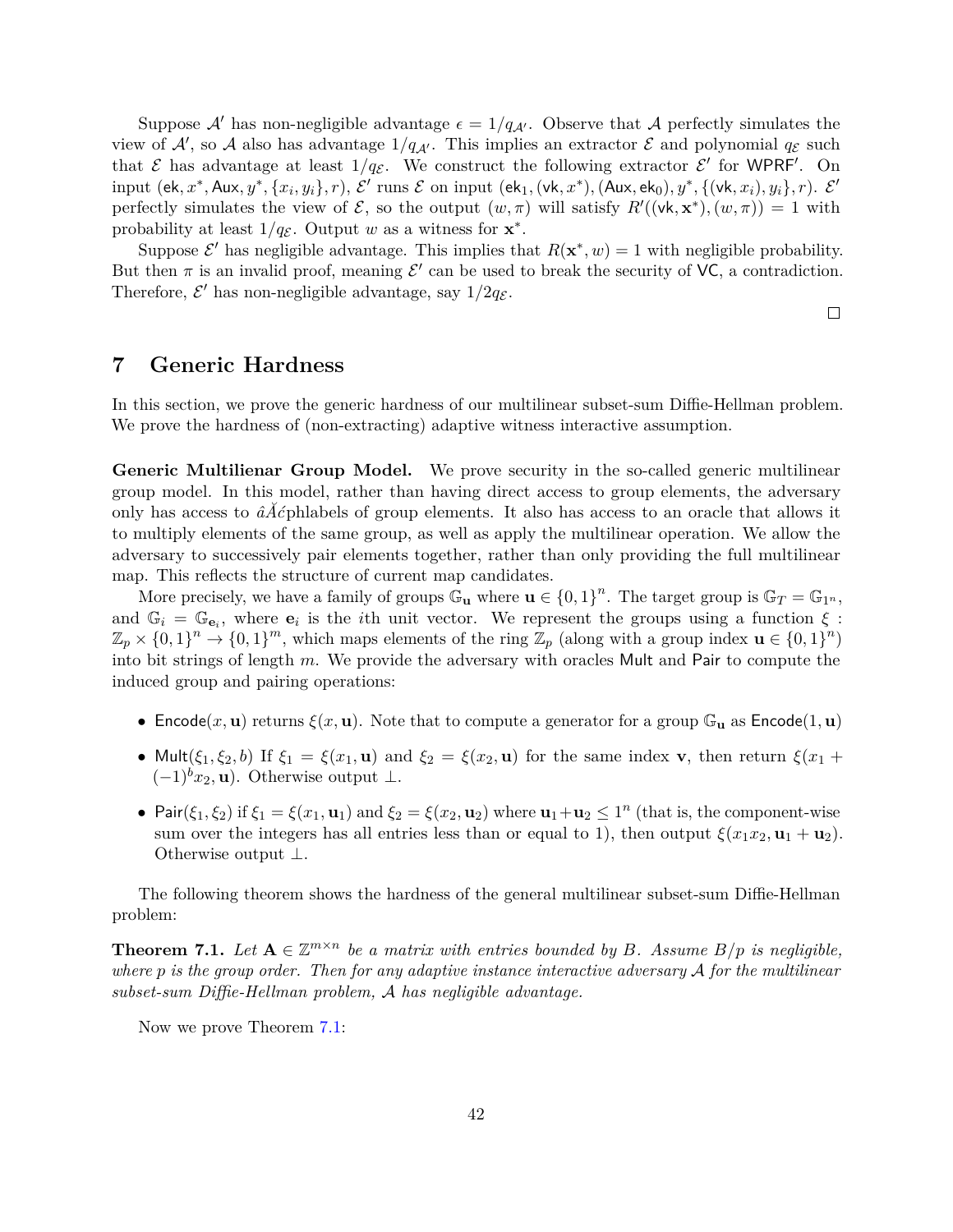**Proof**. Fix a matrix  $A \in \mathbb{Z}^{m \times n}$  with entries bounded by *B*, and adversary *A*. We will set *m* arbitrarily high so that with overwhelming probability,  $\xi$  is injective and moreover the adversary cannot guess any representations, but must instead make queries to Encode*,* Mult*,* Pair

Consider the execution of the experiment on A. A random vector  $\alpha \stackrel{R}{\leftarrow} (\mathbb{Z}_p^*)^m$  is chosen at random, and the labels  $V_i = \xi(\boldsymbol{\alpha}^{\mathbf{v}_i}, \mathbf{e}_i)$  for  $i \in [n]$  are given to A. A is allowed to make queries on vectors  $\mathbf{t} \in \textsf{IntRange}(\mathbf{A})$ , to which we respond with  $E_{\mathbf{t}} = \xi(\boldsymbol{\alpha^t}, 1^n)$ . A can also make a polynomial number of queries to Encode*,* Mult*,* Pair to perform group pairing operations. At some point, A produces a target  $t^*$  that was not among the queries made so far. Set  $y_0 = E_{t^*} = \xi(\alpha^{t^*}, 1^n)$ . We also choose a random  $\beta$  and set  $y_1 = \xi(\beta, 1^n)$ . A is given  $y_b$  in response. A is allowed to make additional queries on  $t \neq t^*$  to get values  $E_t$ . Finally, A produces a guess *b*<sup>*'*</sup> for *b*. A has advantage  $|\Pr[b' = 1|b = 1] - \Pr[b' = 1|b = 0]| = \epsilon$ . Our goal is to show that  $\epsilon$  is negligible.

Now let  $\beta$  be an (inefficient) algorithm that plays the above game with  $\beta$ . Rather than choose  $\alpha$ ,  $y_0$ ,  $y_1$ ,  $\beta$  treats them as formal variables.  $\beta$  maintains a list  $L = \{(p_i, \mathbf{u}_i, \xi_i)\}\$  where  $p_i$  is a polynomial in  $\alpha, y_0, y_1, u_j \in \{0, 1\}^m$  indexes the groups, and  $\xi_j$  is a string in  $\{0, 1\}^m$ . Note that the exponent of  $\alpha_i$  in any polynomial may be negative. The list is initialized with the tuples  $(\alpha^{v_i}, e_i, \xi_{i,1})$ and  $(1, \mathbf{e}_i, \xi_{i,0})$  for  $i \in [n]$ , where  $\xi_{i,b}$  are randomly generated strings in  $\{0,1\}^m$ .

The game starts with B giving A the tuple of strings  $\{\xi_{i,b}\}_{i\in[n],b\in\{0,1\}}$ . Now A is allowed to make the following queries:

- Encode $(r, \mathbf{u})$ : If  $r \in \mathbb{Z}_p$  and  $\mathbf{u} \in \{0,1\}^n$ , then B looks for a tuple  $(p, \mathbf{u}, \xi) \in L$ , where p is the constant polynomial equal to *r*. If such a tuple exists, then  $\beta$  responds with  $\xi$ . Otherwise,  $\beta$ generates a random string  $\xi \in \{0,1\}^m$ , adds the tuple  $(\pi, \mathbf{u}, \xi)$  to *L*, and responds with  $\xi$ .
- Mult $(\xi_k, \xi_\ell, b)$ : B looks for tuples  $(p_k, \mathbf{u}_k, \xi_k), (p_\ell, \mathbf{u}_\ell, \xi_\ell l l) \in L$ . If one of the tuples is not found, B responds with  $\bot$ . If both are found, but  $\mathbf{u}_k \neq \mathbf{u}_\ell$ , then B responds with  $\bot$ . Otherwise, B lets  $\mathbf{u} \equiv \mathbf{u}_k = \mathbf{u}_\ell$ , and computes the polynomial  $p = p_k + (-1)^b p_\ell$ . Then B looks for the tuples  $(p, \mathbf{u}, \xi) \in L$ , and if the tuple is found B responds with  $\xi$ . Otherwise, B generates a random string  $\xi$ , adds  $(p, \mathbf{u}, \xi)$  to  $L$ , and responds with  $\xi$ .
- Pair $(\xi_k, \xi_\ell)$ : B looks for tuples  $(p_k, \mathbf{u}_k, \xi_k)$ ,  $(p_\ell, \mathbf{u}_\ell, \xi_\ell) \in L$ . If one of the tuples is not found, B responds with  $\perp$ . If both are found, but  $\mathbf{u}_k \wedge \mathbf{u}_l \neq 0^n$  (in other words,  $\mathbf{u}_k$  and  $\mathbf{u}_l$  have a 1 in the same locaiton), then B also responds with  $\perp$ . Otherwise, let  $\mathbf{u} = \mathbf{u}_k + \mathbf{u}_\ell$  (addition over  $Z$ ), and let *p* = *p<sub>k</sub>* · *p*<sub>*k*</sub>. *B* looks for (*p*, **u**, *ξ*) ∈ *L*, and if found, responds with *ξ*. Otherwise, *B* generates a random  $\xi \in \{0,1\}^m$ , adds  $(p, \mathbf{u}, \xi)$  to *L*, and responds with  $\xi$ .
- *O*(**t**): B looks for a tuple  $(\alpha^t, 1^n, \xi) \in L$ , and responds with  $\xi$  if the tuple is found. Otherwise, B generates a random  $\xi \in \{0,1\}^m$ , adds  $(\boldsymbol{\alpha^t}, 1^n, \xi)$  to *L*, and responds with  $\xi$ . Let *Q* be the set of queries to *O*.
- *Challenge*( $t^*$ ): B (inefficiently) tests if  $t^* \in SubSums(A)$ . If so, B aborts the simulation. Otherwise, B creates a new formal variable *y*, and adds the following tuple to L:  $(y, 1^n, \xi)$ . Then B gives to A the value *ξ*.

A ultimately produces a guess *b*'. Now, B chooses a random  $b \in \{0, 1\}$ , as well as values for  $\alpha \in (\mathbb{Z}_p^*)^m$ . If  $b = 0$ ,  $\beta$  sets  $y = \alpha^{t^*}$ , and otherwise,  $\beta$  chooses a random  $y \in \mathbb{Z}_p$ .

The simulation provided by  $\beta$  is perfect unless the choice for the variables  $\alpha, y$  results in an equality in the values of two polynomials  $p_k, p_\ell$  in  $L$  that is not an equality for polynomials. More precisely, the simulation is perfect unless for some  $k, \ell$  the following hold: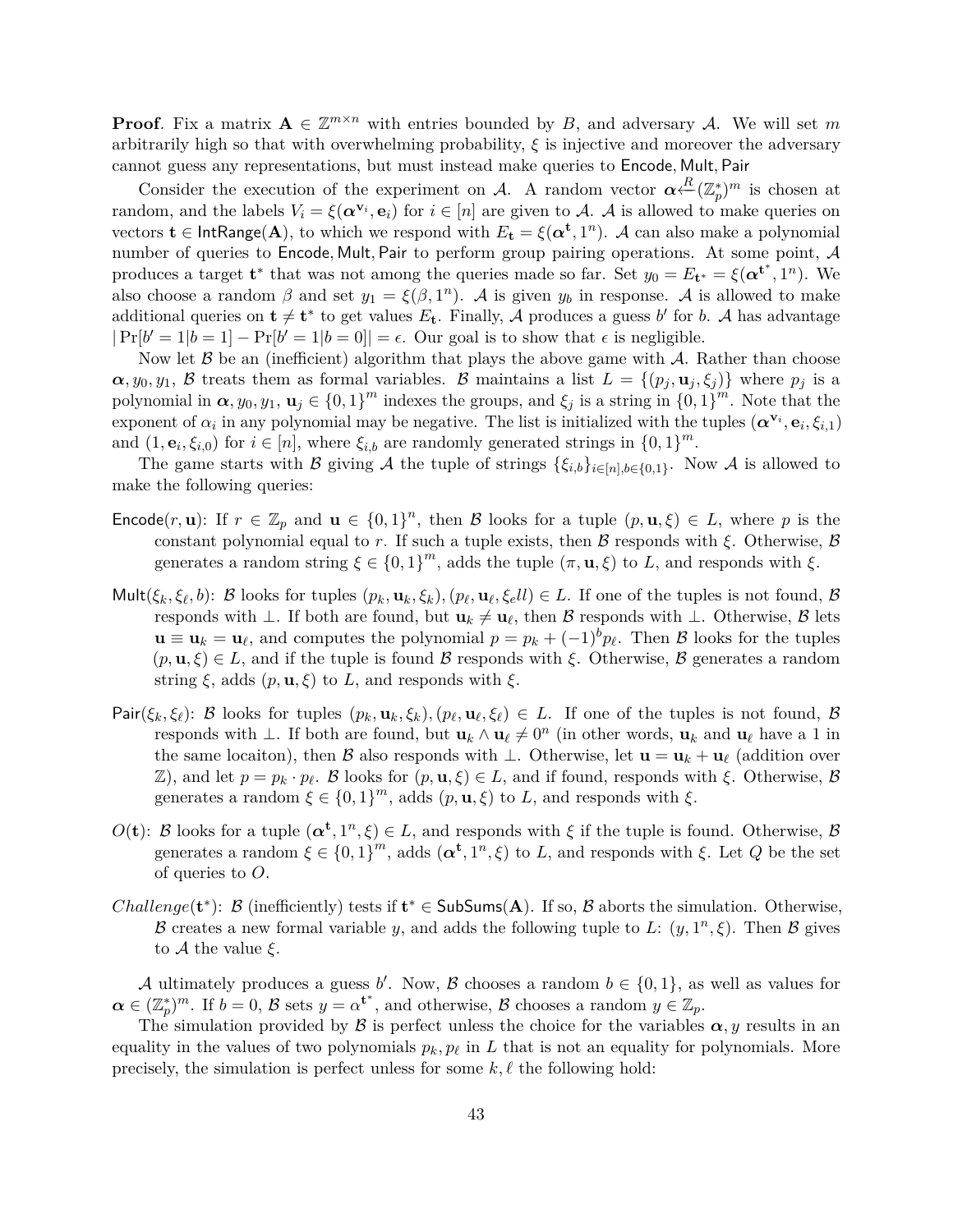- $\bullet$   $\mathbf{u}_k = \mathbf{u}_\ell$
- $p_k(\boldsymbol{\alpha}, y_0, y_1) = p_\ell(\boldsymbol{\alpha}, y_0, y_1)$ , yet the polynomials  $p_k, p_\ell$  are not equal.

Let Fail be the event that these conditions hold for some  $k, \ell$ . Our goal is to bound the probability Fail occurs. First, in the  $b = 0$  case, consider setting  $y = \alpha^{t^*}$  as polynomials *before* assigning values to  $\alpha$ . We claim that this does not create any new polynomial equalities. Suppose towards contradiction that this setting causes  $p_k = p_\ell$  for some  $k, \ell$  where equality did not hold previously. Then  $p_k - p_\ell = 0$ . Consider expanding  $p_k - p_\ell$  out into monomials prior to the substitution. First, this expansion must contain a *y* term, and this term cannot have been multiplied by other variables (since polynomials involving *y* can only exist in the group  $\mathbb{G}_{1^n}$ ). The expansion may also contain  $\alpha^t$ terms for all  $\mathbf{t} \in Q$ , also not multiplied by any other variable (since  $\mathbf{t} \in Q$  were only provided in the group  $\mathbb{G}_{1^n}$ ). All other terms came from multiplying and pairing the  $V_i$  and  $g_i$  together. In particular, each remaining term must come from pairing a subset of the *V<sup>i</sup>* together with the complementing subset of the  $g_i$ . Therefore, we can write  $p_k - p_\ell$  as

$$
p_k - p_\ell = C^* y + \sum_{\mathbf{t} \in Q} C_{\mathbf{t}} \alpha^{\mathbf{t}} + \sum_{\mathbf{t} \in \mathsf{SubSums}(\mathbf{A})} D_{\mathbf{t}} \alpha^{\mathbf{t}}
$$

Recall that  $\alpha(p-1) = 1 \mod p$  for all  $\alpha \in \mathbb{Z}_p \setminus \{0\}$ . This means we should only consider monomials with exponents reduced mod  $p-1$  to the range  $(-(p-1)/2, (p-1)/2]$ . Since all  $\mathbf{t} \in Q$ are required to satisfy  $\mathbf{t} \in \text{IntRange}(\mathbf{A})$ , meaning  $\|\mathbf{t}\|_{\infty} \leq n \|\mathbf{A}\|_{\infty}$ , and  $p > 2n \|\mathbf{A}\|_{\infty}$ , all of the exponents in  $\alpha^t$  are already reduced. The same applies to  $\alpha^{t^*}$ . Since  $t^* \notin Q$  and  $t^* \notin S$ ubSums(A), the monomial  $\alpha^{t^*}$  did not exist prior to substitution. Therefore substituting *y* with  $\alpha^{t^*}$  cannot make the polynomial zero.

Now, notice that all of the  $V_i$  are monomials where each  $\alpha_i$  has exponent at most  $B$  and at least  $-B$ . This means the exponent of  $\alpha_i$  lies in the range  $[-n, nB]$  for any monomial in the expansion of  $p_k - p_\ell$ . Consider  $p = \alpha^{nB}(p_k - p_\ell)$  (where the exponentiation applies to each of the components of  $\alpha$ ). *p* is then a proper polynomial where all coefficients are non-negative, and the total degree is at most 2*mnB*. Moreover,  $p = 0$  as a polynomial if and only if  $p_k = p_\ell$  as polynomials. Lastly, the only zeros of *p* are when  $\alpha_i = 0$  for some *i*, or  $p_k - p_\ell = 0$ . Since  $\alpha$  is chosen to have only non-zero components, this leaves only the zeros of  $p_k - p_\ell$ . The Swartz-Zippel lemma then shows that if  $p \neq 0$ , the probability that the polynomial evaluates to zero is at most  $2mnB/(p-1)$ . This means that  $p_k$  and  $p_\ell$  evaluate to the same value with probability at most  $2mnB/(p-1)$ .

Let  $q_e, q_m, q_p, q_o$  be the number of encode, multiply, pair, and O queries made by A. Then the total length of *L* is at most  $q_e + q_m + q_p + q_o + n + 1$ . Therefore, the number of pairs is at most  $(q_e + q_m + q_p + q_o + n + 1)^2/2$ , and so Fail happens with probability at most  $mnB(q_e + q_m +$  $q_p + q_o + n + 1$ )<sup>2</sup>/2(*p* − 1). If Fail does not occur, B's simulation is perfect, and in this case *b* is independent from A's view since *b* was chosen after the simulation. It is straightforward to show that A's advantage is then at most  $mnB(q_e+q_m+q_p+q_o+n+2)^2/2(p-1)$ . For any polynomial number of queries, this is negligible provided  $B/p$  is negligible, as desired.

 $\Box$ 

#### <span id="page-43-0"></span>**7.1 Multi-Relation Witness PRFs**

In this section, we define the notion of multi-relation witness PRFs, which allows the use of multiple relations, similar to how constrained PRFs allow multiple constrained keys. We note that we do not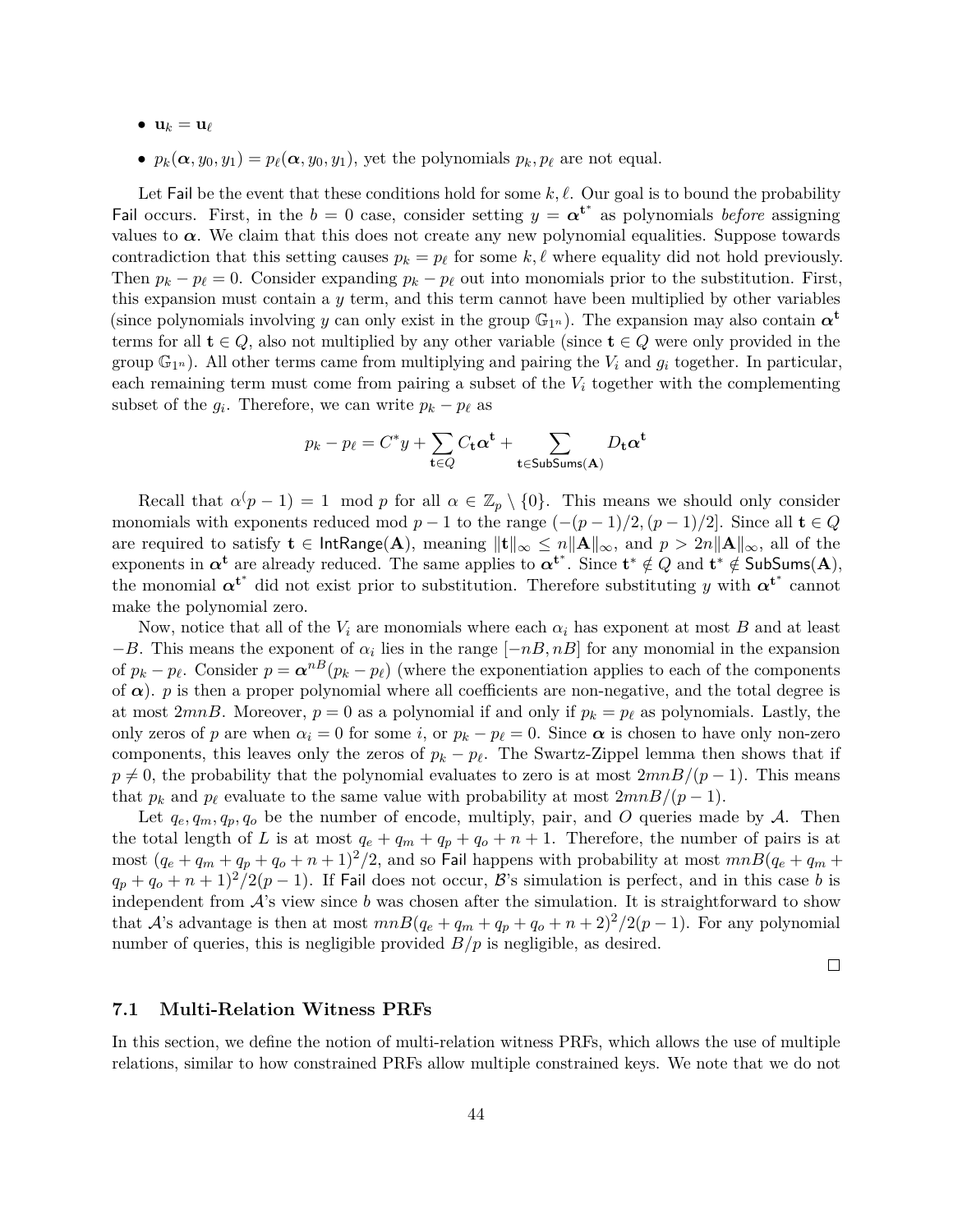actually need this notion of witness PRFs for any of our applications, but instead define this as a natural generalization worth exploring that may be useful for other applications.

**Definition 7.2.** A multi-relation witness PRF is a triple of algorithms (Gen*,* F*,* Eval) such that:

- Gen is a randomized algorithm that takes as input a security parameter *λ* and a bound *s* on the size of possible relations, and produces a secret function key fk.
- F is a deterministic algorithm that takes as input the function key fk and an input  $x \in \mathcal{X}$ , and produces some output  $y \in \mathcal{Y}$  for some set  $\mathcal{Y}$ .
- KeyGen is a possibly randomized algorithm that takes as input the function key fk and a relation *R* where  $|R| \leq s$ . It outputs an evaluation key ek<sub>*R*</sub>
- Eval is a deterministic algorithm that takes as input the evaluation key  $ek<sub>R</sub>$  for relation  $R$ , and input  $x \in \mathcal{X}$ , and a witness  $w \in \mathcal{W}$ , and produces an output  $y \in \mathcal{Y}$  or  $\perp$ .
- For correctness, we require  $\mathsf{Eval}(\mathsf{ek}_R, x, w) = \begin{cases} \mathsf{F}(\mathsf{fk}, x) & \text{if } R(x, w) = 1 \\ \mathsf{rk}(x, x) & \text{if } R(x, w) = 0 \end{cases}$  $\perp$  if  $R(x, w) = 0$ for all  $x \in \mathcal{X}, w \in \mathcal{W}$ .

Defining security for multi-relation witness PRFs is straightforward. The relation is no longer a parameter for the security game, but is adaptively chosen by the adversary; moreover, the adversary can request evaluation keys for many relations. On the challenge query, the challenger checks that the instance has no witness relative to any of the queried relations. Moreover, on queries after the challenge, the challenger checks that the challenge instance has no witness relative to that relation. We note that PRF queries are now redundant: a PRF query can be answered by making a relation query on a point function that outputs 1 only on the instance of interest. We can also define a static variant, where the adversary makes the challenge query before any other query.

We can similarly define fine-grained security notions where we define an *instance sampler* D as a randomized algorithm that possibly makes relation queries, and outputs a challenge instance, along with auxiliary information. We then think of an adversary  $A$  as picking up where  $D$  left off, trying to distinguish, but having no control over the witness. A witness PRF is secure for instance sampler  $\mathcal D$  if all efficient adversaries have negligible advantage.

Lastly, it is straightforward to define extracting security with respect to an instance sample  $\mathcal{D}$ , where we allow the instance to have witnesses relative to queries relations, but require that any adversary that can distinguish must be able to compute a witness relative to one of the relations.

## **7.2 Candidate Constructions**

We will not need multi-relation witness PRFs for this work. However, there may be applications not considered here where such witness PRFs are useful. Therefore, we now give two candidate constructions of multi-relation witness PRFs from standard (single-relation) witness PRFs.

<span id="page-44-0"></span>**A generic construction.** The idea behind our first construction is that the evaluation key ek*<sup>R</sup>* for a relation *R* will consist of a signature on *R*. A witness for *x* then consists of a witness *w* for *x* relative to the relation *R*, and a signature on *R*. Unfortunately, we do not know how to prove the security of the resulting construction, but we conjecture that it is secure when instantiated with our single-relation witness PRF.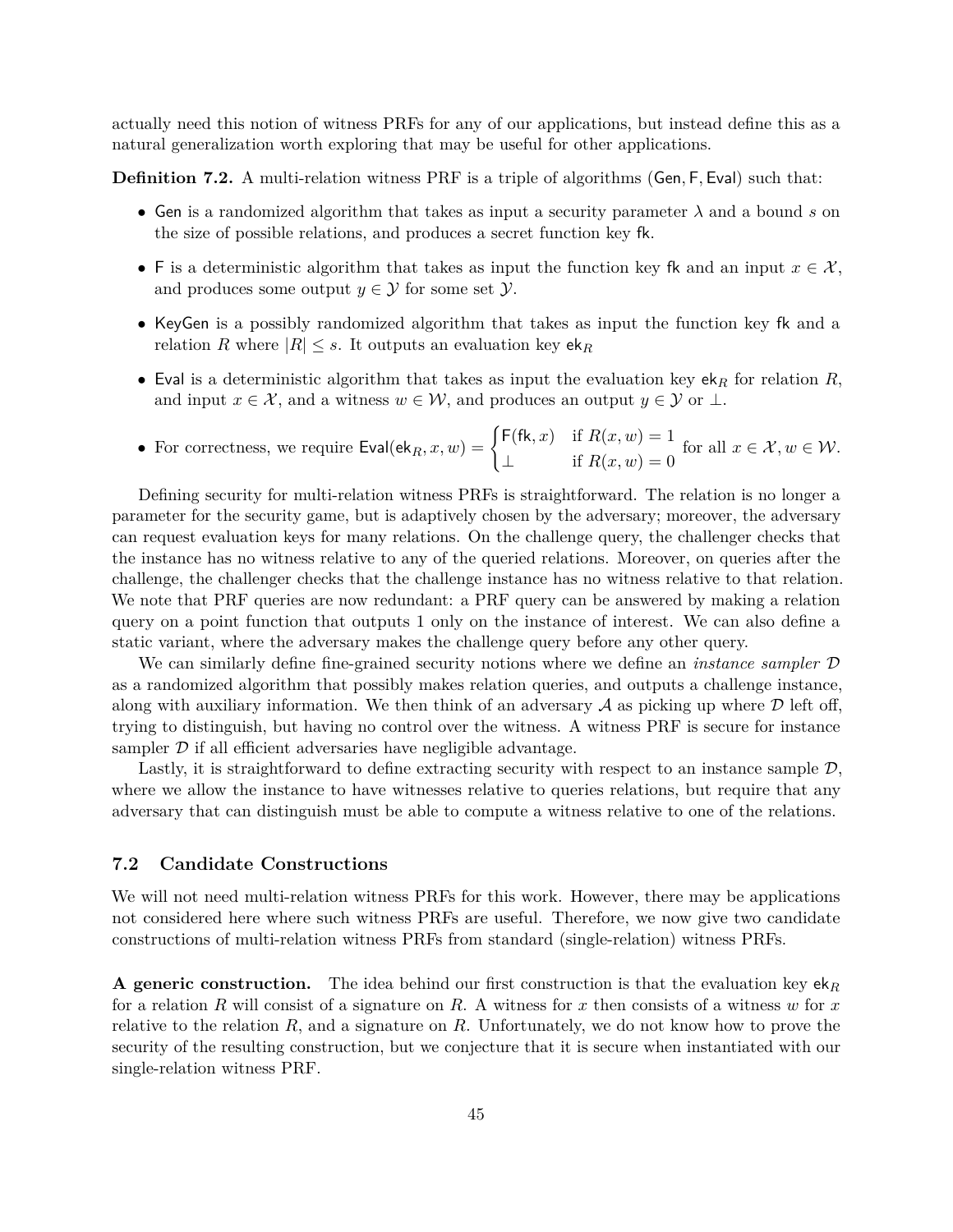${\bf Construction}$  7.3. Let Gen',  ${\sf F}',$  Eval' be a single-relation witness  ${\rm PRF},$  and  ${\sf Gen}_{sig}, {\sf Sign}_{sig}, {\sf Ver}_{sig}$ be a signature scheme. We construct a multi-relation witness PRF:

• Gen( $\lambda$ , s). Run (sk, vk)  $\leftarrow$  Gen<sub>sig</sub>( $\lambda$ ). Construct the relation

$$
U_{\rm vk}(x,(R,\sigma,w)) = \text{Vers}_{\text{ig}}(\text{vk},R,\sigma) \land R(x,w)
$$

In other words, witnesses for *x* are tuples  $R, \sigma, w$  where  $\sigma$  is a valid signature on  $R$ , and  $w$  is a witness for *x* relative to *R*. Run  $(fk', ek') \leftarrow Gen'(\lambda, U_{vk})$ . Output the secret function key  $fk = (fk', ek', sk)$ 

- $F(fk, x) = F'(fk', x)$
- KeyGen(fk, *R*) runs  $\sigma_R \leftarrow$  Sign(sk, *R*) and outputs ek $_R = (ek', \sigma_R)$
- Eval $(\mathsf{ek}_R, x, w) = \mathsf{Eval}(\mathsf{ek}', x, (R, \sigma_R, w)).$

The above construction seems to be secure, since the only way to use Eval to compute F at *x* is to supply it with a signature on some relation *R* (which are unforgeable) and a witness relative to *R*. Therefore, security holds in a model where  $Eval(ek_R, \cdot, \cdot)$  is given as a black box. Unfortunately, this intuition does not seem to translate into a security proof. Signatures exist on all relations, in particular relations that accept all inputs. The obvious approaches to proving security would seem to require the extracting notion of security for the underlying single-relation witness PRF. Unfortunately, using extracting security does not appear to be enough, as the reduction needs to be able to sign any relation the adversary queries on, but clearly should not be able to sign any relation: in particular, after the challenge is made, the reduction should not be able to sign relations for which the challenge instance has an easy witness. Unfortunately, deciding if the challenge has an easy witness for a relation is not possible with polynomial-size circuits, so approaches using functional signatures [\[BGI14,](#page-47-7) [BCP14\]](#page-47-0) do not seem to work. We therefore conjecture that Construction [7.3,](#page-44-0) when combined with our construction of (signle-relation) witness PRFs, is a secure multi-relation witness PRF.

**A second construction.** We also sketch how to modify our witness PRF construction directly to obtain a multi-relation scheme. The idea is that we instantiate our scheme with the universal relation  $U(x,(R, w)) = R(x, w)$ . Of course, this witness PRF trivially allows anyone to evaluate the PRF at any point *x*, using the witness  $(R_x, 0)$  where  $R_x$  is the relation that accepts only *x*.

Opening up the construction, we see that to evaluate  $\mathsf{F}$  on *x* using a witness  $(R, w)$ , certain elements are paired together. Let  $k$  be the size of the input,  $\ell$  the size of the description of the relation, *m* the size of the witness. These elements can be organized into four categories:

- Elements  $V_{i,b}$  for  $i \in [\ell]$ , where  $V_{i,1} = g_i^{\alpha^{V_i}}$  and  $V_{i,0} = g_i$ , which are selected using the bits of the (description of the) relation *R*.
- Elements  $W_{i,b}$  for  $i \in [k]$ , where  $W_{i,1} = g_{\ell+i}^{\alpha^{\mathbf{v}_{\ell+i}}}$  $\sum_{\ell+i}^{\alpha^* \ell+i}$  and  $W_{i,0} = g_{\ell+i}$ , which are selected using the bits of the instance *x*.
- Elements  $X_{i,b}$  for  $i \in [m]$ , where  $X_{i,1} = g_{k+\ell+i}^{\alpha^{V_k+\ell+i}}$  $\alpha^{k+1}$  and  $X_{i,0} = g_{k+\ell+i}$ , which are selected using the bits of *w*.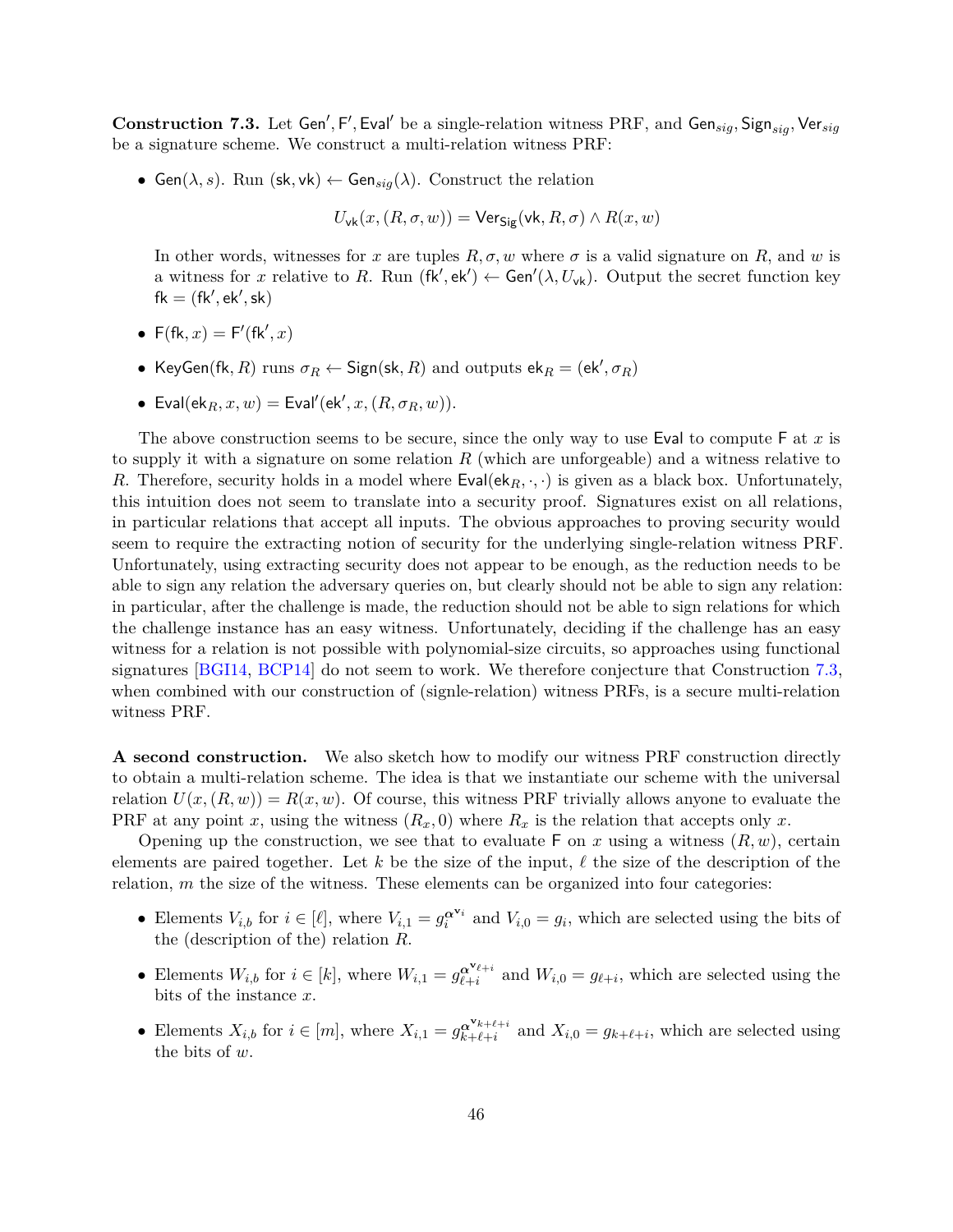• Elements  $Y_{i,b}$  for  $i \in [r]$ , where  $Y_{i,1} = g_{k+\ell+m+i}^{\alpha^{V_k+\ell+m+i}}$  $\alpha^{k+1}$ <sup>k+ $\ell+m+1$ </sup>
and  $X_{i,0} = g_{k+\ell+m+i}$ , which are selected based on the wire values in the computation of  $U(x,(R, w))$ .

In other words, to evaluate on instance *x*, relation *R*, and witness *w*, let  $y \in \{0,1\}^r$  be derived from the wire values in the computation of  $U(x,(R,w))$ . Then compute

$$
e(V_{1,R_1},\ldots,V_{\ell,R_\ell},W_{1,x_1},\ldots,W_{k,x_k},X_{1,w_1},\ldots,X_{m,w_m},Y_{1,y_1},\ldots,Y_{r,y_r})
$$

where *R<sup>i</sup>* are the bits of the description of *R*.

Now we modify the scheme as follows. We assume that the multilinear map supports a "partial pairing" operation. This means, if the total multilinearity is *n*, there are groups  $\mathbb{G}_S$  for any subset *S* ⊆ [*n*] with generators *g<sub>S</sub>*. For any two disjoint sets  $S_0, S_1$  ⊆ [*n*], there is a pairing operation  $e_{S_0,S_1}: \mathbb{G}_{S_0} \times \mathbb{G}_{S_1} \to \mathbb{G}_{S_0 \cup S_1}$  where  $e_{S_0,S_1}(g_{S_0}^a, g_{S_1}^b) = g_{S_0 \cup S_1}^{ab}$ . By repeated application, we can extend this pairing to act on any number of groups corresponding to disjoint subsets. When clear from context, we will omit the subscripts on *e*. All known multilinear map instantiations allow for this find-grained structure.

In our modified scheme, the secret function key fk will consist of the  $V_{i,b}, W_{i,b}, X_{i,b}$ , and  $Y_{i,b}$ . The evaluation key  $ek_R$  for relation R will consist of the  $W_{i,b}$ ,  $X_{i,b}$ , and  $Y_{i,b}$ . This part will be the same for all *R*. ek<sub>*R*</sub> will also contain the group element  $V_R = e(V_{1,R_1}, \ldots, V_{\ell,R_\ell}) \in \mathbb{G}_{[\ell]}$ .

Using the secret function key, we can compute F on any input *x*. Let  $R(x', w)$  accept if  $x = x'$ and reject otherwise. Let *y* be the string derived from the wire values in the computation of  $U(x, (R, 0<sup>m</sup>))$ . Then compute

$$
\mathsf{F}(\mathsf{fk}, x) = e(V_{1,R_1}, \ldots, V_{\ell,R_{\ell}}, W_{1,x_1}, \ldots, W_{k,x_k}, X_{1,0}, \ldots, X_{m,0}, Y_{1,y_1}, \ldots, Y_{r,y_r})
$$

Using the evaluation key  $ek_R$  for relation R, and a witness w such that  $R(x, w)$  accepts, we can compute  $F(fk, x)$  as follows. Let *y* be the string derived from the wire values in the computation of  $U(x, (R, w))$ . Compute  $W_x = e(W_{1,x_1}, \ldots, W_{k,x_k}), X_w = e(X_{1,w_1}, \ldots, X_{m,w_n}),$  and  $Y_y = e(Y_{1,y_1}, \ldots, Y_{r,y_r}).$ 

Then compute  $e(V_R, W_x, X_w, Y_y)$ , where  $V_R$  comes from the evaluation key  $ek_R$ . This is equivalent to using the witness  $(R, w)$  for x in the un-modified scheme, and it therefore follows that this quantity is equal to F(fk*, x*), as desired.

**Security.** It is straightforward to argue security in the generic multilinear map model. At a high level, the only way to compute a target-group encoding given many evaluation keys is to choose one  $V_R$  for a relation *R*, choose a subset of the  $W_{i,b}$ ,  $X_{i,b}$ , and  $Y_{i,b}$ , and then pair them all together. If, for any given *R*, there is no witness *w* such that  $R(x, w) = 1$ , the analysis of Section [7](#page-41-0) easily extends to show that there is no subset of the  $W_{i,b}$ ,  $X_{i,b}$ ,  $Y_{i,b}$  that can be paired with  $V_R$  to give  $\mathsf{F}(\mathsf{fk}, x)$ . If there is no witness relative to any of the *R* that the adversary has a secret key for, it follows that  $F(fk, x)$  is hard to compute, even given the  $V_R$ . Pseudorandomness follows from a similar argument.

## **Acknowledgments**

This work is supported by DARPA. Opinions, findings and conclusions or recommendations expressed in this material are those of the author(s) and do not necessarily reflect the views of DARPA.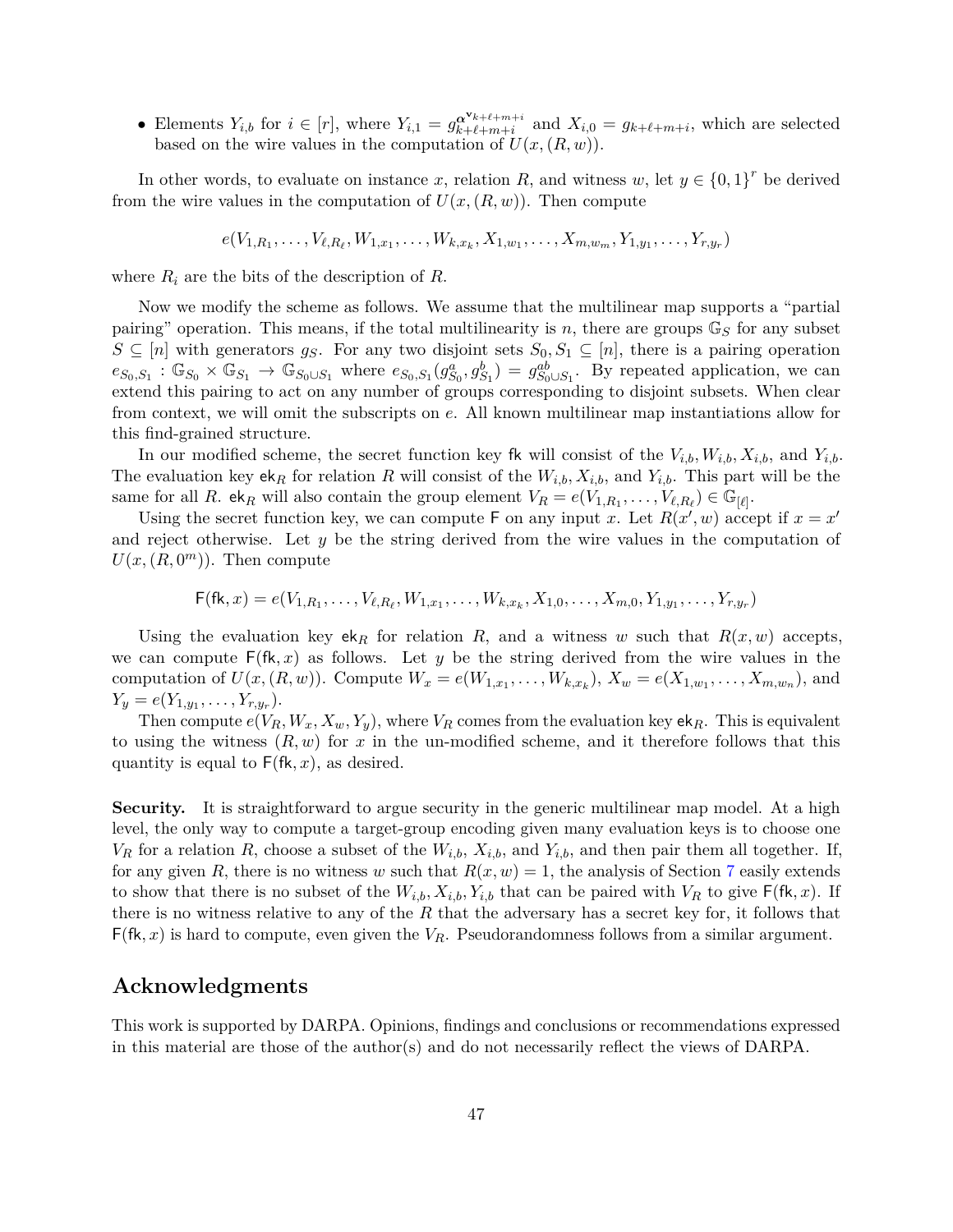## **References**

- <span id="page-47-1"></span>[ABG+13] Prabhanjan Ananth, Dan Boneh, Sanjam Garg, Amit Sahai, and Mark Zhandry. Differing-inputs obfuscation and applications. Cryptology ePrint Archive, Report 2013/689, 2013. <http://eprint.iacr.org/2013/689>.
- <span id="page-47-4"></span>[AGIS14] Prabhanjan Vijendra Ananth, Divya Gupta, Yuval Ishai, and Amit Sahai. Optimizing obfuscation: Avoiding barrington's theorem. pages 646–658, 2014.
- <span id="page-47-6"></span>[App13] Benny Applebaum. Bootstrapping obfuscators via fast pseudorandom functions. Cryptology ePrint Archive, Report 2013/699, 2013. <http://eprint.iacr.org/2013/699>.
- <span id="page-47-0"></span>[BCP14] Elette Boyle, Kai-Min Chung, and Rafael Pass. On extractability obfuscation. pages 52–73, 2014.
- <span id="page-47-9"></span>[BGI+01] Boaz Barak, Oded Goldreich, Russell Impagliazzo, Steven Rudich, Amit Sahai, Salil P. Vadhan, and Ke Yang. On the (im)possibility of obfuscating programs. pages 1–18, 2001.
- <span id="page-47-7"></span>[BGI14] Elette Boyle, Shafi Goldwasser, and Ioana Ivan. Functional signatures and pseudorandom functions. pages 501–519, 2014.
- <span id="page-47-3"></span>[BGK+14] Boaz Barak, Sanjam Garg, Yael Tauman Kalai, Omer Paneth, and Amit Sahai. Protecting obfuscation against algebraic attacks. pages 221–238, 2014.
- <span id="page-47-10"></span>[BGW05] Dan Boneh, Craig Gentry, and Brent Waters. Collusion resistant broadcast encryption with short ciphertexts and private keys. pages 258–275, 2005.
- <span id="page-47-13"></span>[BH13] Mihir Bellare and Viet Tung Hoang. Adaptive witness encryption and asymmetric password-based cryptography. Cryptology ePrint Archive, Report 2013/704, 2013. <http://eprint.iacr.org/2013/704>.
- <span id="page-47-12"></span>[Bla79] G. R. Blakley. Safeguarding cryptographic keys. *Proceedings of AFIPS 1979 National Computer Conference*, 48:313–317, 1979.
- <span id="page-47-11"></span>[BLR+14] Dan Boneh, Kevin Lewi, Mariana Raykova, Amit Sahai, Mark Zhandry, and Joe Zimmerman. Semantically secure order-revealing encryption: Multi-input functional encryption without obfuscation. Cryptology ePrint Archive, Report 2014/834, 2014. <http://eprint.iacr.org/2014/834>.
- <span id="page-47-2"></span>[BR14] Zvika Brakerski and Guy N. Rothblum. Virtual black-box obfuscation for all circuits via generic graded encoding. pages 1–25, 2014.
- <span id="page-47-5"></span>[BS02] Dan Boneh and Alice Silverberg. Applications of multilinear forms to cryptography. Cryptology ePrint Archive, Report 2002/080, 2002. [http://eprint.iacr.org/2002/](http://eprint.iacr.org/2002/080) [080](http://eprint.iacr.org/2002/080).
- <span id="page-47-8"></span>[BST14] Mihir Bellare, Igors Stepanovs, and Stefano Tessaro. Poly-many hardcore bits for any one-way function and a framework for differing-inputs obfuscation. pages 102–121, 2014.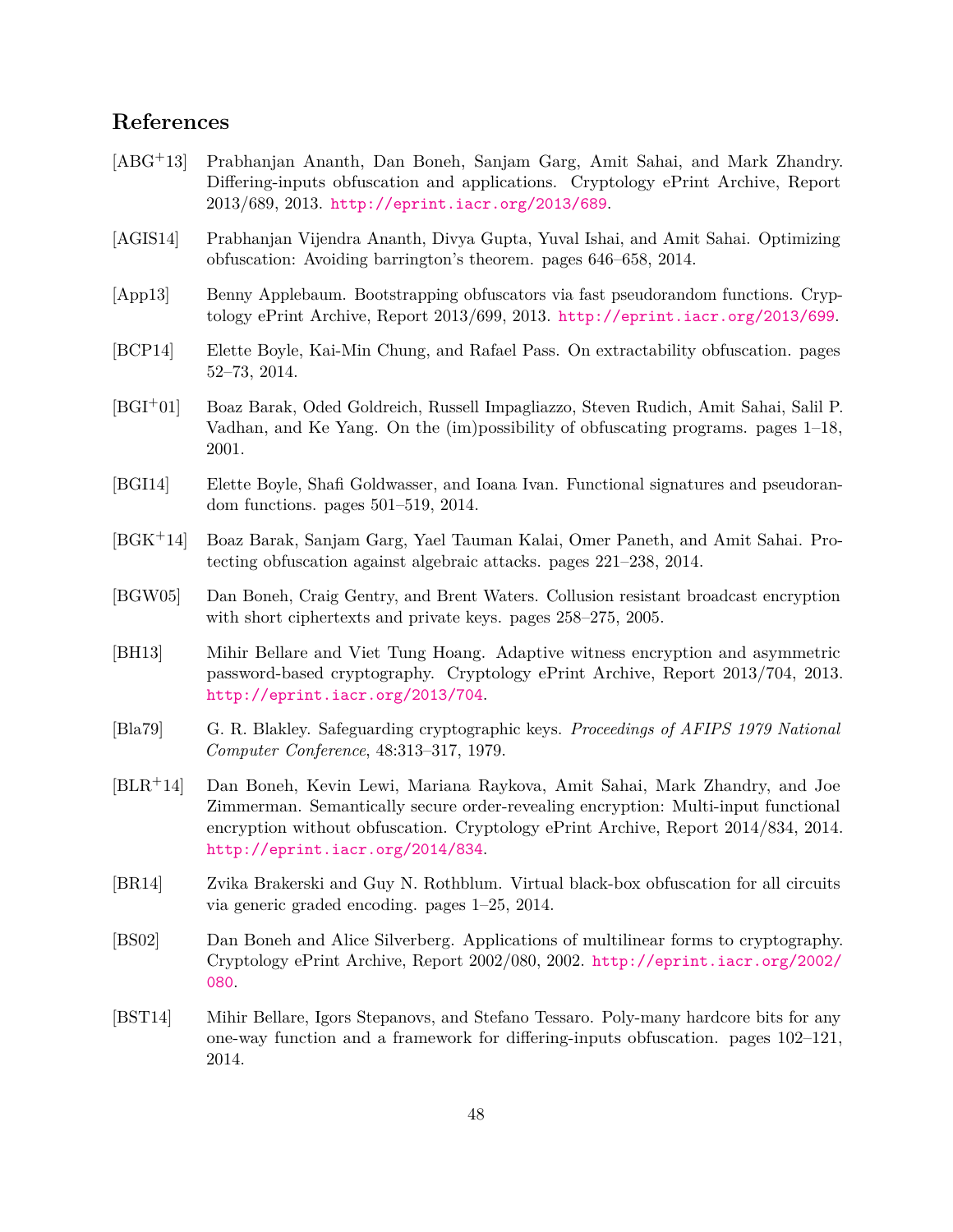- <span id="page-48-8"></span>[BW13] Dan Boneh and Brent Waters. Constrained pseudorandom functions and their applications. pages 280–300, 2013.
- <span id="page-48-14"></span>[BWZ14a] Dan Boneh, Brent Waters, and Mark Zhandry. Low overhead broadcast encryption from multilinear maps. pages 206–223, 2014.
- <span id="page-48-4"></span>[BWZ14b] Dan Boneh, David J. Wu, and Joe Zimmerman. Immunizing multilinear maps against zeroizing attacks. Cryptology ePrint Archive, Report 2014/930, 2014. [http://eprint.](http://eprint.iacr.org/2014/930) [iacr.org/2014/930](http://eprint.iacr.org/2014/930).
- <span id="page-48-1"></span>[BZ14] Dan Boneh and Mark Zhandry. Multiparty key exchange, efficient traitor tracing, and more from indistinguishability obfuscation. pages 480–499, 2014.
- <span id="page-48-13"></span>[CGH01] Dario Catalano, Rosario Gennaro, and Nick Howgrave-Graham. The bit security of Paillier's encryption scheme and its applications. pages 229–243, 2001.
- <span id="page-48-3"></span>[CHL+14] Jung Hee Cheon, Kyoohyung Han, Changmin Lee, Hansol Ryu, and Damien Stehlé. Cryptanalysis of the multilinear map over the integers. Cryptology ePrint Archive, Report 2014/906, 2014. <http://eprint.iacr.org/2014/906>.
- <span id="page-48-12"></span>[CLT13] Jean-Sébastien Coron, Tancrède Lepoint, and Mehdi Tibouchi. Practical multilinear maps over the integers. pages 476–493, 2013.
- <span id="page-48-5"></span>[CLT14] Jean-Sebastien Coron, Tancrede Lepoint, and Mehdi Tibouchi. Cryptanalysis of two candidate fixes of multilinear maps over the integers. Cryptology ePrint Archive, Report 2014/975, 2014. <http://eprint.iacr.org/2014/975>.
- <span id="page-48-6"></span>[CLT15] Jean-Sebastien Coron, Tancrede Lepoint, and Mehdi Tibouchi. New multilinear maps over the integers. Cryptology ePrint Archive, Report 2015/162, 2015. [http:](http://eprint.iacr.org/) [//eprint.iacr.org/](http://eprint.iacr.org/).
- <span id="page-48-9"></span>[CRV10] Ran Canetti, Guy N. Rothblum, and Mayank Varia. Obfuscation of hyperplane membership. pages 72–89, 2010.
- <span id="page-48-10"></span>[CS02] Ronald Cramer and Victor Shoup. Universal hash proofs and a paradigm for adaptive chosen ciphertext secure public-key encryption. pages 45–64, 2002.
- <span id="page-48-11"></span>[CZ14] Yu Chen and Zongyang Zhang. Publicly evaluable pseudorandom functions and their applications. Cryptology ePrint Archive, Report 2014/306, 2014. [http://eprint.](http://eprint.iacr.org/2014/306) [iacr.org/2014/306](http://eprint.iacr.org/2014/306).
- <span id="page-48-7"></span>[GGH13a] Sanjam Garg, Craig Gentry, and Shai Halevi. Candidate multilinear maps from ideal lattices. pages 1–17, 2013.
- <span id="page-48-0"></span>[GGH+13b] Sanjam Garg, Craig Gentry, Shai Halevi, Mariana Raykova, Amit Sahai, and Brent Waters. Candidate indistinguishability obfuscation and functional encryption for all circuits. pages 40–49, 2013.
- <span id="page-48-2"></span>[GGHR14] Sanjam Garg, Craig Gentry, Shai Halevi, and Mariana Raykova. Two-round secure MPC from indistinguishability obfuscation. pages 74–94, 2014.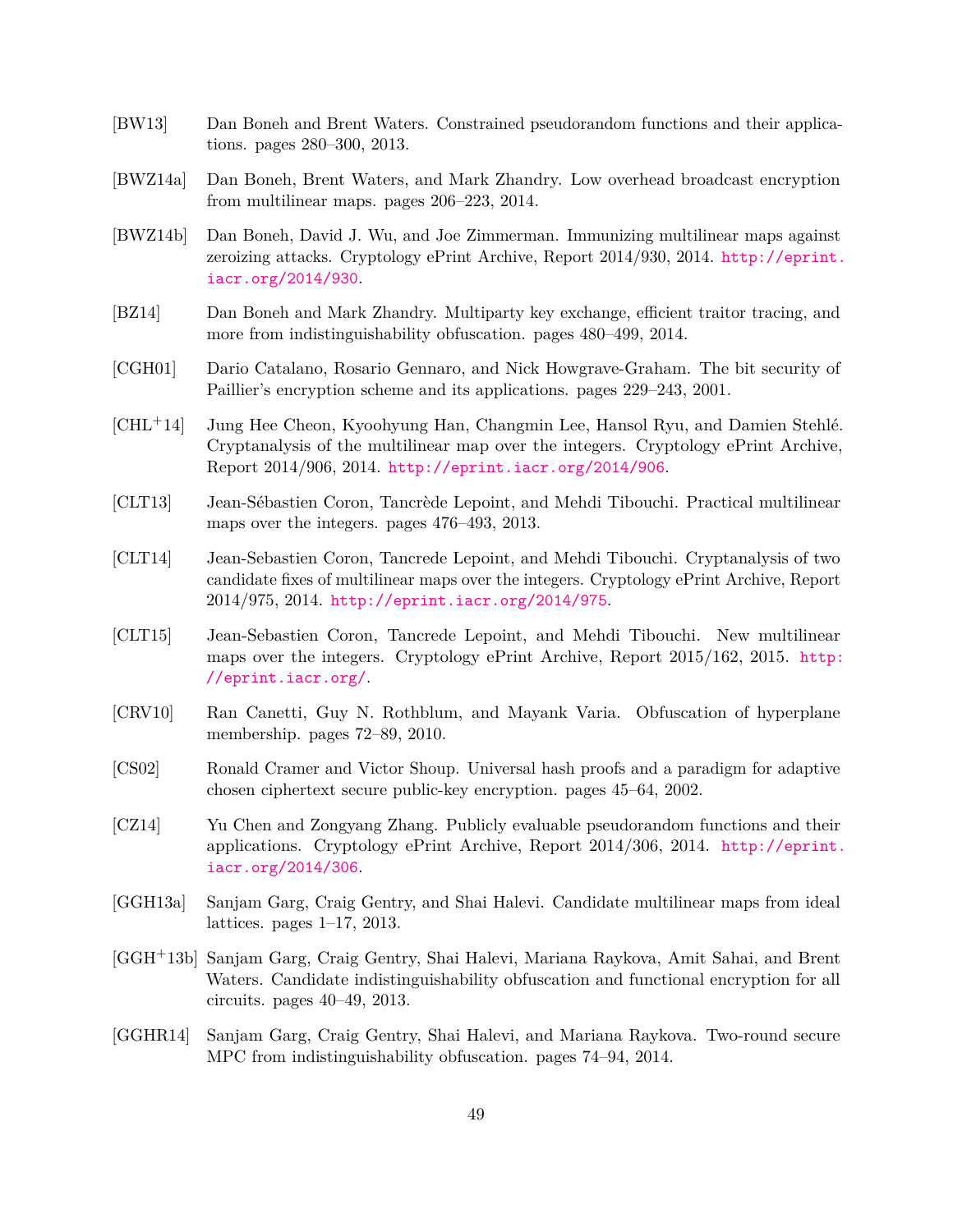- <span id="page-49-9"></span>[GGHW14] Sanjam Garg, Craig Gentry, Shai Halevi, and Daniel Wichs. On the implausibility of differing-inputs obfuscation and extractable witness encryption with auxiliary input. pages 518–535, 2014.
- <span id="page-49-7"></span>[GGHZ14] Sanjam Garg, Craig Gentry, Shai Halevi, and Mark Zhandry. Fully secure functional encryption without obfuscation. Cryptology ePrint Archive, Report 2014/666, 2014. <http://eprint.iacr.org/2014/666>.
- <span id="page-49-4"></span>[GGSW13] Sanjam Garg, Craig Gentry, Amit Sahai, and Brent Waters. Witness encryption and its applications. pages 467–476, 2013.
- <span id="page-49-3"></span>[GHMS14] Craig Gentry, Shai Halevi, Hemanta K. Maji, and Amit Sahai. Zeroizing without zeroes: Cryptanalyzing multilinear maps without encodings of zero. Cryptology ePrint Archive, Report 2014/929, 2014. <http://eprint.iacr.org/2014/929>.
- <span id="page-49-8"></span>[GKP+13] Shafi Goldwasser, Yael Tauman Kalai, Raluca A. Popa, Vinod Vaikuntanathan, and Nickolai Zeldovich. How to run turing machines on encrypted data. pages 536–553, 2013.
- <span id="page-49-11"></span>[GL89] Oded Goldreich and Leonid A. Levin. A hard-core predicate for all one-way functions. pages 25–32, 1989.
- <span id="page-49-2"></span>[GLSW14] Craig Gentry, Allison Lewko, Amit Sahai, and Brent Waters. Indistinguishability obfuscation from the multilinear subgroup elimination assumption. Cryptology ePrint Archive, Report 2014/309, 2014. <http://eprint.iacr.org/2014/309>.
- <span id="page-49-6"></span>[GLW14] Craig Gentry, Allison B. Lewko, and Brent Waters. Witness encryption from instance independent assumptions. pages 426–443, 2014.
- <span id="page-49-13"></span>[GOS06] Jens Groth, Rafail Ostrovsky, and Amit Sahai. Perfect non-interactive zero knowledge for NP. pages 339–358, 2006.
- <span id="page-49-12"></span>[GW09] Craig Gentry and Brent Waters. Adaptive security in broadcast encryption systems (with short ciphertexts). pages 171–188, 2009.
- <span id="page-49-0"></span>[HSW14] Susan Hohenberger, Amit Sahai, and Brent Waters. Replacing a random oracle: Full domain hash from indistinguishability obfuscation. pages 201–220, 2014.
- <span id="page-49-10"></span>[Jou04] Antoine Joux. A one round protocol for tripartite Diffie-Hellman. 17(4):263–276, September 2004.
- <span id="page-49-1"></span>[KNY14] Ilan Komargodski, Moni Naor, and Eylon Yogev. Secret-sharing for NP. pages 254–273, 2014.
- <span id="page-49-5"></span>[KPTZ13] Aggelos Kiayias, Stavros Papadopoulos, Nikos Triandopoulos, and Thomas Zacharias. Delegatable pseudorandom functions and applications. pages 669–684, 2013.
- <span id="page-49-14"></span>[PHGR13] Bryan Parno, Jon Howell, Craig Gentry, and Mariana Raykova. Pinocchio: Nearly practical verifiable computation. pages 238–252, 2013.